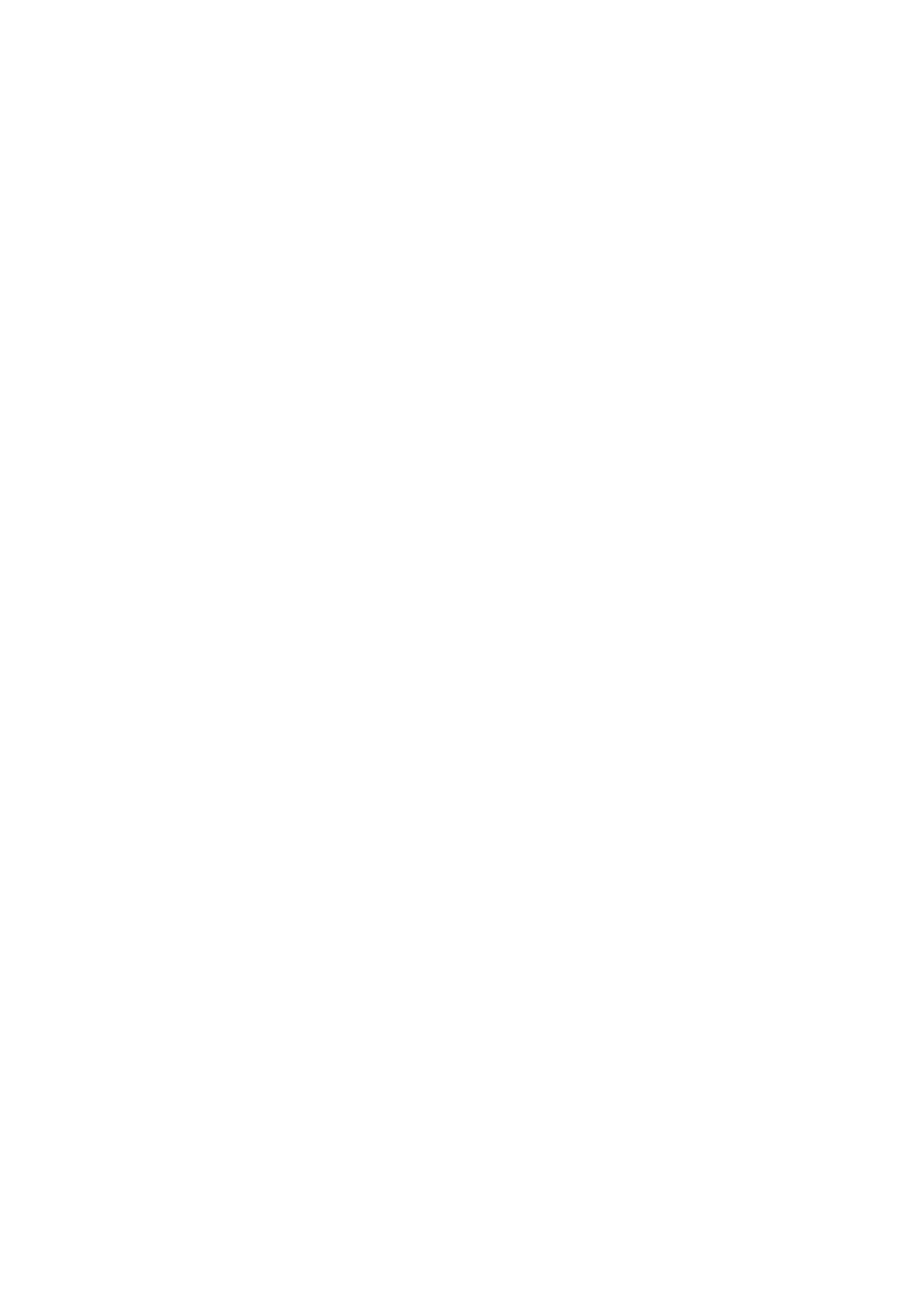## **Contents**

| Chapter 5: The setting of the operational objectives for monetary policy 28 |  |
|-----------------------------------------------------------------------------|--|
| Criteria for Assessing Arrangements for Setting Operational Objectives  29  |  |
|                                                                             |  |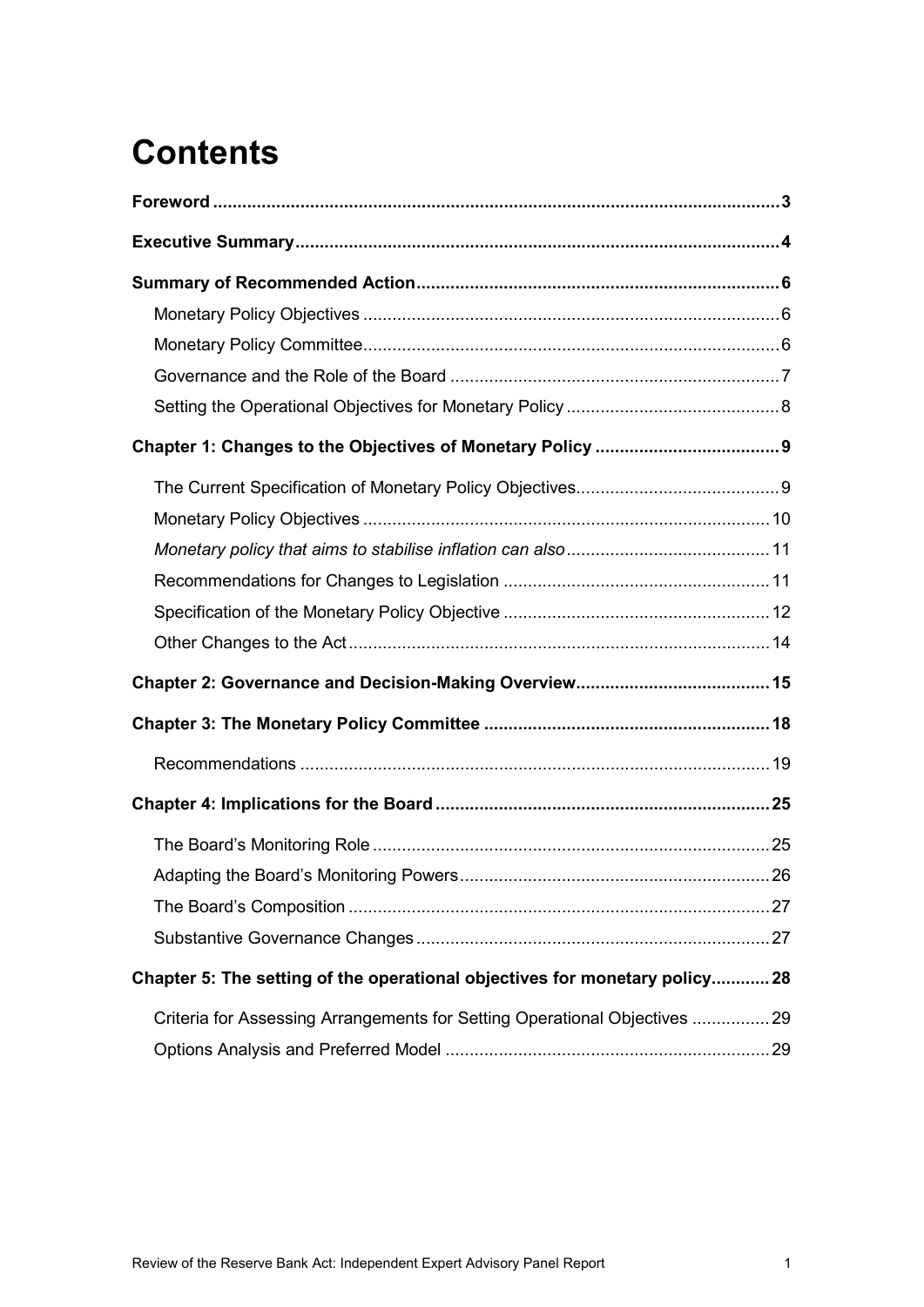| Annex 1: Summary of International Monetary Policy Legislative Frameworks33 |  |
|----------------------------------------------------------------------------|--|
| Annex 2: Summary of the Monetary Policy Committee Model  40                |  |
| Annex 3: The Reserve Bank's Current Governance Structure  41               |  |
|                                                                            |  |
| Annex 5: International approaches to setting operational objectives        |  |
|                                                                            |  |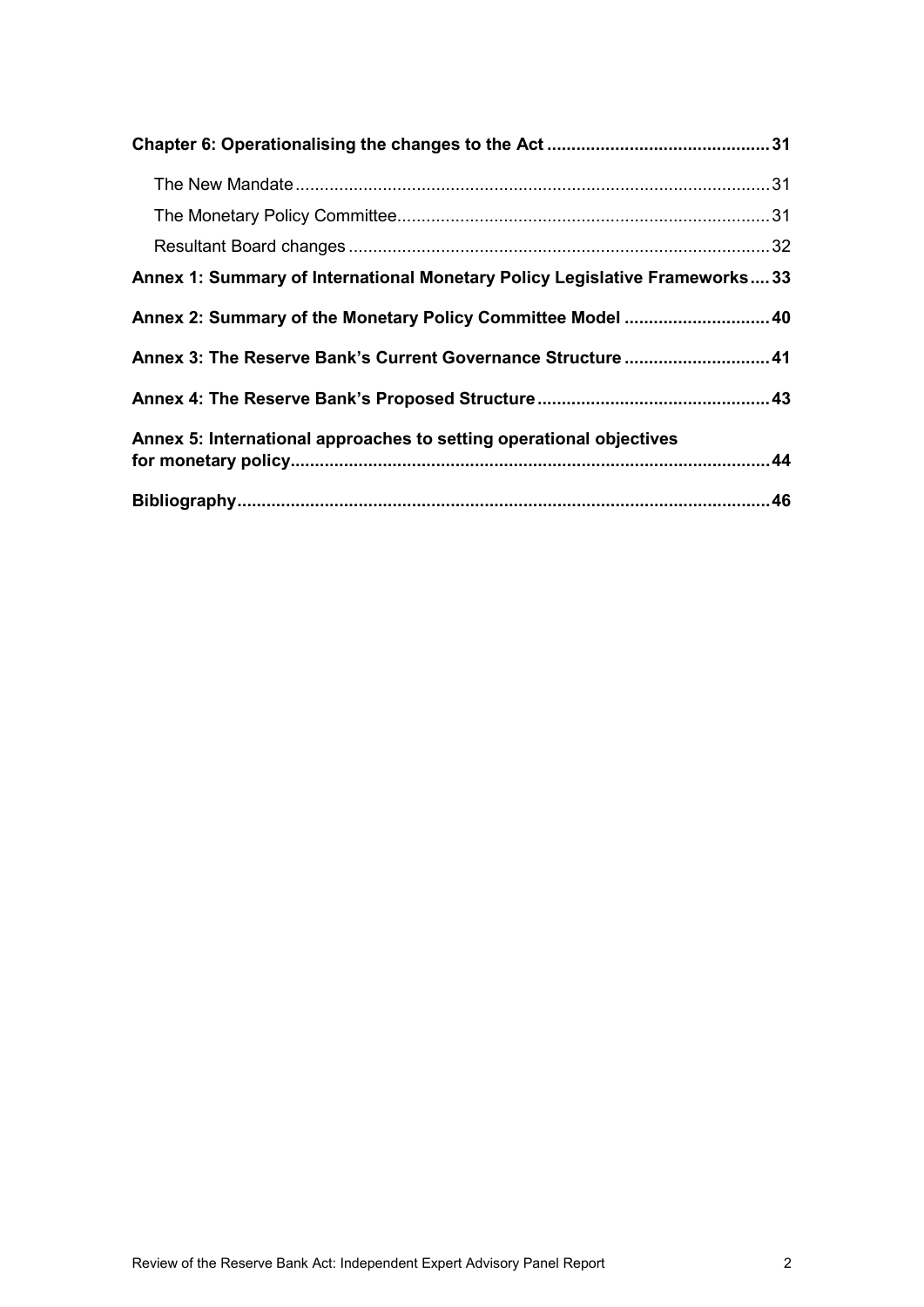## <span id="page-4-0"></span>**Foreword**

### **Review of the Reserve Bank Act**

7 March 2018

The Independent Expert Advisory Panel (the Panel) is pleased to provide our report arising from the review of the Reserve Bank Act, phase 1.

Work with Officials from the Reserve Bank and the Treasury has been collegial, enabling us to reach a comprehensive resolution. This will change the objectives of monetary policy by promoting a dual mandate.

Even though we have consulted fully with Officials and closely observed the processes associated with the Reserve Bank's monetary policy settings, what follows in this report are the objective and independent views of the Panel.

One of the positive findings of this exercise is that both institutions are already prepared to move to a dual mandate, focused on maximising employment alongside achieving and maintaining price stability. In addition, since the dual mandate has been widely adopted by other relevant international jurisdictions, there is useful international experience available, both positive and negative, to guide the Panel and the Reserve Bank.

To appropriately support the operation of the dual mandate, the Panel considers that instead of reposing final decisions with the Governor, as the single decision-maker, a Monetary Policy Committee should be mandated to make monetary policy decisions, a process that the Reserve Bank has already been moving towards. The Panel also recommends, however, that the role of external members be formalised, with three included in the Monetary Policy Committee to join four internal members.

While overall changes to Reserve Bank governance are to be considered in phase 2, the Panel's report foreshadows the nature of the changes we think should be considered.

The report contains a number of recommendations that the Panel considers will be necessary steps for the Reserve Bank to progress satisfactorily to a dual mandate.

Our inquiry has benefited from the input of Officials from the Treasury and the Reserve Bank. We thank them for their assistance, both with the supply of evidence-based research and advice based on experience.

Yours sincerely

Suzanne Snively, ONZM, Panel Chair Dr Malcolm Edey Dr Girol Karacaoglu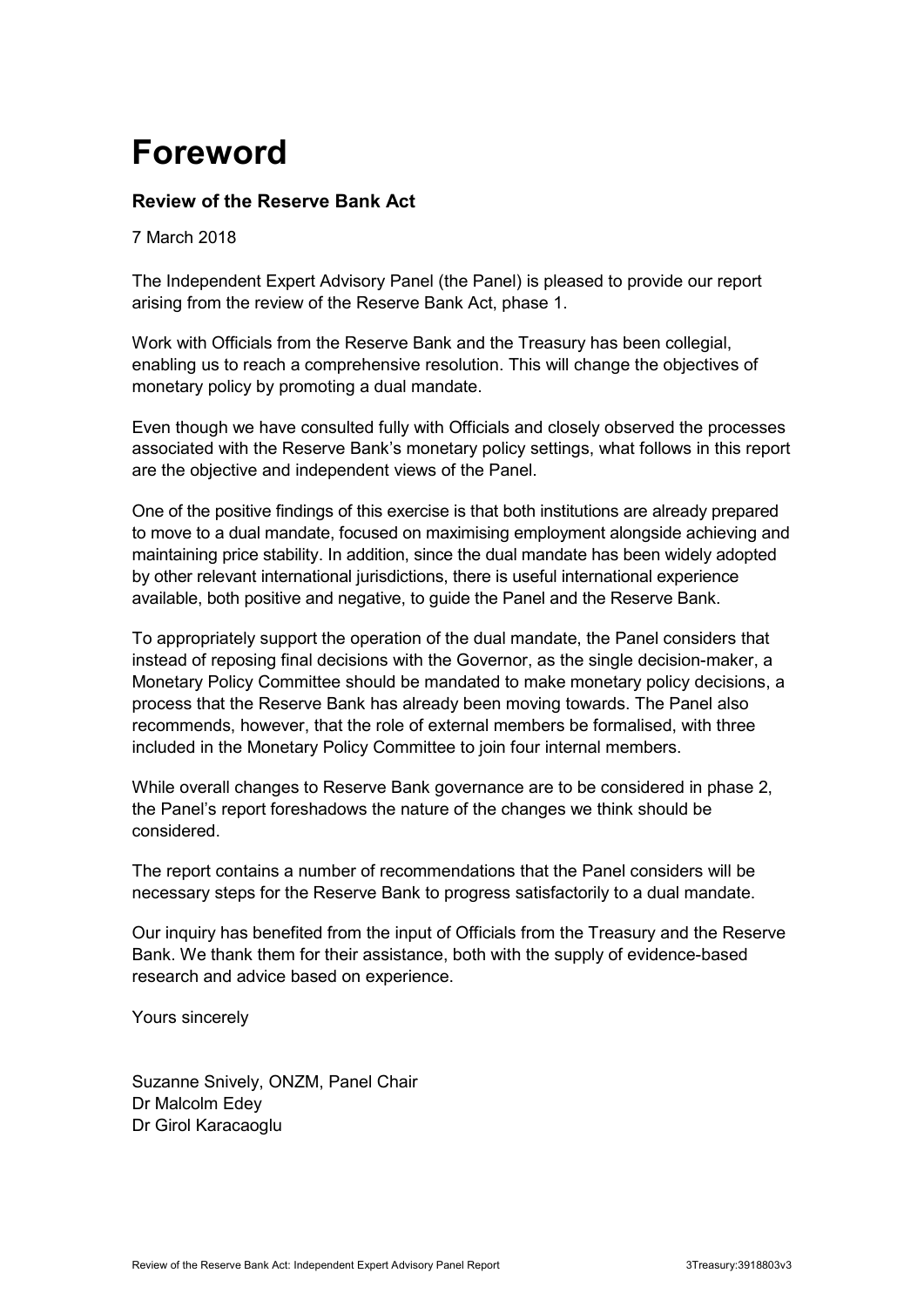## <span id="page-5-0"></span>**Executive Summary**

In November 2017 the Government announced that it would undertake a review of the Reserve Bank of New Zealand Act 1989 (the Act). The goal of the review, as set out in the *Terms of Reference*, is to modernise New Zealand's monetary and financial stability policy framework. The review is to be conducted in two phases. Phase 1 of the review will:

- recommend changes to the Act to provide for requiring monetary policy decisionmakers to give due consideration to maximising employment alongside the price stability framework;
- recommend changes to the Act to provide for a committee decision-making model for monetary policy decisions, in particular the introduction of a committee which includes external experts; and
- consider whether changes are required to the role of the Reserve Bank Board as a consequence of the changes to the decision-making model.

In line with the Government's coalition agreement to review and reform the Reserve Bank Act, a list of areas for further review of the Reserve Bank of New Zealand's (the Bank's) activities will be developed for phase 2 of the review.

An Independent Expert Advisory Panel (the Panel) has been established to provide advice on potential changes to the Act. The members of the Panel are Suzanne Snively, Dr Girol Karacaoglu, and Dr Malcolm Edey. The Panel has met with Officials from the Treasury and the Reserve Bank several times, and considered papers and options provided by Officials (see Treasury website:

[http://www.treasury.govt.nz/publications/reviews-consultation/rbnz-act-1989\)](http://www.treasury.govt.nz/publications/reviews-consultation/rbnz-act-1989).

This report contains the key findings of the Panel in respect of phase 1 of the review regarding: the specification of the objectives of monetary policy; the decision-making procedures for monetary policy (including the communication of these decisions to the wider public); and implications for the role of the Board. It also comments on the scope of phase 2, to the extent that these matters are directly related to the issues considered in this report. For the avoidance of doubt, the Panel's initial views on the scope of phase 2 of the review as expressed in this report are not exhaustive. The Panel's complete views on phase 2 will be reported at a later date.

Regarding the specification of policy objectives, the Panel considers that monetary and financial stability policies are crucial ingredients in achieving the wider aim of improving the living standards and welfare of New Zealanders. The Panel considers that this ultimate aim for monetary and financial policies should be recognised as one of the purposes of the Act in setting the Bank's responsibilities. In terms of setting the specific objectives for monetary policy, the Panel considers that it is important that monetary policy continue to seek to maintain price stability over the medium to long term, while also recognising that monetary policy contributes to welfare by assisting in stabilising economic activity and employment – by, for example, reducing the depth and length of periods of unemployment. The Panel considers that recognising these "dual" objectives of monetary policy in legislation would clearly set the Government's expectations regarding monetary policy. The Panel's preferred wording is that monetary policy be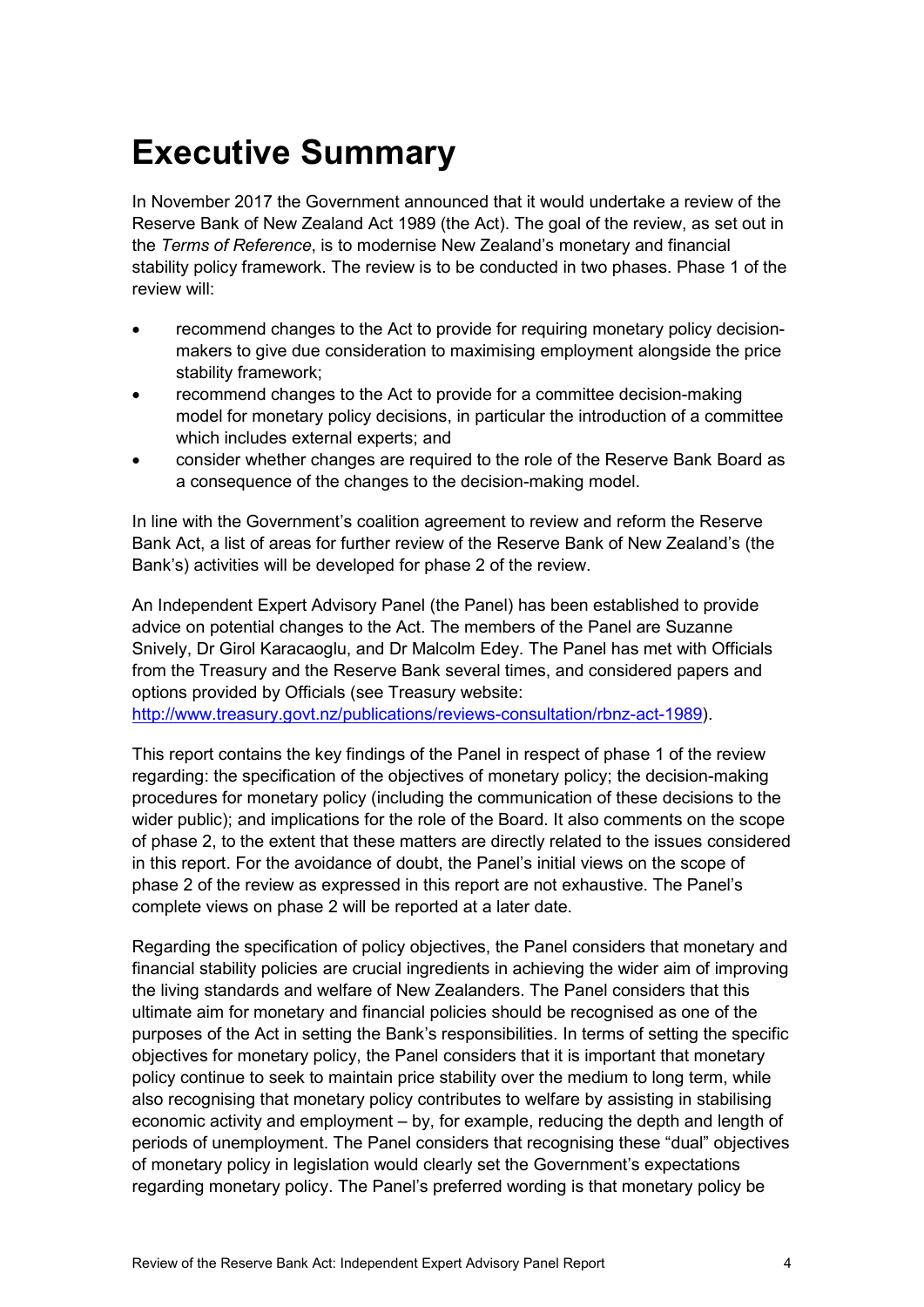directed at the economic objectives of "achieving and maintaining stability in the general level of prices over the medium term, while supporting maximum sustainable employment".

The Panel discussed the benefits of amending the Act to require that monetary policy decisions be taken by a committee that includes external members. The Panel recognises that committee decision-making for central banks is more common internationally than decision-making by a single individual, and also recognises that the Reserve Bank has informally altered its internal processes to put in place committee decision-making for monetary and financial policy decisions. The benefits of committee decision-making arise from ensuring that a diversity of perspectives are included in the decision-making process, and from moderating the influence of extreme views that may be held by individuals. The Panel recognises that there are a number of different committee models that are workable and a range of practices internationally, and that the design of a committee implies a number of trade-offs. Having considered these trade-offs, the Panel's recommendation is for a Monetary Policy Committee (MPC) that:

- includes seven members, four being internal Bank staff and three external appointees;
- has all members appointed by the Minister of Finance on the recommendation of the Bank's Board; and
- takes decisions by consensus where possible, but publishes a record of meetings that records divergent views where they exist without individual attribution.

The establishment of an MPC requires reconsideration of the duties of the Governor versus the MPC. Furthermore, given the move to an MPC, the mechanism to set monetary policy objectives needs to be adapted. The Panel's recommended model is that the Minister sets the monetary policy objectives, having received public advice from the Reserve Bank and the Treasury. The MPC would be collectively responsible for monetary policy decisions and strategy, which must be in accordance with the monetary policy objectives, while the Governor would be responsible for the implementation of monetary policy in accordance with the decisions of the MPC. At present, in light of the phase 1 changes, it is recommended that the Board retain the role of monitoring monetary policy performance, although a number of adaptions to the Board's role are recommended in this report.

These adaptations recognise that the Board will now be responsible for monitoring the performance of the MPC and the Governor, and also monitoring that members of the MPC comply with their statutory duties. The Panel also makes a number of recommendations regarding the Board's powers aimed at ensuring that the Board is sufficiently empowered to take a medium-term performance focus in undertaking its duty to monitor the performance of the MPC. Nonetheless, the Panel's initial view is that phase 2 of the review should consider the case for broader reform of the Bank's governance structure, including establishing a financial policy committee and making the Board the Governing body of the Bank. These broader changes would require further assessment of the duties of the Board.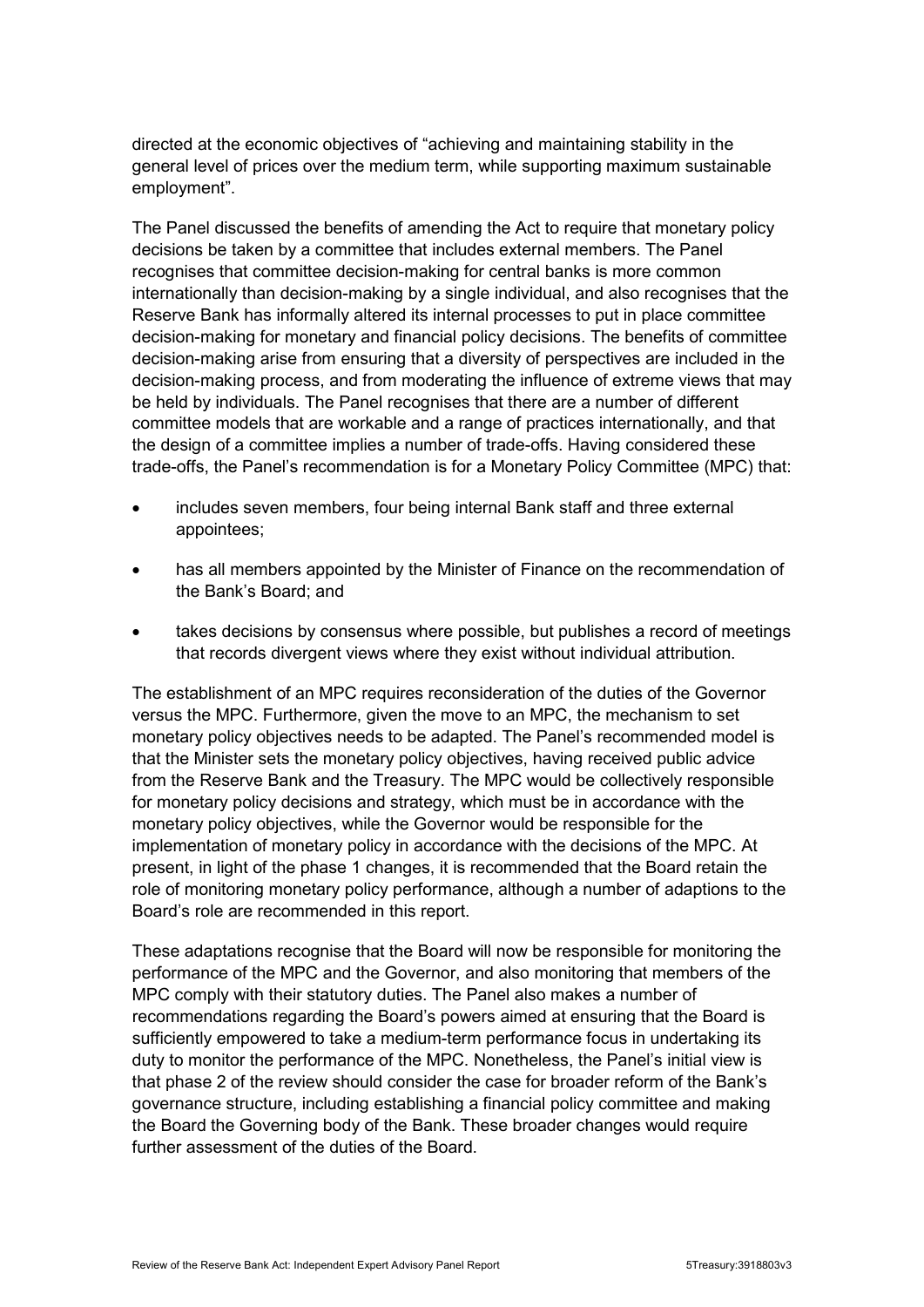## <span id="page-7-0"></span>**Summary of Recommended Action**

The Panel makes the following recommendations:

### <span id="page-7-1"></span>**Monetary Policy Objectives**

1. That, subject to any drafting requirements of the Parliamentary Counsel Office (PCO), monetary policy be directed towards the economic objectives of:

"achieving and maintaining stability in the general level of prices over the medium term, while supporting maximum sustainable employment."

2. That, subject to any drafting requirements of the PCO, the preamble of section 1A be amended to recognise the role of monetary and financial policy in promoting the prosperity and welfare of the people of New Zealand.

### <span id="page-7-2"></span>**Monetary Policy Committee**

- 3. That a Monetary Policy Committee (MPC) should be introduced at the Reserve Bank that has full responsibility for the formulation of monetary policy.
- 4. That the Governor be required to implement monetary policy in accordance with the decisions of the MPC.
- 5. That the MPC be composed as follows:
	- (a) Legislation should allow between five and seven members, with the MPC having seven members initially.
	- (b) Four of the members should be internal Bank staff, including the Governor and the Deputy Chief Executive as *ex-officio* members, with the Governor as MPC Chair.
	- (c) The remaining three members should be externals with knowledge and experience in relevant policy areas, who are engaged on a part-time basis.
	- (d) All MPC members should be nominated by the Board and appointed by the Minister, with the Governor consulted over internal appointments.
	- (e) All MPC members could be removed by the Governor-General via Order in Council on the advice of the Minister of Finance, on specified criteria, with or without a recommendation from the Board.
	- (f) The Board could, based on defined criteria, remove poorly performing external members, in consultation with the Minister.
	- (g) The Governor would retain the power to redeploy internal members of the MPC to different roles within the Bank, which may necessitate their removal from the MPC.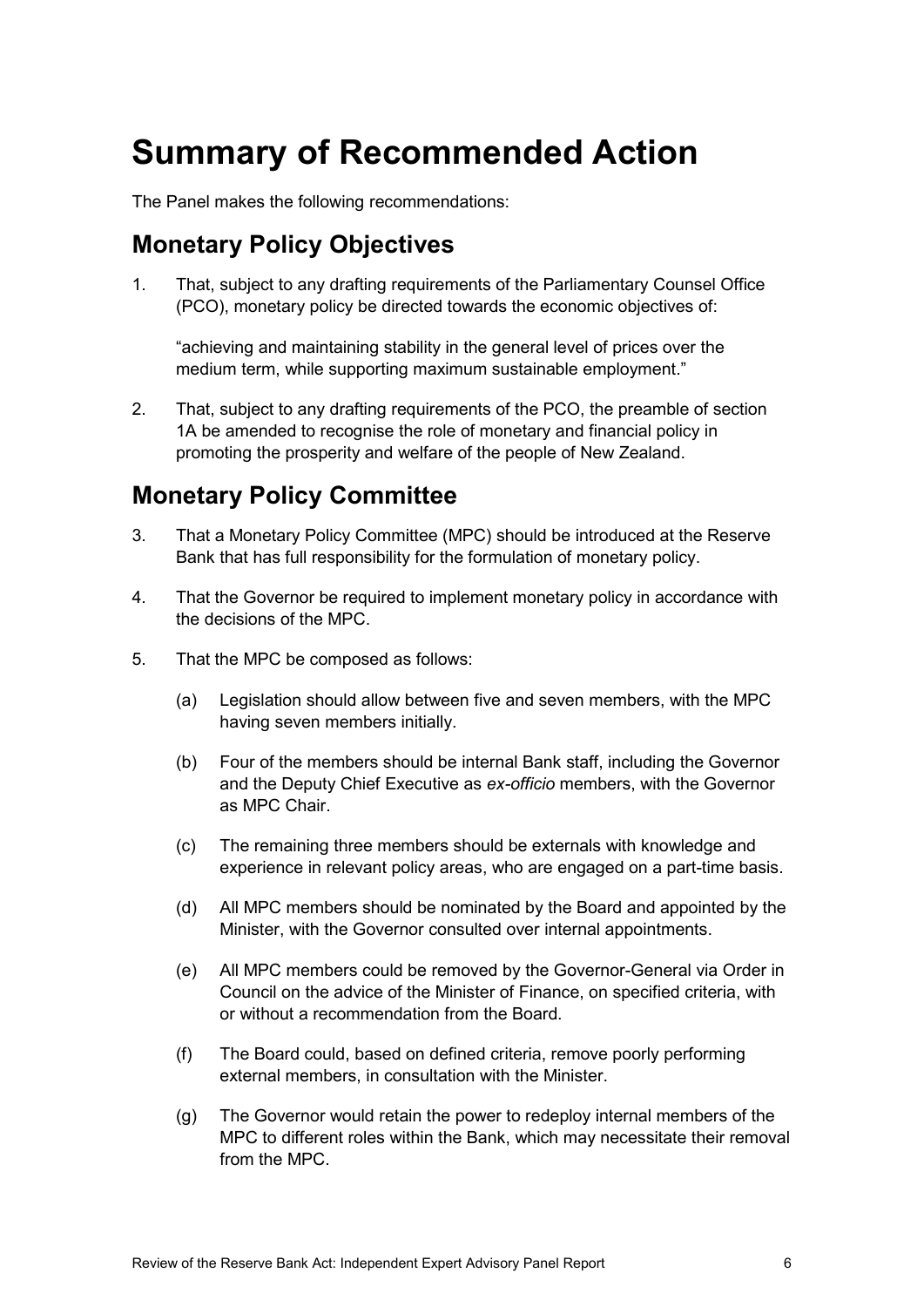- (h) Members' terms should be staggered, with the internal members serving five year terms on the MPC and the external members serving four year terms.
- (i) Members' terms should be renewable once, which in the case of the internal members applies to their term in any one role.
- (j) The MPC should aim to reach decisions by consensus, with decisions taken by a majority vote where a consensus cannot be reached, and with the Governor having the casting vote where necessary.
- 6. That the MPC should be required to publish records of meetings and agree a Committee Charter (or similar mechanism) with the Minister of Finance that sets out the detailed approach to communications for a set of issues defined by the Act. The first Charter should:
	- (a) require the MPC's meeting records to reflect differences of view where they exist, but without attributing views to individual MPC members, and;
	- (b) allow members to make individual speeches, after consultation with their colleagues on the MPC.
- 7. That Officials from the Treasury and the Reserve Bank should develop options for improving policy coordination between the Reserve Bank and the Treasury.

### <span id="page-8-0"></span>**Governance and the Role of the Board**

- 8. That the Board continue to act as monitoring agent, but the Board's role be modified such that it monitors:
	- (a) the MPC in discharging its responsibilities for monetary policy (including acting in a manner consistent with the monetary policy objectives);
	- (b) the individual MPC members in discharging their statutory responsibilities, and;
	- (c) the Governor in discharging his or her responsibilities.
- 9. That, as a consequence of codifying an MPC, Officials should consider adapting the Board's powers and duties, with Officials providing their views later in phase 1 of the review, including on:
	- (a) whether it is necessary to formally require the Board to review every MPS;
	- (b) whether the Board should be empowered to undertake periodic substantive reviews of the performance of the Bank, at least in relation to monetary policy, and whether these should be published;
	- (c) whether the Board should be given an independent budget to enable it to undertake the periodic substantive reviews referred to above;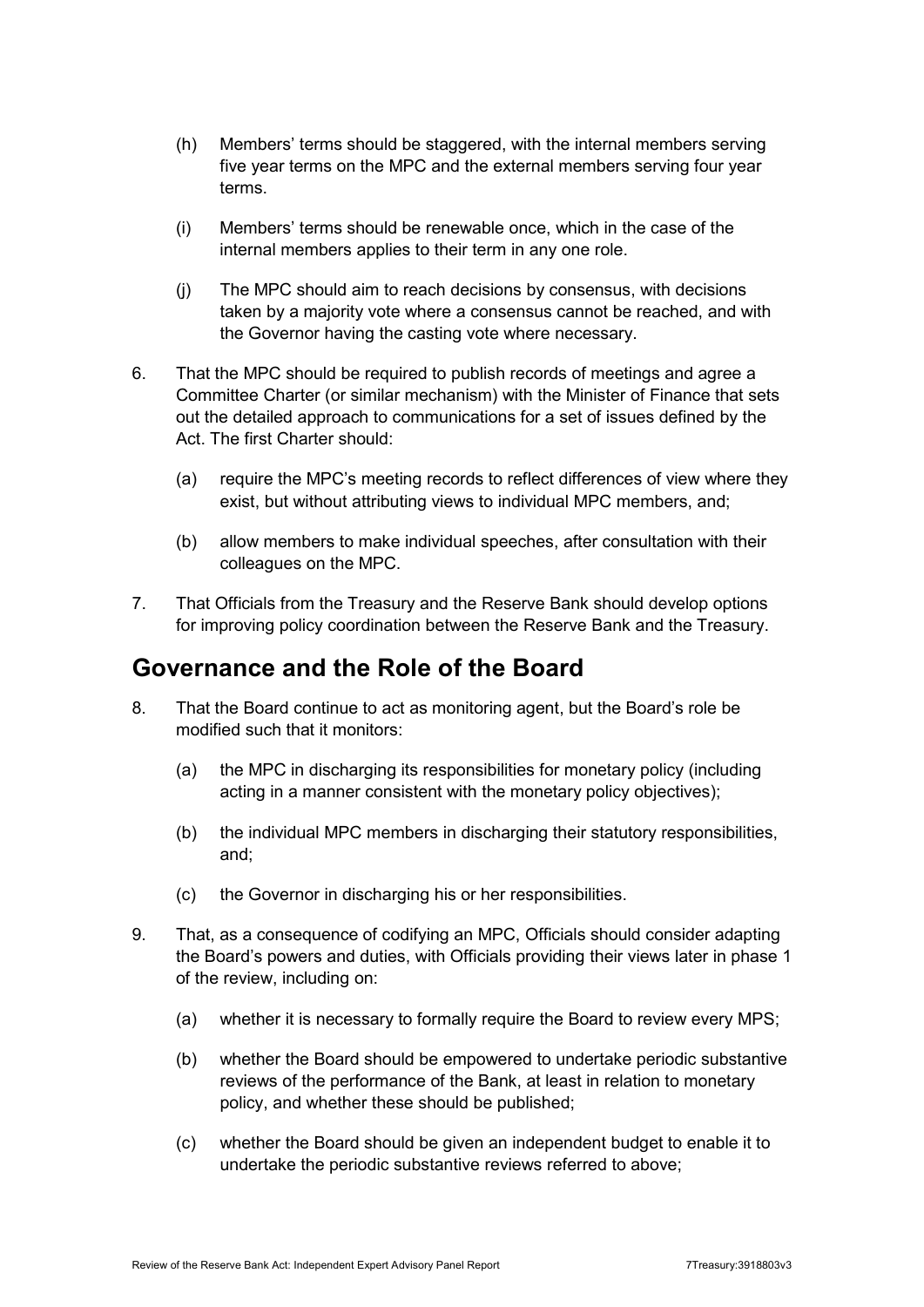- (d) whether Board members should be given the power to observe MPC meetings and request relevant documents from the Bank, and;
- (e) whether the Board should be required to provide a performance report to the Minister of Finance at least every six months, and more frequently if requested by the Minister, and whether these should be made public.
- 10. That the Board's code of conduct be reviewed.
- 11. That the Minister of Finance appoint the Board Chair and Deputy Chair of the Board.
- 12. That a review of the Bank's governance structure be conducted in phase 2 of the review, which will at least include consideration of:
	- (a) constituting the Board as the governing body of the Reserve Bank;
	- (b) the introduction of a committee(s) for financial policy;
	- (c) the size and composition of the Board (including the Governor's position on the Board);
	- (d) the Board's advisory role beyond monetary policy;
	- (e) the skills required of Board members, including appointment criteria for Board candidates; and
	- (f) whether the Board should undertake periodic substantive reviews of the performance of the Bank in relation to financial policy.
- 13. That the Panel's initial view is that the funding model for the Bank (including the option to fund the Bank's prudential operations through industry levies) be reevaluated in phase 2 of the review.
- 14. The Panel notes that a number of detailed legislative changes will be required to implement these recommendations, and that Officials will need to advise on these issues later in phase 1 of the review.

## <span id="page-9-0"></span>**Setting the Operational Objectives for Monetary Policy**

- 15. That the current approach of the Minister of Finance and Governor of the Reserve Bank agreeing on the monetary policy objectives, embodied by the Policy Target Agreement (PTA), is no longer appropriate under a committee decision-making structure.
- 16. That the process to set the objectives for monetary policy be amended such that the Minister of Finance would set the objectives following the receipt of advice from the Treasury and the Reserve Bank.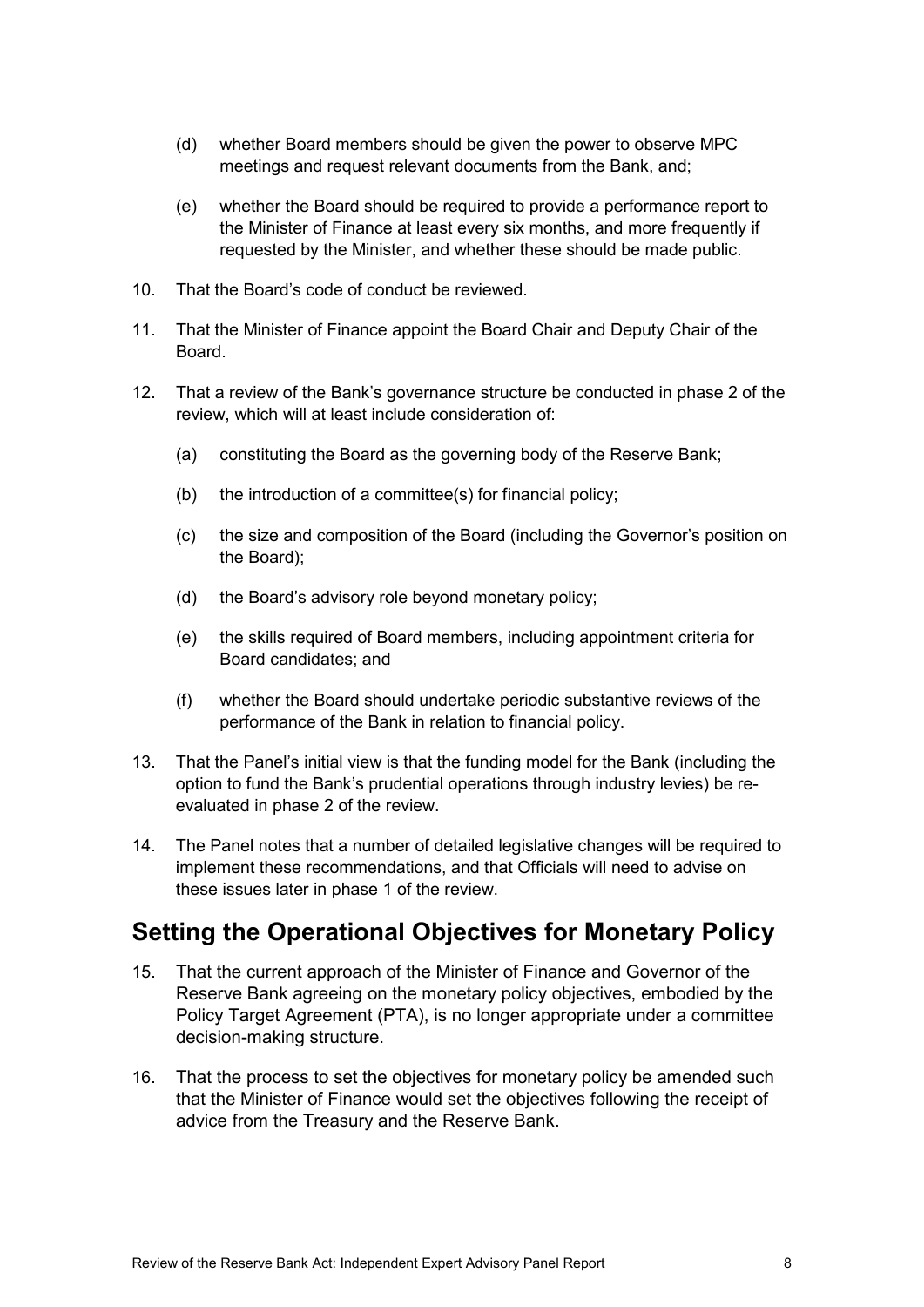## <span id="page-10-0"></span>**Chapter 1: Changes to the Objectives of Monetary Policy**

1. The terms of reference direct the review to "recommend changes to the Act to provide for requiring monetary policy decision-makers to give due consideration to maximising employment alongside the price stability framework". This chapter discusses the Panel's recommendations in respect of this part of the review.

## <span id="page-10-1"></span>**The Current Specification of Monetary Policy Objectives**

- 2. Section 8 of the Act provides that the Reserve Bank must "formulate and implement monetary policy directed to the objective of achieving and maintaining stability in the general level of prices". This formulation of the objective dates from 1989, a time when New Zealand had experienced an extended period of persistently high inflation. The single objective of the Act and the design of the monetary policy regime were aimed at inflation control and, through this, aimed to help consolidate lower inflationary expectations, assist public and private sector planning, and improve the international competitiveness of the New Zealand economy. The regime has proved very successful in reducing inflation, and in maintaining low and stable inflation.
- 3. The PTA, required under Section 9 of the Act, is an important element of the monetary policy regime. The PTA is currently set by way of agreement between the Minister of Finance and an incoming Governor. While early PTAs took a relatively strict approach to inflation targeting, the approach to monetary policy has evolved through the PTA to be a "flexible inflation targeting" regime, where the Bank is also required to "avoid unnecessary volatility in output, interest rates or the exchange rate". In practice, this means the Bank takes a more gradual approach to achieving the inflation target than it would under a strict inflation targeting regime, and will allow inflation to deviate from target for some time in order to avoid creating undue volatility in the real economy.
- 4. Other sections of the Act relevant to this part of the review are:
	- **Section 1A** sets out the purpose of the Act, including *"formulating and implementing monetary policy designed to promote stability in the general level of prices, while recognising the Crown's right to determine economic policy".*
	- **Section 10** of the Act requires the Reserve Bank to, in formulating and implementing monetary policy, "have regard to the efficiency and soundness of the financial system".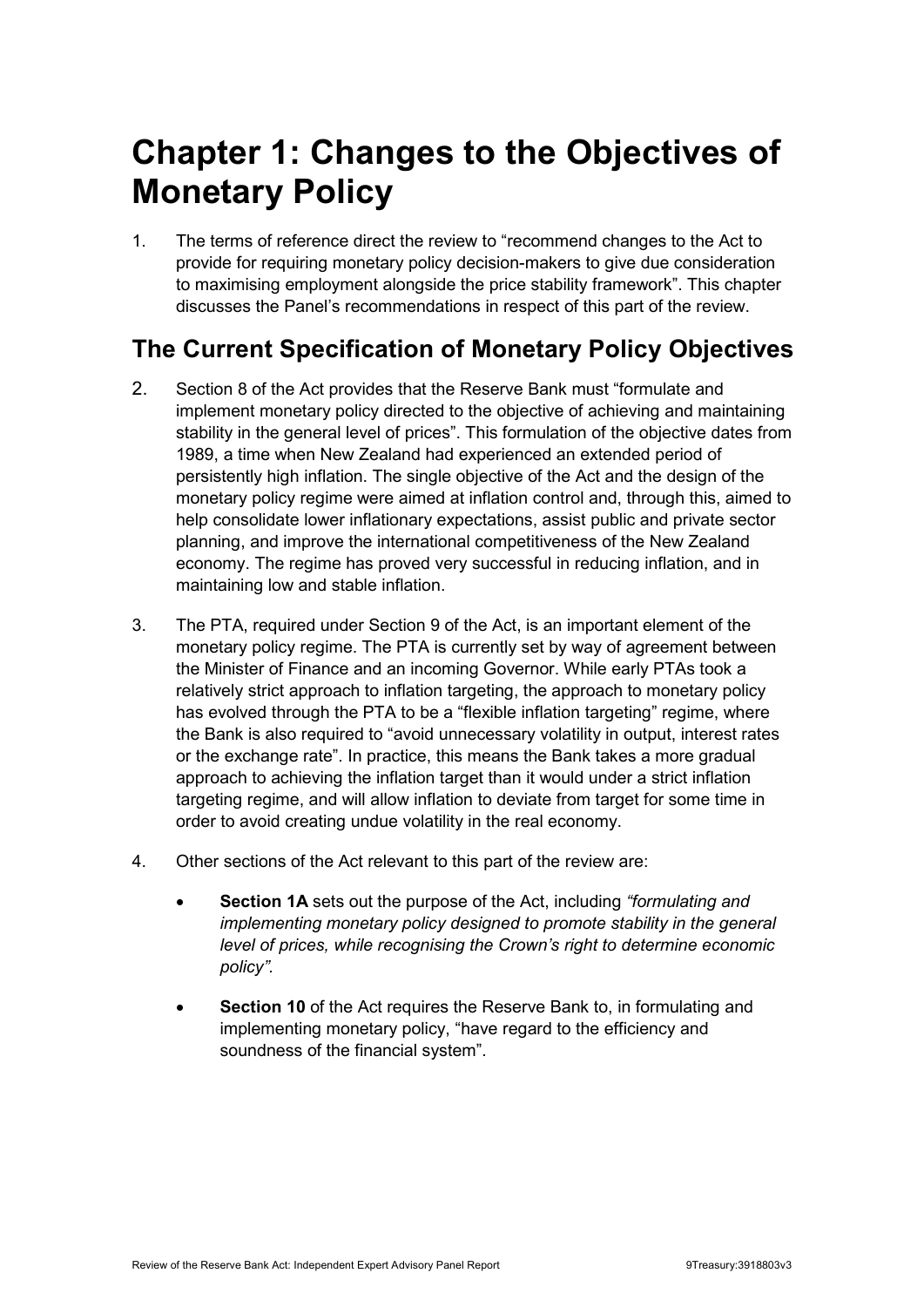## <span id="page-11-0"></span>**Monetary Policy Objectives**

*Modern monetary policy regimes recognise the role of monetary policy in maintaining medium term price stability and its role in reducing the volatility of business cycles*

- 5. Broadly conceived, the ultimate objective of a nation's economic policy is to maintain and enhance the wellbeing and prosperity of its citizens. Price stability is an essential element in achieving this objective. This is because high or volatile inflation can reduce a country's long-run ability to produce output, thereby reducing the well-being of its citizens. Price stability also supports equity goals by avoiding unexpected redistributions of purchasing power between savers and borrowers.
- 6. As well as its role in maintaining price stability, monetary policy is one of the main tools policy-makers have to influence the business cycle and help the economy adjust to unexpected economic events, such as events that might result in sudden reductions in economic activity or employment. This is important to the wellbeing of New Zealanders, as protracted periods of unemployment could give rise to long term costs. For example, individuals who have extended periods out of employment may see their skills decline, impacting on the economy's overall productivity. This "stabilisation" role for monetary policy has been important globally in the extended period of economic weakness following the global financial crisis.
- 7. In setting monetary policy objectives one must be cognisant of the limits of monetary policy. The role of monetary policy in influencing cyclical fluctuations is to help the economy adjust in periods of economic slack or exuberance. It does this by influencing the price of borrowing and lending, thereby shifting the preferred time period for individuals and businesses to consume or invest. In doing so, monetary policy encourages a faster adjustment of resource use to the level of "full employment" (or capacity), as compared to the adjustment time of other means, such as wage deflation.
- 8. Monetary policy is not, however, a primary determinant of the level of full employment, which is largely determined by structural factors such as the level of skills in an economy, the tax system, and labour and product market regulations. If monetary policy attempts to push employment beyond this level it can generate inflationary pressures in violation of the price stability objective, and over time, underlying structural and frictional forces will tend to push employment back to its sustainable level.
- 9. Further, full or maximum employment does not mean that there is no unemployment in an economy; there are both structural drivers of unemployment, including those arising from a mismatch in the skills demanded by business and those skills supplied by households, and frictional drivers of unemployment from people changing jobs. These factors result in a "natural rate"[1](#page-11-1) of unemployment above zero.

<span id="page-11-1"></span><sup>&</sup>lt;sup>1</sup> Or the non-accelerating inflation rate of unemployment.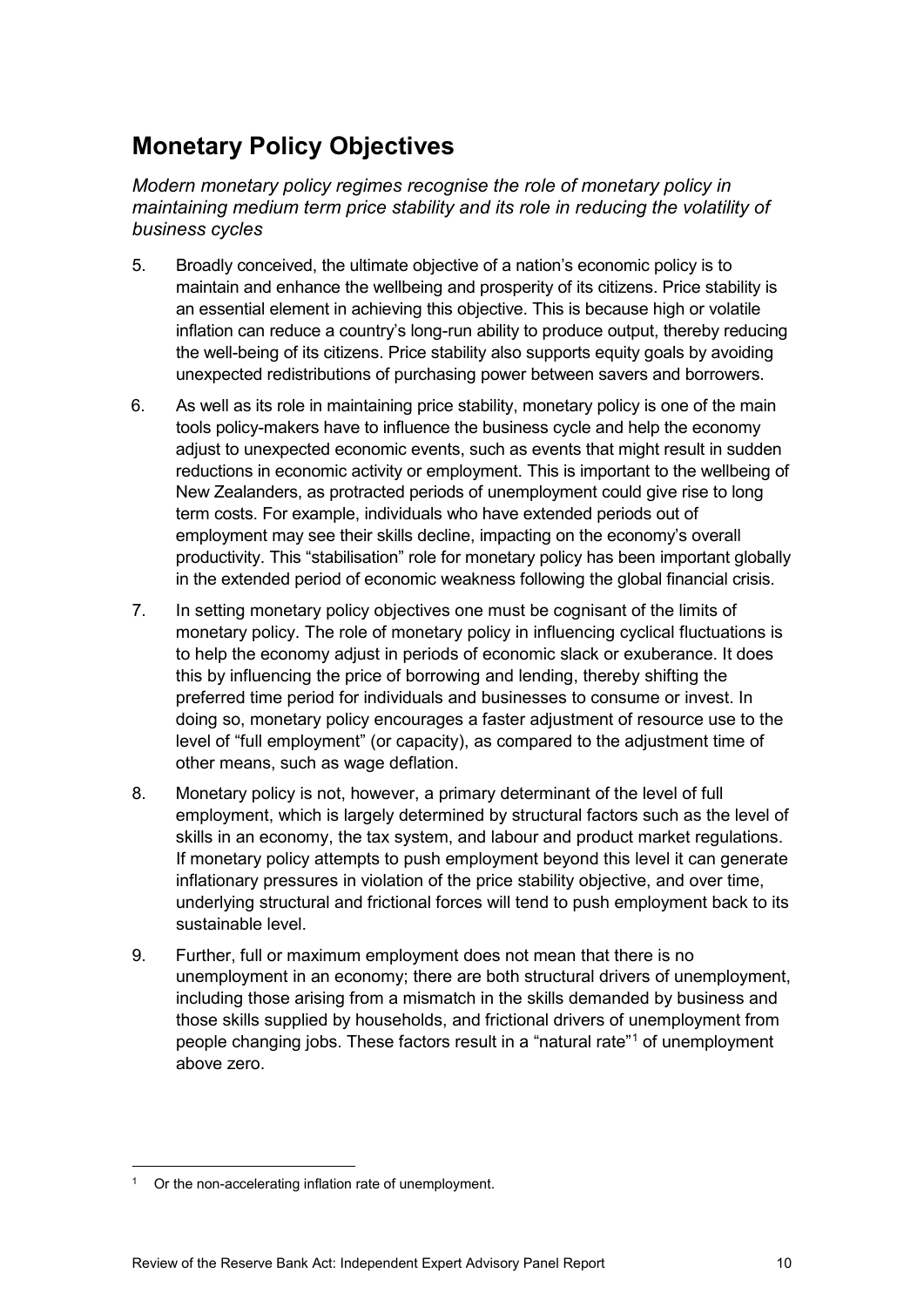### <span id="page-12-0"></span>*Monetary policy that aims to stabilise inflation can also help to stabilise employment*

10. Using monetary policy to stabilise inflation over the medium to long term can assist in keeping the economy operating at close to full employment. For example, in a downturn driven by an unexpected fall in demand (e.g. if foreigners stop buying New Zealand goods), unemployment puts downward pressure on wages and prices thereby reducing inflationary pressures. Stimulatory monetary policy used to increase inflation will increase the demand for goods, and therefore also for labour, thereby supporting increased employment.

#### *But the relationship is not perfect, and trade-offs need to be made*

- 11. However, there may be times when using monetary policy to achieve low and stable inflation would not help stabilise output. This could, for example, occur in a downturn that is driven by a supply shock. A sharp fall in oil supply, perhaps due to military conflict, that causes global oil prices to rise would in turn cause production costs in New Zealand to rise, and thereby slow the pace of growth in output and employment, while also directly generating inflationary pressures. Stimulatory monetary policy would help to stabilise output and employment, but would also accentuate inflationary pressures. In contrast, contractionary monetary policy would help reduce inflation, but would also reduce domestic demand and thereby accentuate the slowdown in activity and employment.
- 12. These short-term trade-offs between achieving the inflation target and stabilising employment around its sustainable level are recognised in flexible inflation targeting frameworks, which generally require the central bank to focus on medium term price stability, while allowing decision-makers to avoid unnecessary volatility in the real economy in the shorter term.

### <span id="page-12-1"></span>**Recommendations for Changes to Legislation**

- 13. In the Panel's view there are a number of benefits to updating the Act to recognise the broader objectives, and trade-offs, for monetary policy as discussed above. Including an employment objective in the Act would recognise the role monetary policy plays in stabilising fluctuations in the business cycle, and thereby minimising periods of unemployment. This is important given the significance of employment to welfare and social inclusion. Formalising an employment objective in the Act would make this objective durable, allow for increased transparency, and underpin the Bank's accountability.
- 14. The Panel also recognises the importance of maintaining price stability over the medium term. The flexible inflation targeting framework has contributed to a significant reduction in inflation over the past 25 years or so, while also contributing to relatively low levels of volatility in output. It is important that changes to the Act maintain these achievements.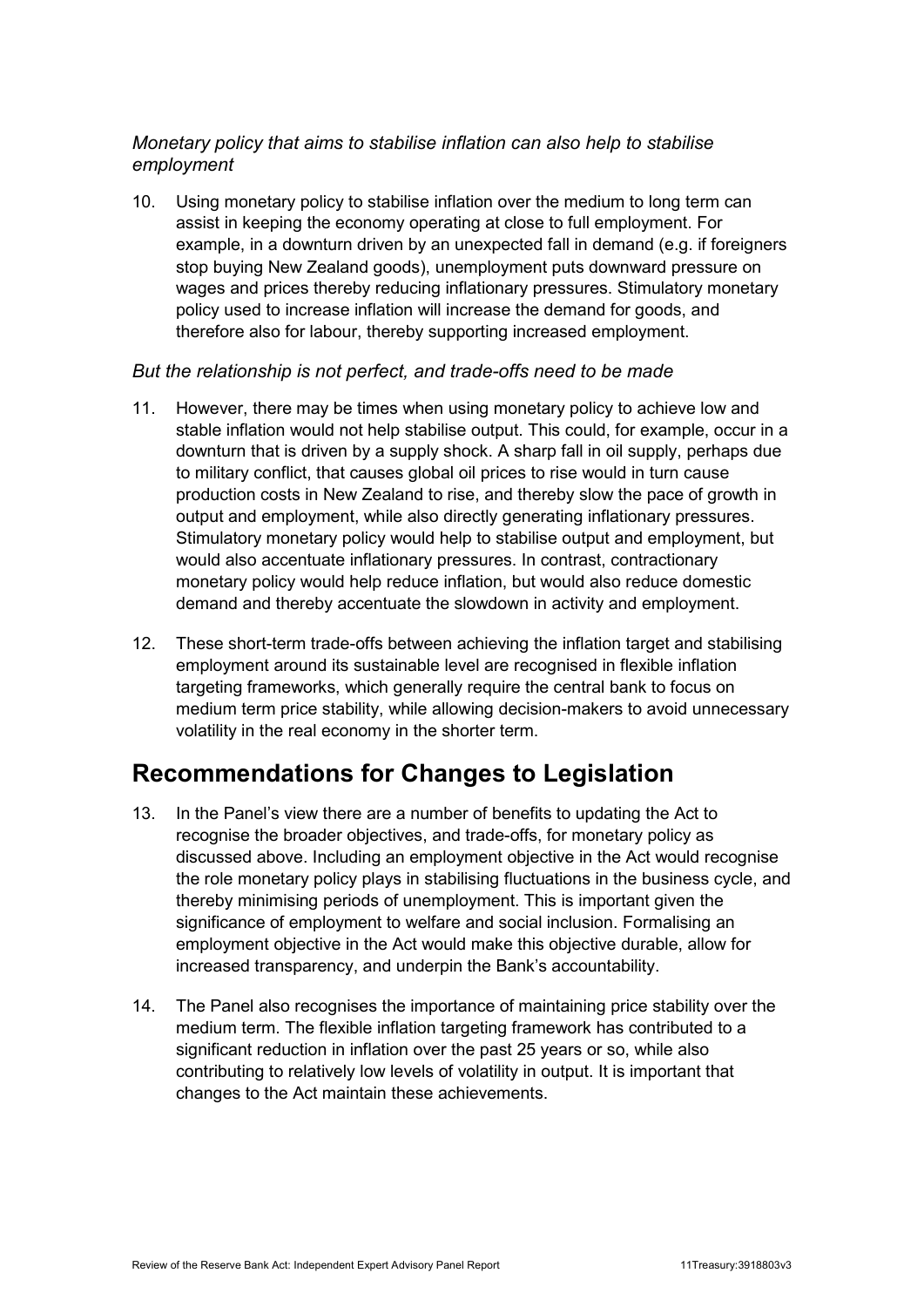- 15. Taking these considerations into account, the Panel used the following criteria to guide its assessment of changes to the Act:
	- i. The objectives in the Act need to be achievable through monetary policy tools.
	- ii. The Act needs to retain a clear and credible commitment to medium term price stability.
	- iii. The Act should ensure that monetary policy decision-makers put sufficient weight on supporting the stabilisation of employment around sustainable levels, in order to support maximum employment levels in the long term.
	- iv. The Act should be durable over time.
	- v. The objectives in the Act should be easy to communicate to the public.

## <span id="page-13-0"></span>**Specification of the Monetary Policy Objective**

16. In considering the specification of the monetary policy objective, the Panel considered how other countries have specified their central bank objectives (Annex 1). Internationally, there are a variety of ways that central bank objectives are specified. One high-level difference is whether price stability is mandated as the primary objective of monetary policy (as in the UK and Sweden) or whether it is mandated as an objective alongside other aims (as in Australia and the United States). Internationally, it is most common for central banks to pursue price stability as their primary objective and to recognise the role monetary policy plays in stabilising employment and/or output as secondary or subsidiary aims. Moreover, while the expression of the objectives takes many forms, the practice of monetary policy has coalesced around the principle of flexible inflation targeting.

### *Weighting of objectives*

- 17. The key high-level decision the Panel faced when considering how best to incorporate an employment objective into the current legislation was whether the objectives should be assigned a hierarchy; that is, whether the legislation should give more prominence to price stability over employment and, if so, how strong the preference should be.
- 18. The Panel considered (criteria ii) that it was important that the legislative objective continued to provide a clear commitment to price stability *in the medium to long term*. This recognises a number of factors, in particular that monetary policy has limited impact on short term inflation outcomes; that there are benefits of maintaining a commitment to low and stable inflation over longer time periods; and that monetary policy does not determine the sustainable (or long term) level of employment at which the economy operates in the absence of shocks. However, in the shorter term, the objective should require the Bank to take into account the benefits of stabilising the real economy and also the potential trade-offs between stabilising inflation and employment. The Panel recommends that the objective require the Bank to consider employment outcomes (criteria iii), which will require judgement as how to manage the trade-offs when the objectives conflict, while also requiring that the Bank seek to maintain low and stable inflation over the medium term.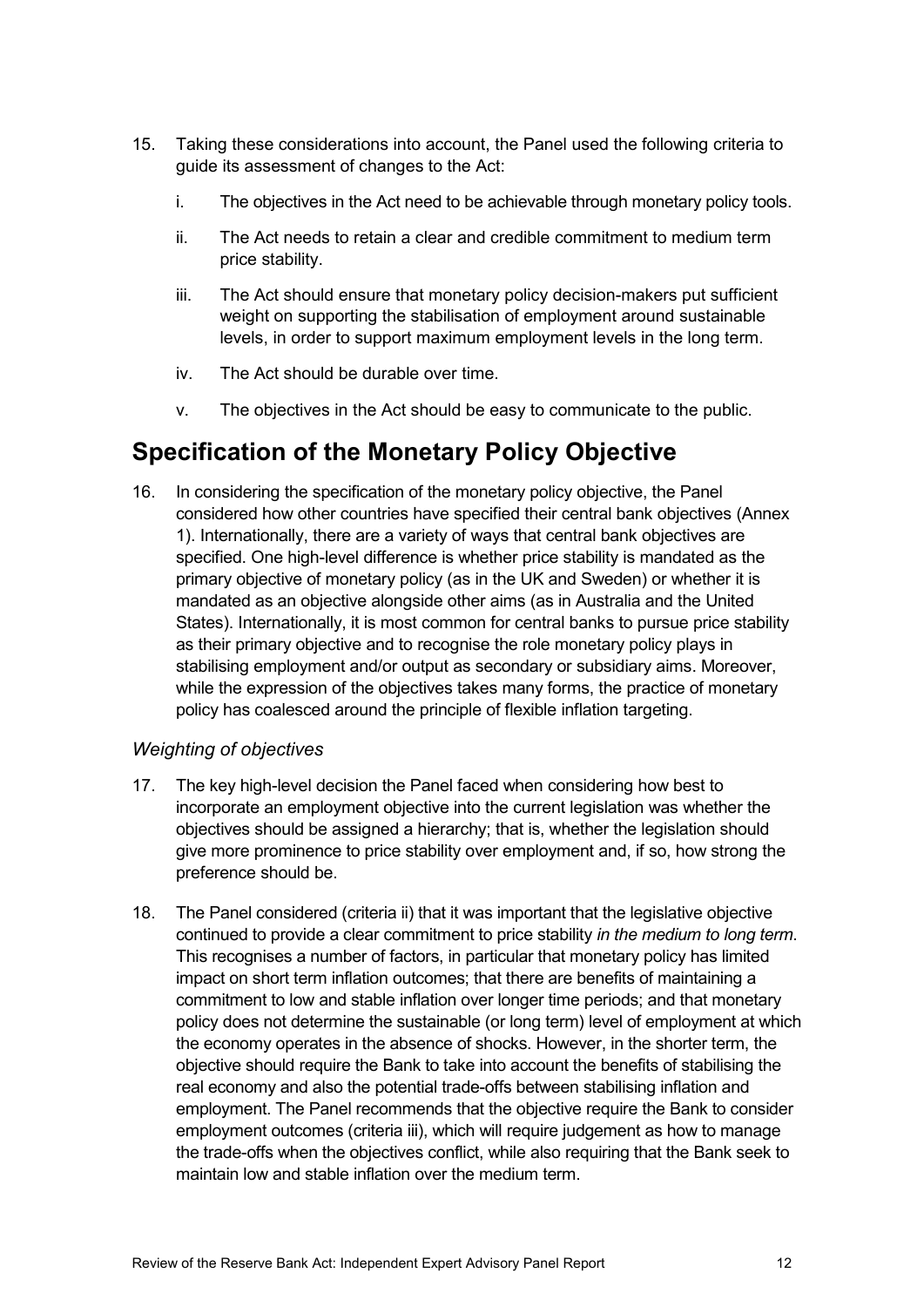- 19. The Panel also put weight on the objectives being specified in a way that is durable over time (criteria iv). To be durable, the legislation needs to be flexible enough to allow for policy frameworks to evolve and for different approaches to monetary policy to be taken in different circumstances. The Panel considers a secondary instrument such as the PTA should continue to be empowered by the Act to set the specific parameters of the regime that would apply at any one time, including high-level guidance as to how potential trade-offs between the objectives should be managed. This would need to be flexible enough to allow the specific targets of monetary policy to adapt to changing circumstances.
- 20. Given this, the Panel considers that each of the objectives should be included in the same section of the Act (i.e. not adopting the current approach by which the Bank must have regard to other matters in section 10), and prefers the wording that the employment objective be pursued "while" still achieving the medium term price stability objective – that is, the Bank must consider employment outcomes, but not at the expense of losing inflation control over the medium term.

#### *Specification of the employment objective*

- 21. The Panel considered a range of ways to specify the employment objective, including use of the words maximum employment, high and stable employment, sustainable employment, or a combination thereof.
- 22. The Panel recognises (criteria i) that it is important that the objective does not "over-promise" on what monetary policy can deliver – that is, the objective must be consistent with what monetary policy can do. Given this, the Panel's preference is for the wording "maximum sustainable employment". The use of the word sustainable best communicates the concept that monetary policy's role is to assist in the adjustment of employment to the level of full employment – that is, its role is one of stabilisation. Given that employment at any one time is determined by a range of factors, the Act should recognise the way monetary policy can "support" employment being at its sustainable level, rather than requiring the Bank to "achieve" this objective. The reference to "maximum" sustainable employment recognises that the Bank should act in a way that best supports the long term prosperity of New Zealanders.
- 23. The Panel also considers that the objective should be specified in terms of the level of employment, rather than as a growth rate. This recognises that in setting monetary policy, central banks typically take account of the extent to which the level of employment deviates from the level of full employment.
- 24. The Panel does not support a numerical target (in the PTA) for the objective of maximum sustainable employment, as concepts such as full employment or the "natural rate of employment" are unobservable, difficult to measure and therefore difficult to agree on. Rather, we expect the Bank will undertake research into what constitutes maximum sustainable employment and provide a qualitative assessment of where actual employment is in relation to that concept.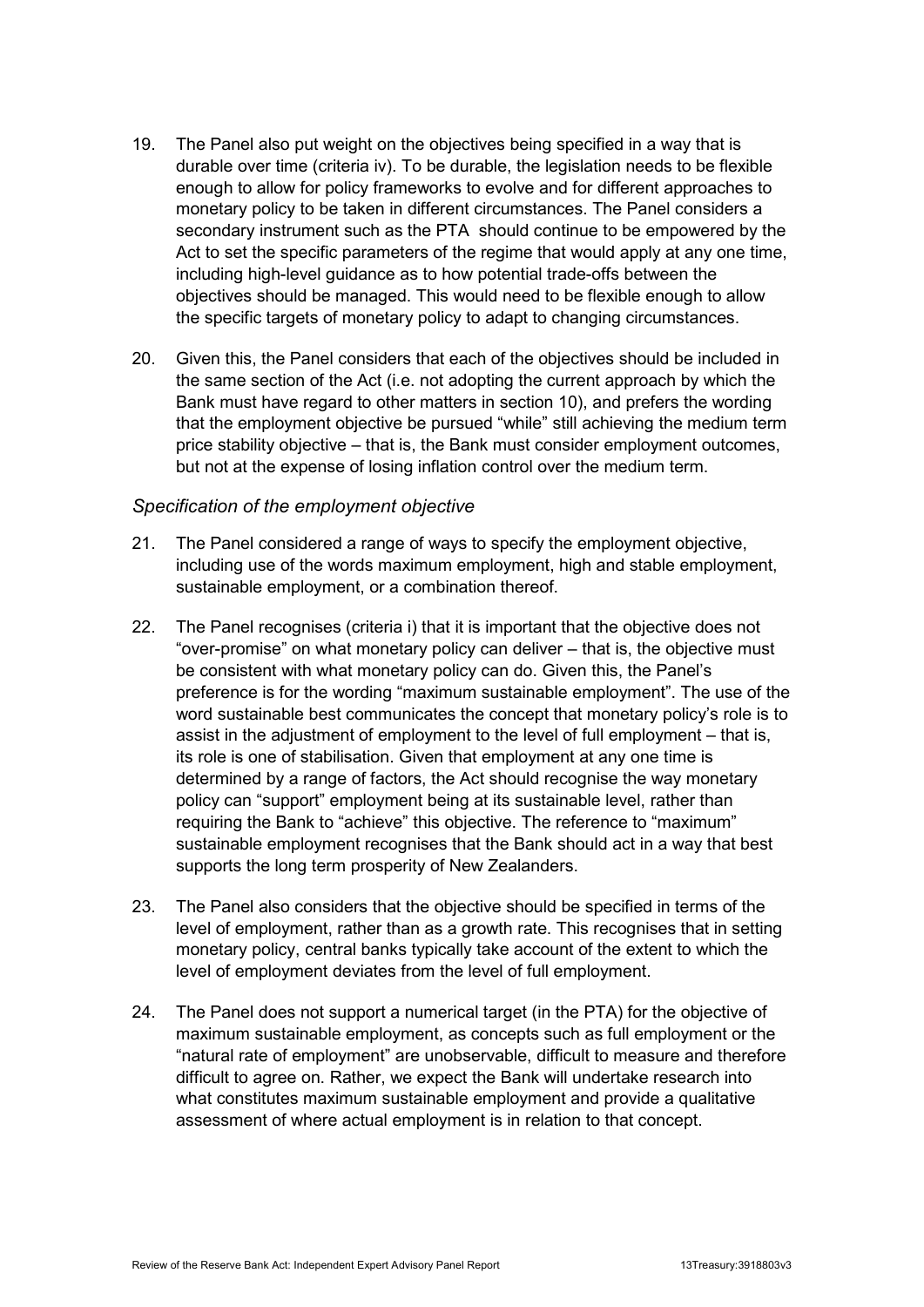#### *"Employment" versus "employment and output"*

- 25. The Panel considered whether the legislative objective should refer to "employment" or to "employment and output". The legislative objective of the Norges Bank, for example, refers to both output and employment.
- 26. The argument for including output in addition to employment is that it provides a more comprehensive description of the level of economic activity. However, while the level of employment and output are highly related, the precise calibration of monetary policy to meet an employment objective may not be the same as to meet an output objective, and therefore adding both objectives could make it more difficult for the Bank to communicate whether it is meeting its objectives (criteria v). On balance, the Panel considered that an employment objective was sufficient.
- 27. In light of the above, the Panel's preferred specification is that monetary policy be directed at:

"the economic objectives of achieving and maintaining stability in the general level of prices over the medium term, while supporting maximum sustainable employment."

### <span id="page-15-0"></span>**Other Changes to the Act**

- 28. While Section 8 sets the specific objectives of monetary policy, the ultimate aim of monetary and financial policy is to improve the overall welfare and prosperity of New Zealanders. The Panel considers that incorporating a statement in the Act recognising this ultimate objective would help to promote a better understanding of the contribution of monetary and financial policy to societal welfare.
- 29. The Panel considers that section 1A would be a suitable section to set out the higher level purpose of the Bank's functions. The Panel recommends that the preamble of section 1A recognise that the higher level of purpose of the Act is to promote the prosperity and welfare of the people of New Zealand.
- 30. The Panel also recognises that there will need to be a number of consequential amendments to the Act in light of these changes. This includes consequential changes to section 12, section 15 and section 1A(a) (to match the specification of the objective). Chapter 5 also discusses changes to the mechanism to set the PTA, which is related to this chapter. The Panel also recognises that the final wording of the drafting will be recommended by the Parliamentary Counsel Office, in line with the Government's final decisions.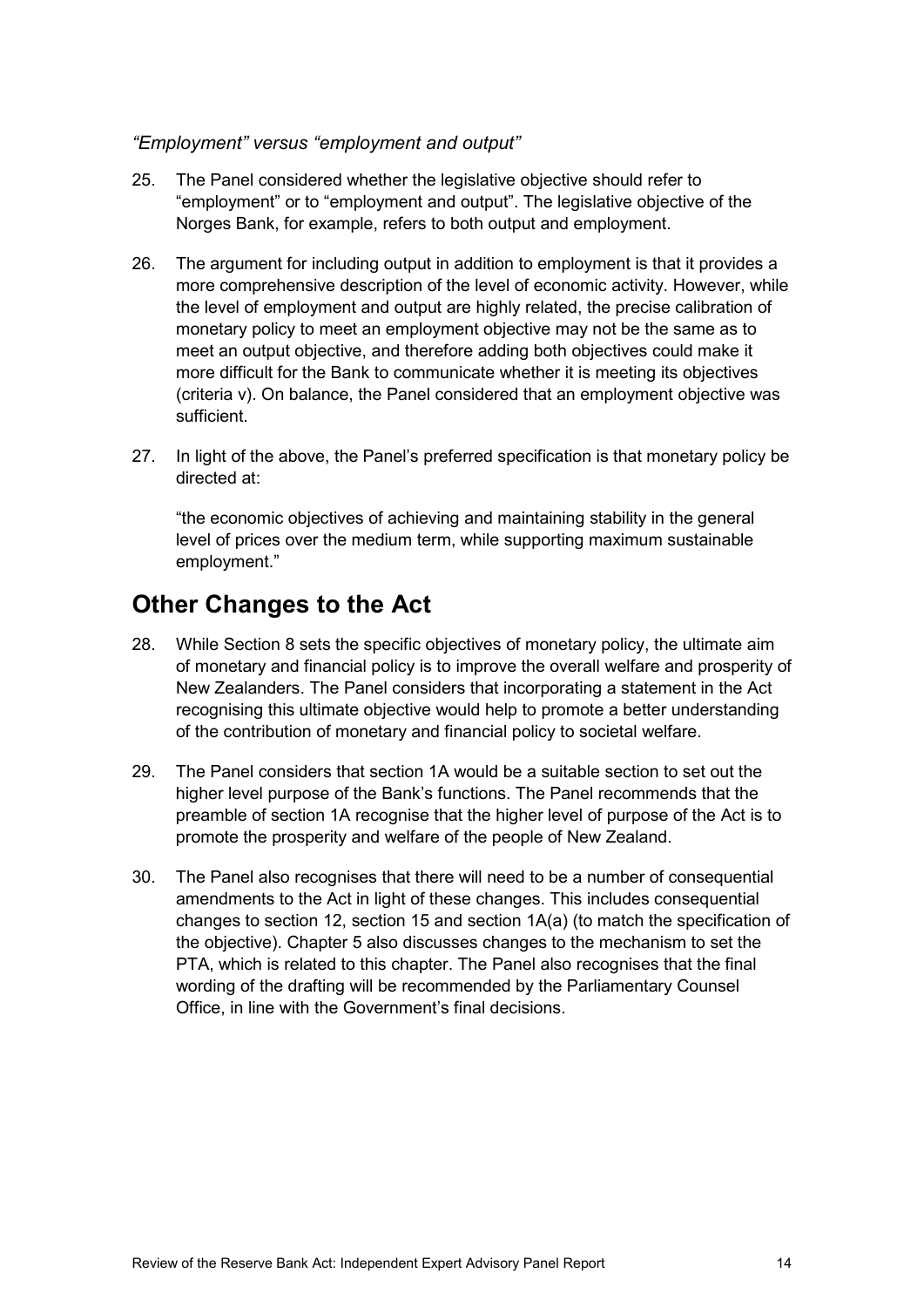## <span id="page-16-0"></span>**Chapter 2: Governance and Decision-Making Overview**

- 31. Chapters 3, 4 and 5 are linked, and set out the Panel's recommendations in respect of:
	- amending the Act to provide for a committee decision-making model in respect of monetary policy;
	- consequential changes to the role of the Board in light of the move to a committee decision-making model for monetary policy; and
	- consequential changes to the setting of monetary policy operational objectives in light of the change to committee decision-making.

This chapter provides an overview of the accountability issues that are common to each of these three chapters.

- 32. The Panel considers that there would be significant benefits to formalising a committee decision-making model at the Reserve Bank. Committee decision-making allows for a broader range of perspectives to be included in decision-making, and guards against extreme preferences. The Reserve Bank has recognised this; monetary policy decisions at the Reserve Bank have been made by the Governing Committee for several years. However, the current legislation is not designed around a committee decision-making model, and hence limits the evolution of committee decision-making and results in a number of anomalies (such as the current Governing Committee being appointed through three different processes).
- 33. In particular, the current Act is based on the individual accountability of the Governor, who holds the functions that would normally sit with a Board and is also the Bank's chief executive. This single decision-maker model works with a number of mechanisms in the Act, such as the clear and specific goals set through the PTA and the ability to remove the Governor from office for inadequate performance, to provide a high degree of individual accountability for both the formulation and the implementation of monetary policy consistent with the PTA. Other key features of the accountability model are the constitution of the Reserve Bank Board as the Minister's monitoring agent, and the requirement for regular Board reports on the Bank's approach to monetary policy (Monetary Policy Statements) that are referred to the Finance and Expenditure Committee (FEC).
- 34. Most of these mechanisms to hold the Bank to account for monetary policy decisions remain appropriate on moving to a committee based decision-making model. In particular, the Panel considers that it remains appropriate to retain an instrument to set the specific operational objectives of monetary policy (currently the PTA), and to assess the performance of the MPC against these objectives. The Panel also considers that Monetary Policy Statements are an important transparency element and should continue to be published and referred to the FEC. Further, in the context of the changes recommended in this paper, the Panel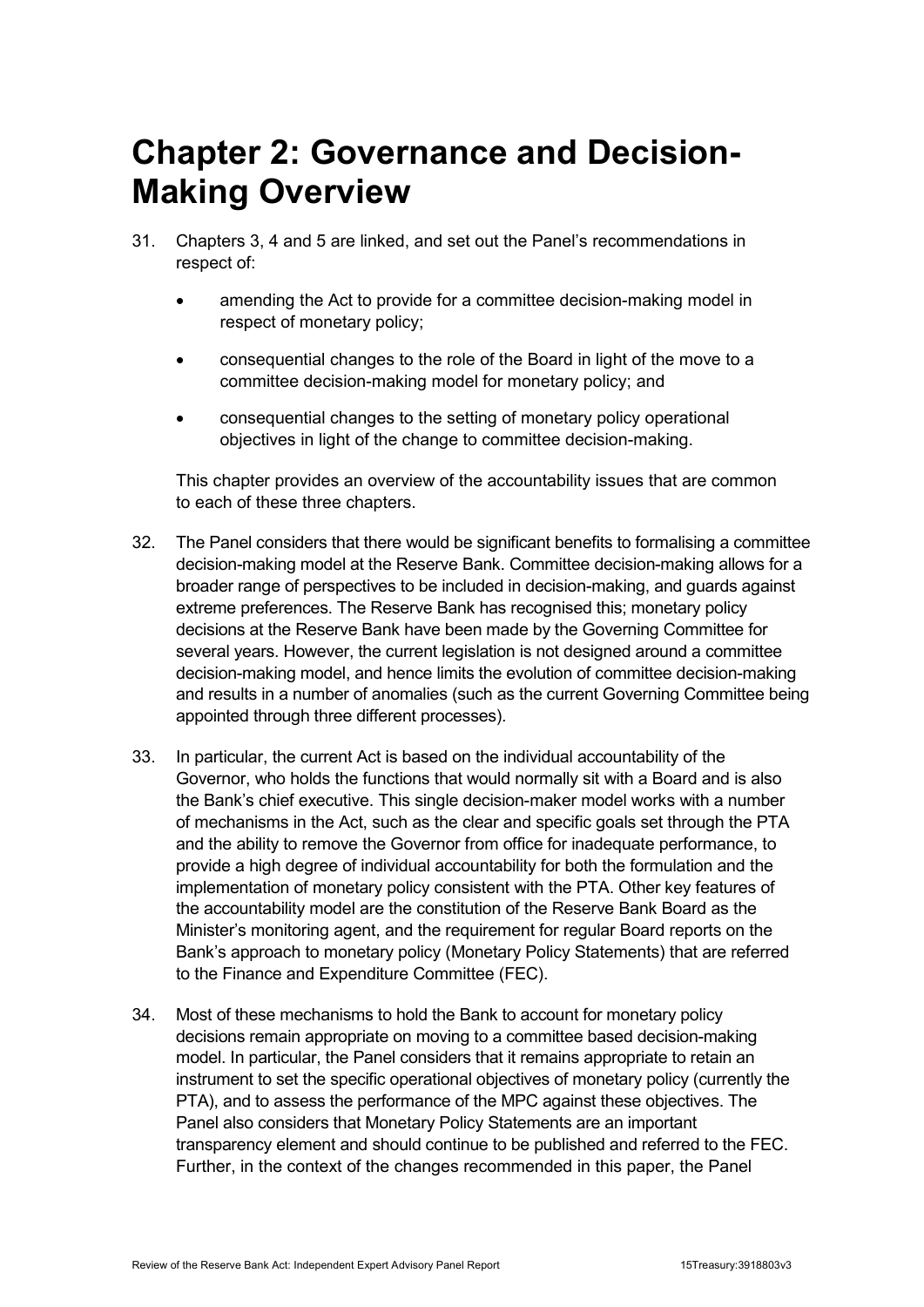considers that the Board should continue to act as the Minister's monitoring agent, including assessing the MPC's performance.

- 35. A key consideration in creating a committee is defining the respective roles of the committee, the members of the committee and the Governor. The Panel sees that there are three main elements in the new model:
	- the MPC will be collectively responsible for monetary policy strategy (e.g. the decision about which instrument to use) and monetary policy decisions (e.g. the calibration of the instrument), which must be set in accordance with the specified operational objectives:
	- individual members of the MPC will be charged with statutory responsibilities regarding their roles as committee members;
	- the Governor will be responsible for implementation of the MPC's decisions and strategy.
- 36. Pending any changes from phase 2 of the review, the Governor would remain the single decision-maker in respect of all of the Bank's other roles.
- 37. To elaborate on the points above, as will be discussed in chapter 5, the Panel recommends that the operational objectives for monetary policy be set by the Minister, in accordance with the process set out in chapter 5. The duty of the MPC under the Act will be to *formulate* monetary policy in order to meet the specified operational objectives. The MPC will be collectively responsible for monetary policy decisions and strategy, and will be collectively held to account through three main mechanisms:
	- monitoring by the Board:
	- decisions by the Board and Minister regarding reappointments;
	- transparency, including the current requirements to publish a Monetary Policy Statement and defend its content before FEC, and the recommendations in respect of public records of meetings made in chapter 3.
- 38. Given that the Board will now be monitoring a *committee* in respect of the formulation of monetary policy, rather than a *single individual*, chapter 4 discusses several potential ways to adapt the Board's monitoring function, to which the Panel recommends Officials give further consideration.
- 39. As well as this collective responsibility, individual members including the Governor, will have statutory duties, and may be dismissed if they fail to meet, or are not capable of adequately carrying out, these duties. These statutory duties will include acting in accordance with the monetary policy objectives set by the Minister. However, individual MPC members should not be at risk of dismissal if they make a decision that they considered was consistent with achieving the monetary policy objectives, but in hindsight the objectives were not achieved. For example, this situation may occur following an unforeseen shock. The Board will monitor individual MPC members against these duties.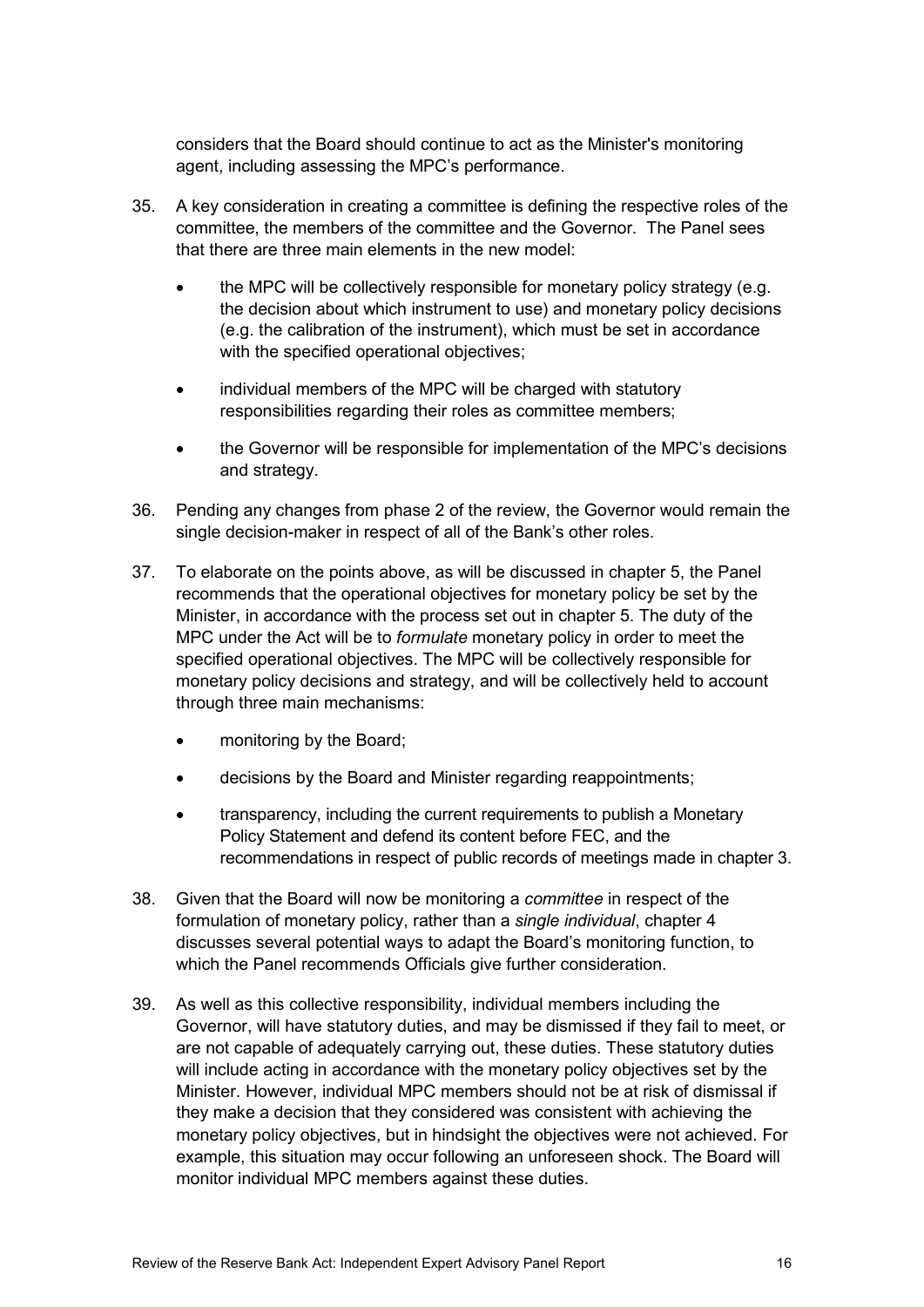- 40. The Governor, as chief executive of the Bank and Chair of the MPC will have additional statutory duties.
- 41. As chief executive of the Bank, the Governor will be responsible for the implementation of monetary policy in accordance with the decisions of the MPC. Some adaptations to the current duties and dismissal provisions for the Governor will be needed in light of the new allocation of responsibilities between the MPC and the Governor. While the exact detail will need to be worked through, the Panel foresee that the Governor will be responsible for ensuring that the Bank acts in accordance with the decisions of the MPC in implementing monetary policy and may be dismissed (by the Governor General following advice from the Minister) for failure to do so.
- 42. As Chair of the MPC, the Governor is ultimately accountable for leading the MPC, and directing the process of analysis and decision-making that leads to the MPC publishing its decisions. In this role, the Governor will be responsible for facilitating the effective operation of the MPC, and the Act will require that the Governor's performance in ensuring the MPC acts in accordance with the operational objectives is adequate. The dismissal provisions relating to this duty will need to be considered in order to ensure the Governor is incentivised to fulfil this duty. To this end, the Panel foresees allowing the dismissal of the Governor for failure to Chair the MPC in accordance with the MPC's Charter (see chapter 3) or the monetary policy objective set by the Minister. The Governor would also be required to ensure that the MPC has sufficient access to the Bank's available resources and information in order for it to make effective decisions, and would be subject to a dismissal provision for failing to adequately perform this role.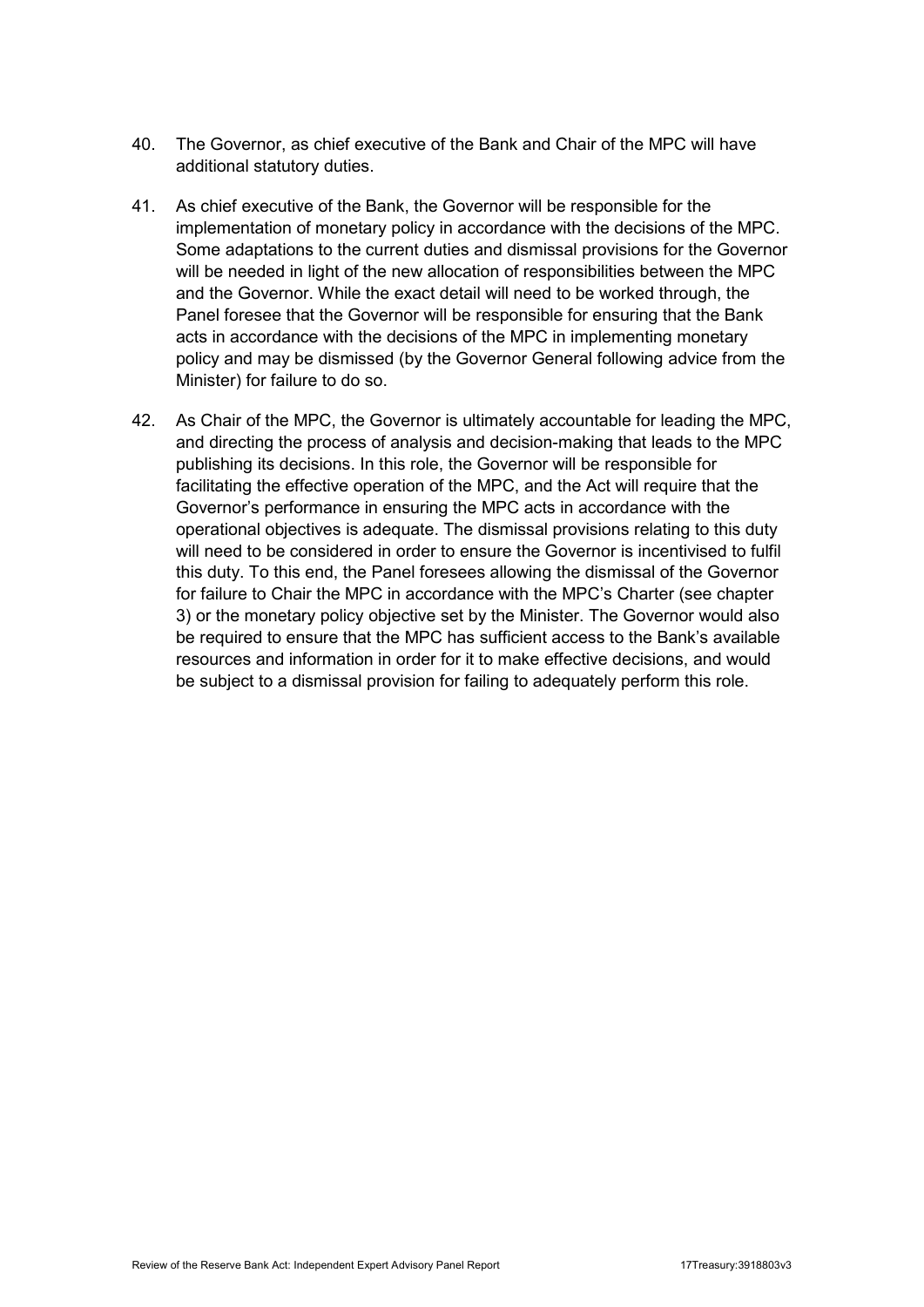## <span id="page-19-0"></span>**Chapter 3: The Monetary Policy Committee**

- 43. The Panel recommends legislating for a Monetary Policy Committee (MPC) at the Reserve Bank to take decisions on monetary policy.
- 44. While having the Governor as the single decision-maker has served New Zealand well since 1989, in terms of a direct impact on price stability, a committee decision-making model should result in better decisions on average over time, especially in the context of the changes to the monetary policy objective. This is because committees limit the risk of extreme preferences, and allow for different perspectives to shape decisions. While the Reserve Bank has already adopted a committee decision-making model for these reasons, legislating for a committee model (including the introduction of external perspectives and advice) will strengthen the Committee towards delivering its mandate. Accordingly, legislating for an MPC should also strengthen public support for, and knowledge of, the Reserve Bank's activities.
- 45. The Panel's recommendations for establishing the MPC are set out below. In coming to these recommendations, the Panel has prioritised four objectives for reform:
	- i. **High-quality deliberation and decision-making**: the MPC should support high-quality decision-making by enabling deliberation, debate, and the challenge of ideas. The group dynamic should enhance the achievement of positive outcomes for the Bank, by including different analytical frameworks, skills, and information sets.
	- ii. **Accountability and incentives**: the MPC as a whole should be accountable for decisions, and for publicly communicating the rationale for those decisions. Individually, members should be accountable for meeting their statutory duties, and the overall dynamic should limit the risk that decisions are influenced by hierarchies inside or outside the MPC.
	- iii. **Institutional legitimacy**: given the considerable powers delegated to the MPC, the MPC should be designed to build and maintain wider public support and legitimacy.
	- iv. **Functionality and transition costs**: the committee model should be practical and suited to the Bank's roles, while the costs and risks of transition should be managed.
- 46. There are trade-offs between these objectives when designing the MPC. For example, choices about the approach to communications will determine the level of transparency, which has consequences for institutional legitimacy. However, those same choices will also affect the risk of transition from the status quo and potentially the clarity of the MPC's communications.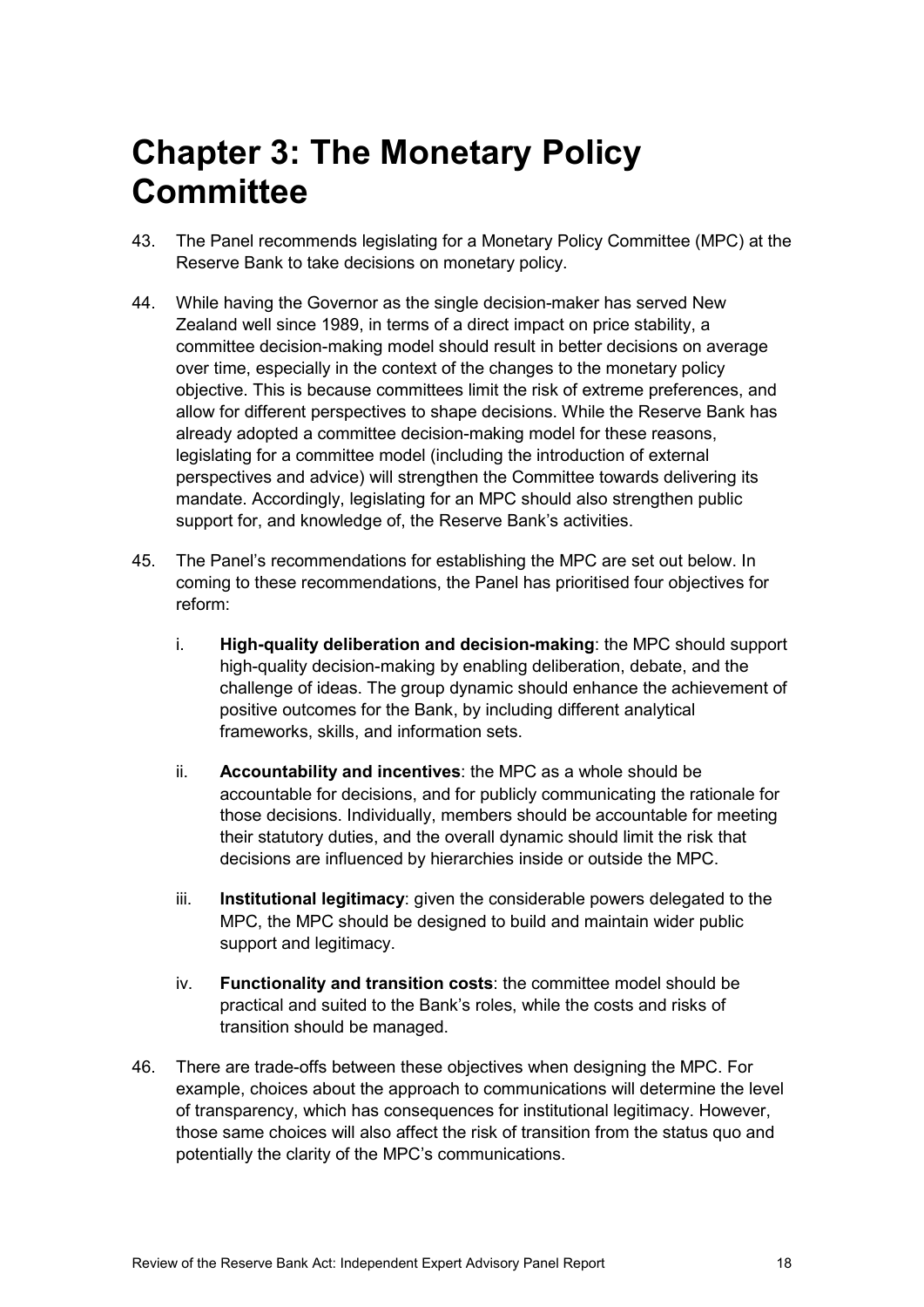47. In coming to recommendations, the Panel has sought to balance these objectives while ensuring that the MPC model is coherent as a whole. The Panel considers that the model proposed below best achieves this balance.

### <span id="page-20-0"></span>**Recommendations**

### *Scope of the Committee's Remit*

- 48. The Panel recommends the MPC have overall responsibility for all monetary policy decisions and strategy. As set out in chapter 2, the implementation of monetary policy would remain the responsibility of the Governor.
- 49. The MPC's responsibilities would include decisions about the Official Cash Rate (OCR), but would not be limited to OCR decisions. For example, the MPC would take responsibility for the choice of tools used by the Bank (that is, strategic choices). This approach ensures that significant monetary policy decisions will be taken by the MPC.

#### *Size of the Committee*

- 50. The Panel recommends that the MPC should have seven members, but with the flexibility to manage vacancies when they arise.
- 51. A committee of seven members will ensure sufficient space for a range of skills and perspectives, while still supporting deliberative decision-making. Beyond seven members, the marginal benefits of additional members is likely to be small.
- 52. The Panel recognises that it may be desirable to specify a range in the legislation, rather than a specific committee size. This will give flexibility for the committee to evolve over time without requiring legislative change, and to manage long-term vacancies on the MPC, should they occur. In addition, detailed implementation should define the quorum for MPC meetings and decisions, which should preserve the balance between internal and external members as recommended below.

#### *Balance of external and internal members*

- 53. The Panel recommends that external members should be included on the MPC to bring different viewpoints to the decision-making process. The Panel's recommendation is that the seven member MPC include four internal members and three external members, with the Governor as Chair.
- 54. In recommending the balance of external and internal members, the Panel places emphasis on expertise in monetary policy, while also achieving a requisite level of diversity in decision-making.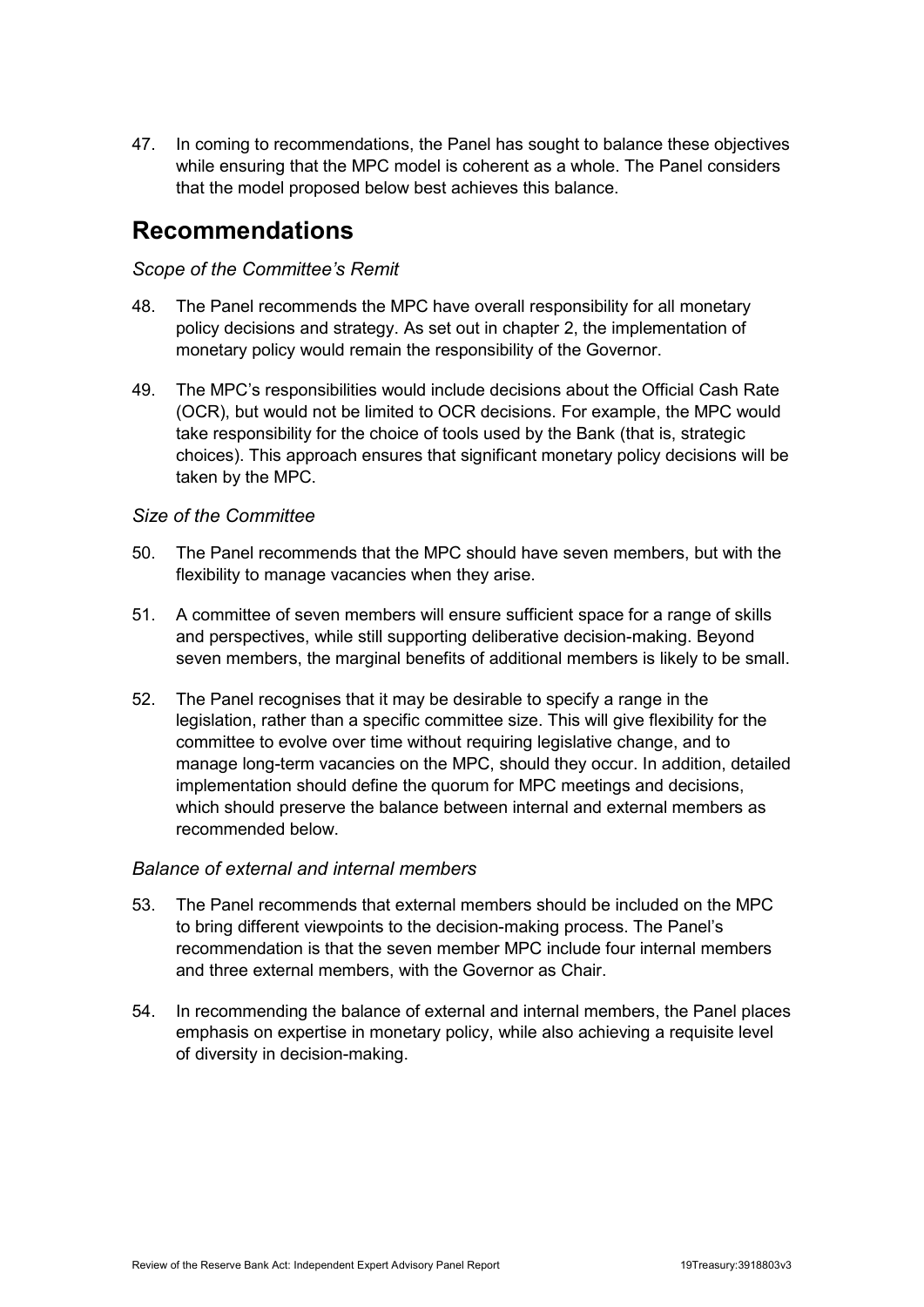### *Type of external members*

- 55. The Panel recommends that external members should have knowledge and experience in relevant policy areas (such as economics, finance, banking, or public policy), but not be limited to being monetary policy experts. They should be free from conflicts of interest, and should not be on the MPC for the purpose of representing a particular sector. Such an approach will allow the MPC to operate as an expert committee, engaging deeply on the substance of the decisions, while also allowing for a relatively wide range of external members to be included in the MPC. This approach also provides flexibility, which is important given the relatively small number of pure monetary policy experts in New Zealand.
- 56. To ensure that external committee members remain "external", the Panel recommends that committee members are engaged on a part-time basis. While it will be necessary to manage conflicts of interest, part-time employment enables external members to be engaged in other parts of the community, which will help them to bring different perspectives to the MPC.
- 57. Notwithstanding this, external members' engagement at the Bank should be substantive, allowing them to engage fully in the MPC's deliberations.

#### *Appointment processes*

- 58. The Panel recommends that all MPC members are appointed by the Minister of Finance on the recommendation of the Board. This is the current process for appointing the Governor. As each committee member will hold considerable decision-making powers that impact on the wider public, the Panel considers Ministerial appointments necessary to ensure members have democratic legitimacy. Ministerial appointments are consistent with typical international practice, and the arrangement whereby the Minister appoints on the recommendation of the Board should be retained to ensure merit-based selection of external MPC members, and to limit the risk that policy decisions of the MPC are politically influenced.
- 59. For the internal members other than the Governor, it is necessary to be specific about how the appointment process works in a practical sense given that internal MPC members will also be Bank staff.
- 60. The Panel recommends that the Bank's Deputy Chief Executive be an *ex-officio*  member of the MPC. This would mean the Deputy Chief Executive would be appointed to their position in the Bank by the Minister on the nomination of the Board, and would automatically join the MPC in the same way as the Governor. The Panel recommends the Board makes this nomination in consultation with the Governor. The Panel recommends that the other internals are not *ex-officio*, with the current processes for appointing them to their positions remaining.<sup>[2](#page-21-0)</sup> The Board should also be required to consult the Governor when nominating these other internal members to the MPC. These recommendations reflect the difficulty

<span id="page-21-0"></span><sup>&</sup>lt;sup>2</sup> For Deputy Governors, the current process is for the Board to appoint based on a recommendation from the Governor. The Governor has the power to appoint all other staff directly.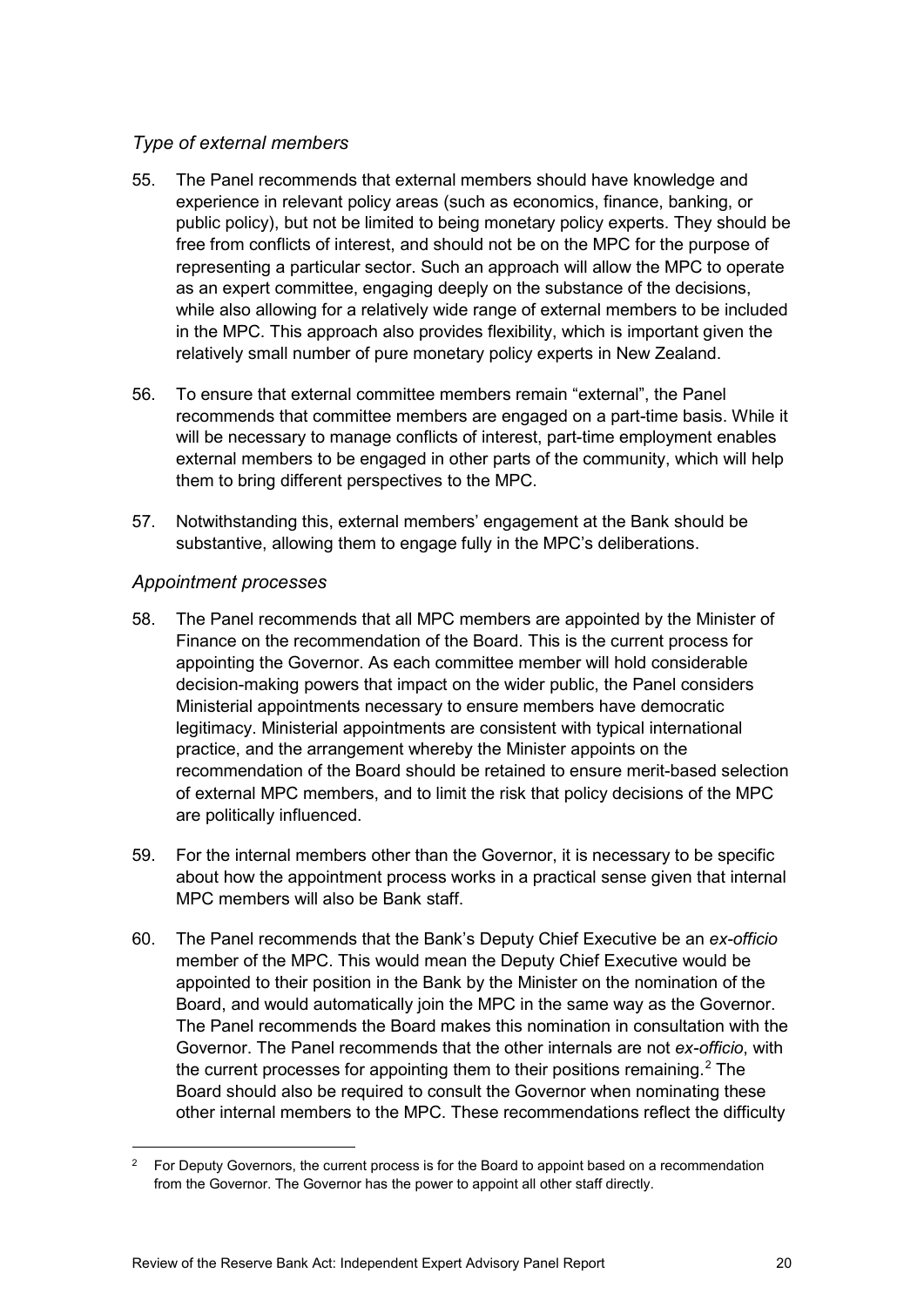of an *ex-officio* approach, where there could be either three or four internal members, and will help to maintain a degree of flexibility of the Bank's senior management structures.

#### *Dismissal processes*

- 61. Consistent with the appointment process, the Panel recommends applying the current approach to dismissing the Governor to all committee members. That is, the Governor-General can remove members by Order in Council, on the advice of the Minister. As is the case now, the Minister would be able to tender that advice, with or without a recommendation from the Board, if the Minister is satisfied that the member has failed to meet certain criteria as specified in the Act. Recognising their *ex-officio* positions, removal of the Governor or the Deputy Chief Executive from the MPC would also mean they are removed from their positions. However, for internal members other than the Governor and the Deputy Chief Executive, the Minister would have the power to dismiss the member from the MPC, but not from their position. These recommendations reflect the Panel's view that the Minister needs to be able to dismiss the MPC members to ensure democratic legitimacy and accountability.
- 62. While Officials will need to review the exact criteria that can trigger dismissal before introducing legislation, the Panel recommends two substantive changes.
- 63. First (as noted in chapter 2), it should be possible to dismiss individual members, including the Governor, if they fail to meet, or are not capable of adequately carrying out, their statutory duties. Their statutory duties would include acting in accordance with the specified monetary policy objectives.
- 64. Second, the Panel considers it necessary for the Board to have the power to remove a poorly performing external member, in consultation with the Minister. The Panel makes this recommendation because an MPC member that is unnecessarily disruptive to the overall dynamic of the MPC can have a significant impact on the efficacy of the MPC. It will be necessary to develop this mechanism in a way that clearly sets out the possible causes for dismissal, as members should not be removed for simply taking a policy stance that the other MPC members disagree with. The Panel recommends that Officials take this forward as part of the detailed implementation of phase 1.

### *Length and timing of term*

65. The Panel recommends five year terms for all internal MPC members, with internal members limited to a maximum of two terms in any one role. For example, this would mean the Governor's tenure as Governor would be limited to a single renewal (ensuring a maximum period on the MPC in the role of the Governor of 10 years). The Panel's views is that this recommendation will protect the Bank's operational independence by providing security of tenure and will limit the risk of volatility due to excessive turnover, but will also bring in new perspectives over time.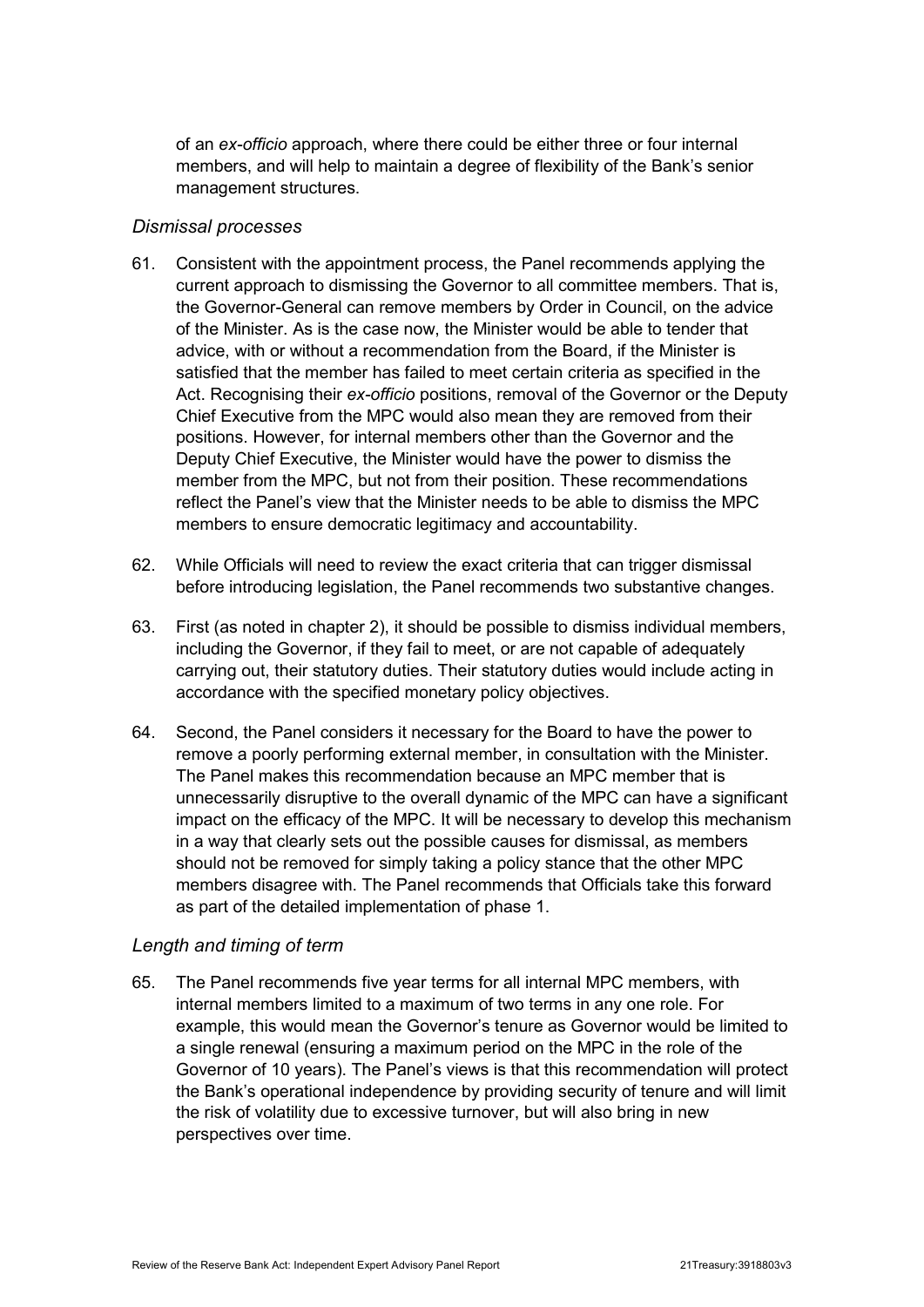- 66. Furthermore, the Panel notes that the internal members filling the non-*ex-officio*  positions may need to change if their roles within the Bank change. The Governor would retain the right to redeploy internal MPC members to different roles in the Bank (provided that such a shift is consistent with employment law and the individual's contract), and if it is no longer appropriate for the individual to sit on the MPC in their new role, they will be removed from the MPC. The resulting vacancy on the MPC would be filled through the normal appointment process for internal members.
- 67. For external members the Panel recommends four year terms, again with a maximum of two terms. Shorter terms for external members will ensure that new perspectives are brought onto the Committee regularly, which is consistent with the overall rationale for including external members. Four year terms are long enough to give external members time to learn and gain experience in the role, and reflects the time it takes for monetary policy decisions to have effect. Allowing renewal of membership is practical, while also increasing the likelihood of attracting and retaining individuals who bring knowledge, experience, and collegiality to the MPC.
- 68. In addition, the Panel recommends that appointments are staggered. This is consistent with international practice and reduces the risk that the entire committee is replaced at once. This should reduce policy volatility and also limit the risk of politicisation, but will require that initial terms of members are set to ensure that staggering occurs.

#### *Decision-making processes*

69. While the Committee's exact decision-making process does not require legislation, the Panel recommends that the MPC adopt a principle of decisionmaking by consensus, and aims at finding a constructive resolution of issues where there are different views. This is to ensure that the MPC engages in indepth discussions and a true exchange of perspectives before decisions are taken. However, in those cases where consensus cannot be reached, it may be necessary for decisions to be taken by a majority vote, with the Governor having the casting vote in the event of a tie.

#### *Communications approach*

- 70. There are two broad objectives for the MPC's communications: to ensure the MPC's decisions are clearly communicated, and to ensure that there is sufficient transparency about the issues influencing those decisions. At times, there will be tensions between these objectives.
- 71. The Panel recommends the MPC adopt a communications model that balances transparency about the decision-making process with the clarity and coherence of the Bank's communication of decisions. This would see the Bank publishing a record of its meetings that reflects differences of view when they exist, as well as the trade-offs and risks considered regarding a decision, but without attribution of views to individual MPC members. Where a vote is required, the balance of votes would not be made public. We envisage that the Charter (discussed next) would empower individual members to make speeches, but they would be required to consult with their MPC colleagues before doing so.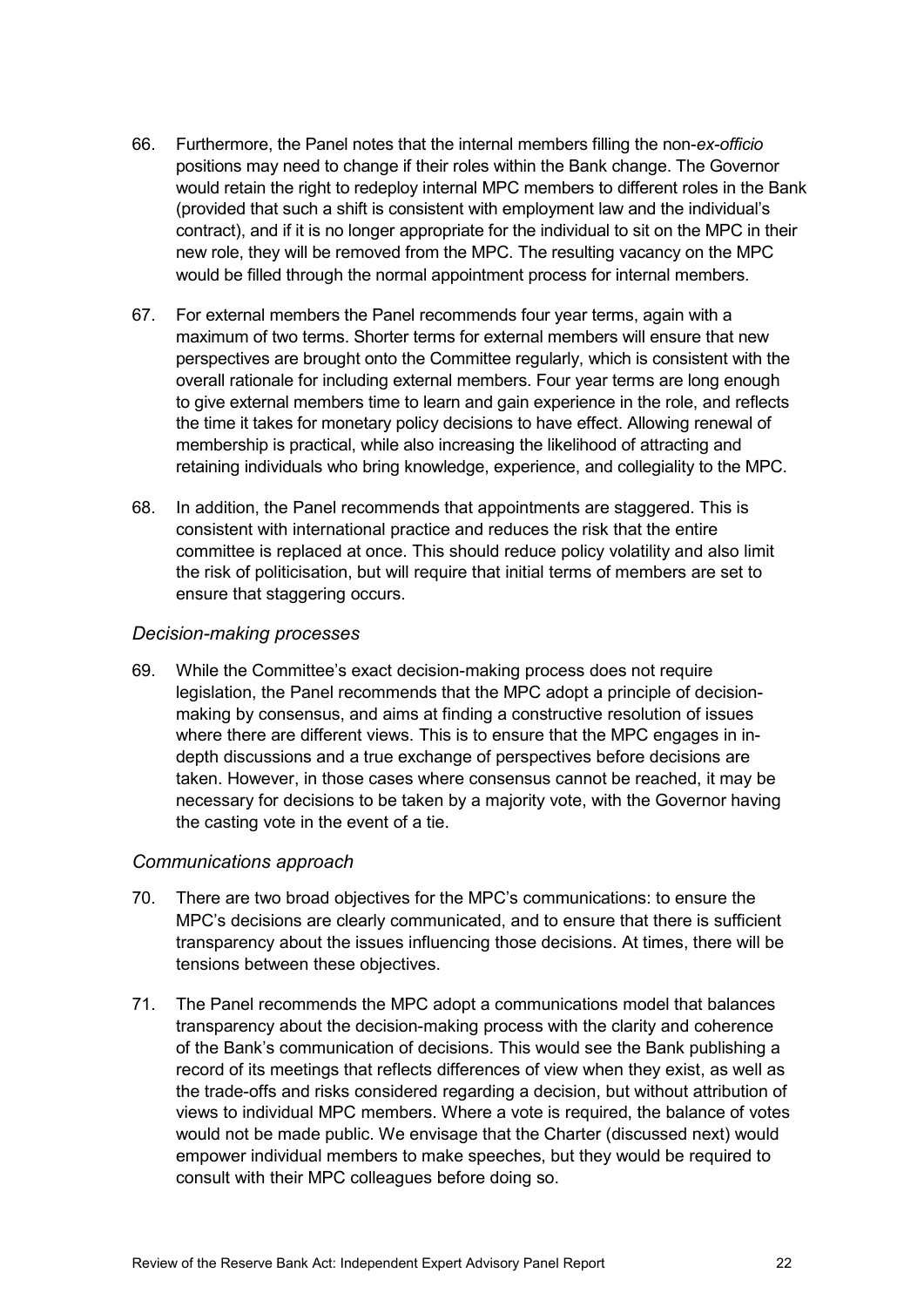This recommendation should also limit the risk of transition from the current consensus model operated by the Bank. However, the Panel expects that the communications model will be able to evolve over time to potentially become more open as the MPC matures and markets become familiar with the changes. For this reason, the Panel recommends the use of a committee Charter (or similar mechanism) agreed by the MPC and the Minister to set the details of the communications model employed by the MPC, rather than including this in the legislation.

#### *The use of a Committee Charter*

- 72. As a general principle, the Panel considers that Parliament should fix the Bank's broad decision-making framework to ensure an appropriate level of accountability. Moreover, legislation will constrain the power of the Minister, which will protect the Bank's operational independence for monetary policy.
- 73. It is, however, desirable to have a degree of flexibility in some of the MPC's procedures. The MPC is likely to learn from experience, so the ability for the MPC to evolve its practices without requiring legislative change is valuable. Such flexibility is likely to be particularly important for the MPC's approach to communications.
- 74. To enable flexibility, the Panel recommends that primary legislation require the publication of a record of the MPC's meetings and a Charter (or similar mechanism) that covers a defined set of issues, to be agreed by the Minister and the MPC. The Charter would then set out specific requirements for that defined set of issues, which could include what is published and the timeframes for publication, as well as the protocol for individual members to publicly express views that are inconsistent with the views of the MPC as a whole.
- 75. While there is merit in enabling the communications approach to evolve, the Panel does not think it should be left entirely to the MPC to determine. This is because it is an integral part of the overall accountability framework. Consequently, the Panel recommends that the MPC agree the Charter with the Minister.
- 76. The Charter could also be used to agree the approach to other issues where the Minister of Finance is likely to have an interest, where practice may need to evolve over time, or where more detail is required than can be set in primary legislation. For example, while legislation should set out issues that disqualify external members from being appointed, any qualifications required and their terms of engagement should be set in the Charter.<sup>[3](#page-24-0)</sup>
- 77. Beyond these examples, most issues relating to committee procedure, such as meeting frequency and procedure, can be left to the MPC to determine through a separate code of conduct, or otherwise. The Panel recommends the MPC develop its code of conduct once it has been established.

<span id="page-24-0"></span>Specifically, the Charter could set out the expected time commitment for external members and their level of support. While these matters could be left to individual contracts, these terms of engagement are likely to effect the ability of external members to offer robust challenge to the internal members, so a Minister may wish to set a minimum.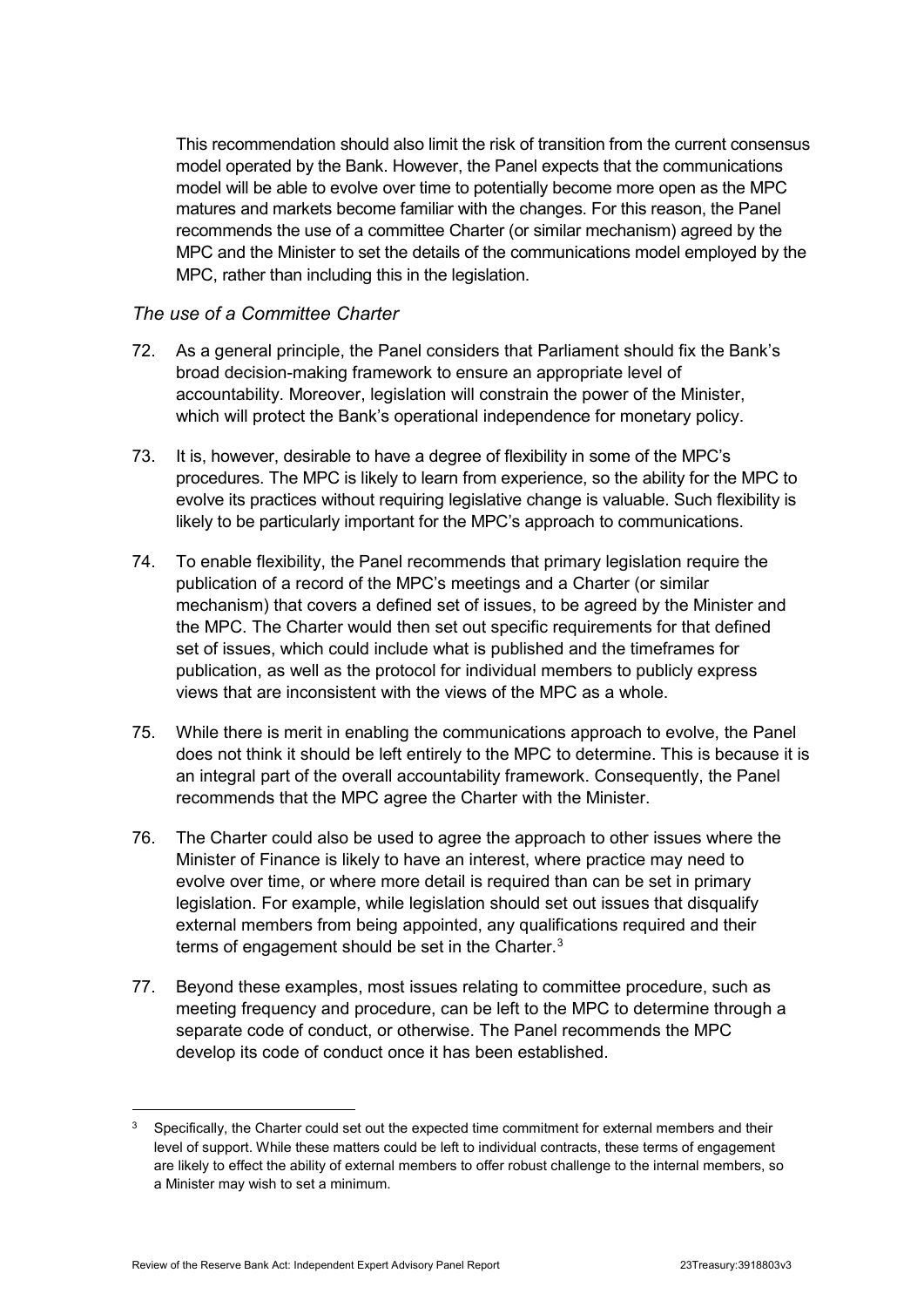### *The role of the Treasury*

- 78. The Panel has considered whether a non-voting Treasury representative should sit on the MPC. The key benefit of this arrangement would be for the Treasury to gain a rich understanding of the debate and issues, which could then inform the Treasury's advice. This goes beyond Treasury's advice on fiscal policy, and could also help to inform the Treasury's advice on other parts of the economy that will be discussed by the MPC, such as the labour and housing markets. A non-voting Treasury representative would also support decision-making by the MPC (especially in terms of having information on fiscal policy when taking decisions) and could support the coordination of monetary and fiscal policy, especially given the additional challenges presented by pursuing a dual mandate.
- 79. On balance, the Panel does not support having a non-voting Treasury member on the MPC. The Panel considers that other mechanisms exist to ensure the necessary coordination, including:
	- the MPC directing well-structured questions to the Treasury before each MPC round to ensure their decisions are well informed. This will ensure those questions are answered in a considered way, and will ensure that the most appropriate information is used in the forecasts and associated analyses that are provided to the MPC;
	- the establishment of a regular, formal consultation process between the Minister of Finance, the Governor and the Secretary to the Treasury, specifically focused on the coordination of monetary and fiscal policy.
- 80. Moreover, the Panel considers these mechanisms would be necessary even if the Treasury were on the MPC, as a non-voting Treasury representative alone would not be sufficient to ensure an appropriate level of coordination. Accordingly, the Panel recommends that Officials undertake work on these proposals for improving policy coordination between the Reserve Bank and the Treasury.

#### *Consequential issues*

- 81. Beyond the issues considered in this section, the Panel recognises that a number of consequential issues will need to be progressed before legislation can be introduced. Such issues include the transition process from the status quo, as well as details such as the exact qualification criteria for MPC members. The Panel recommends that Officials advise the Government on these issues of detail.
- 82. A further consequential issue relates to ensuring that the Bank, the Treasury and Statistics New Zealand and adequately resourced, and have the capacities and capabilities to deliver the requirements of the new dual mandate for monetary policy, involving an increased focus on sustainable employment, alongside low and stable inflation.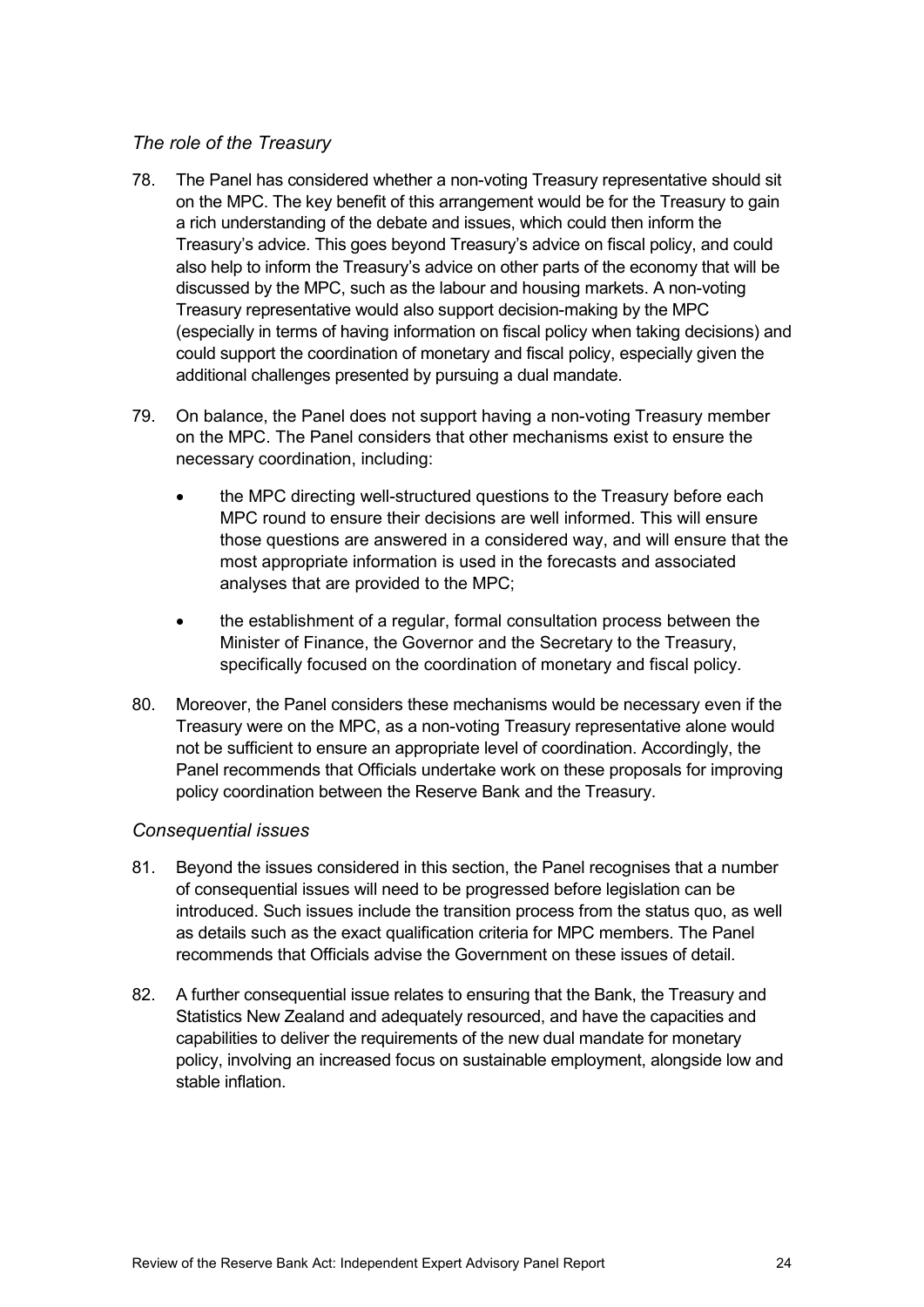## <span id="page-26-0"></span>**Chapter 4: Implications for the Board**

- 83. This chapter discusses the implications of codifying an MPC for the Bank's governance model and the role of the Board. Under the current legislation, as summarised and illustrated in Annex 3, the Board acts as a monitoring agent of the Bank. Annex 4 illustrates how the Board's role would adapt in the new model.
- 84. In terms of governance, the Panel considers that the direct implications of codifying an MPC are limited. The MPC can be constituted without creating any conflicts or significant co-ordination challenges within the Bank, and can largely fit within the current structure of the Bank. The MPC can operate while the Governor retains responsibility for the Bank's functions outside of monetary policy. Hence, given the focus of phase 1 on identifying changes to the Board that are consequential to the change to an MPC, the Panel does not recommend fundamental changes to the current governance model at this point of time. In particular, the Board remains as a monitoring agent of the Bank in this model. Nonetheless, as discussed at the end of this chapter, the Panel's initial view is that broader governance issues should be considered in phase 2 of the review. This chapter discusses implications for the Board's monitoring role first.

## <span id="page-26-1"></span>**The Board's Monitoring Role**

- 85. In the recommended model the MPC will have overall responsibility for all monetary policy decisions and strategy, while the Governor will be responsible for the implementation of monetary policy in line with the MPC's decisions and for leading and chairing the MPC.
- 86. As discussed in chapter 2, the Panel considers that the Board remains an important part of the accountability regime. However, the new allocation of roles arising from the creation of an MPC requires some adjustments to the Board's role. The Panel recommends that the Board would become responsible for keeping under constant review the performance of:
	- the MPC in discharging its responsibilities for monetary policy, including acting in a manner consistent with the monetary policy objectives;
	- the individual members of the MPC in discharging their statutory responsibilities; and
	- the Governor in discharging his or her statutory duties, including as the Chair of the MPC and the chief executive of the Bank.<sup>[4](#page-26-2)</sup>
- 87. Further policy work needs to be undertaken as part of the detailed implementation of phase 1 to specify the precise statutory duties.

<span id="page-26-2"></span>To be clear, the Panel also recommends that the Board continue monitoring the performance of the Bank and the Governor in respect of all of the other functions of the Bank beyond monetary policy.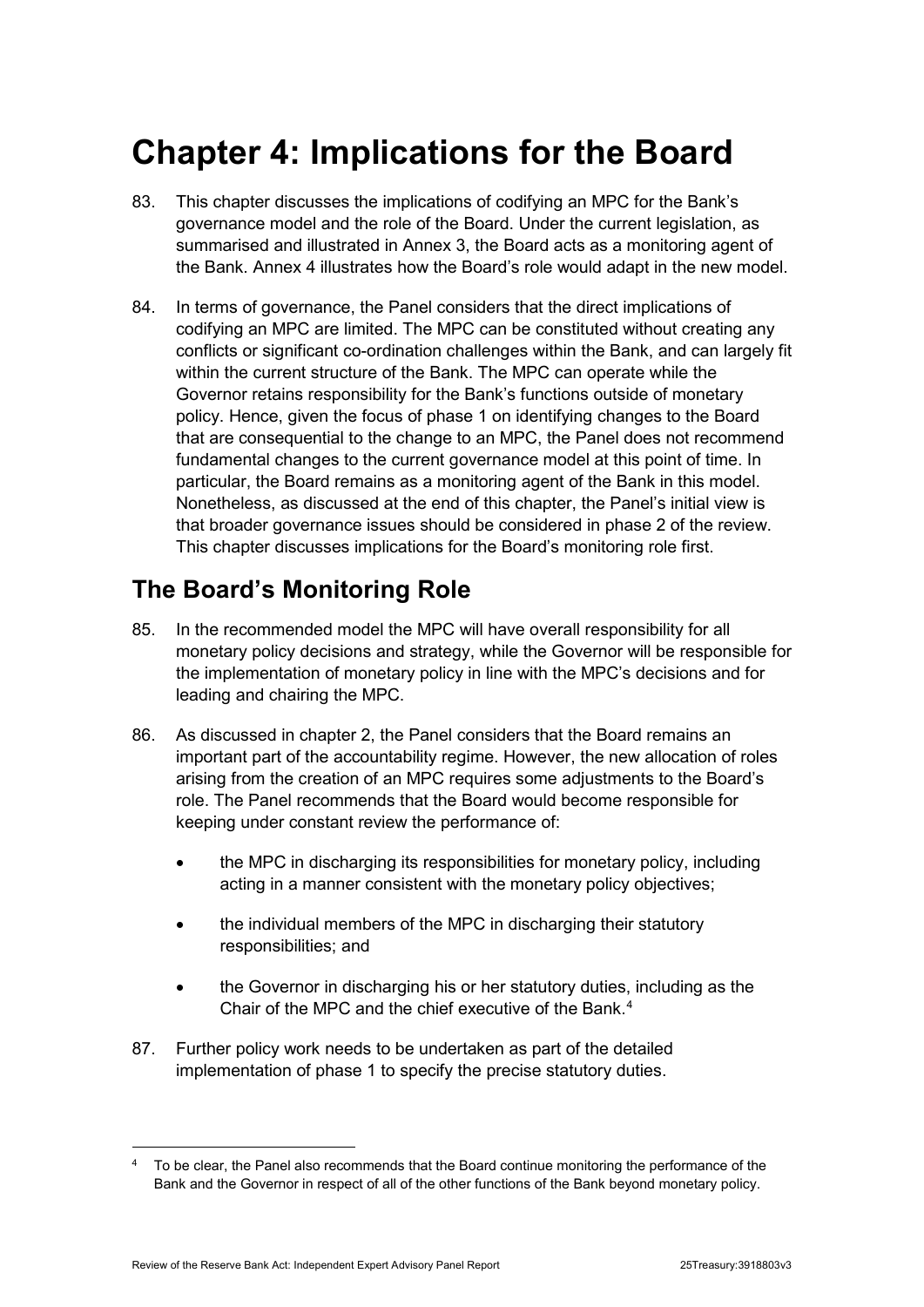## <span id="page-27-0"></span>**Adapting the Board's Monitoring Powers**

- 88. The Panel considers that the Board's monitoring activities should focus on a medium-term perspective, and also have consideration for the quality and effectiveness of the decision-making processes and procedures.
- 89. Given this, the Panel sees merit in adapting the Board's monitoring powers to better enable it to take a medium term focus in reviewing monetary policy performance. Reform of the Act also provides an opportunity to formalise some existing procedures that are not recognised in the Act.
- 90. Due to timing constraints, the Panel has not had the opportunity to consider in detail potential changes to the Board's monitoring powers. Therefore, during the detailed design of phase 1 recommendations, the Panel recommends Officials explore whether the Board should be:
	- required to undertake periodic substantive reviews of the performance of the Bank in relation to monetary policy (e.g. evaluating the Bank's approach to forecasting or the performance of the Bank's open market operations) and whether these reviews should be published;
	- given an independent budget to enable it to commission the substantive reviews discussed above and undertake its other functions;
	- given the legal power to observe MPC meetings, including considering how to manage conflicts of interest and confidentiality;
	- qiven the power to request relevant documents from the Bank:
	- required to provide a performance report to the Minister of Finance at least every six months, and more frequently if requested by the Minister, and whether these should be made public.
- 91. Given the medium term performance focus, the Panel also recommends removing the Board's specific duty to assess each monetary policy statement (MPS) i.e. the requirement in section 53(1)(d) of the Act. In taking a medium-term performance focus, the Board should focus on evaluating the MPC's overall approach to monetary policy against the objectives and therefore does not need to provide a formal report on each decision. Moreover, the Panel expects the Board to draw on a range of material to monitor monetary policy performance, and this should extend beyond the MPS.
- 92. It would not be desirable for detailed requirements stipulating what is required of the Board when carrying out this monitoring role to be set in legislation, as this would unnecessarily limit the Board's flexibility in carrying out its role. However, the Minister could provide guidance on his or her expectations to the Board, such as via a Minister's Letter of Expectations to the Board, which could be specifically empowered by the Act.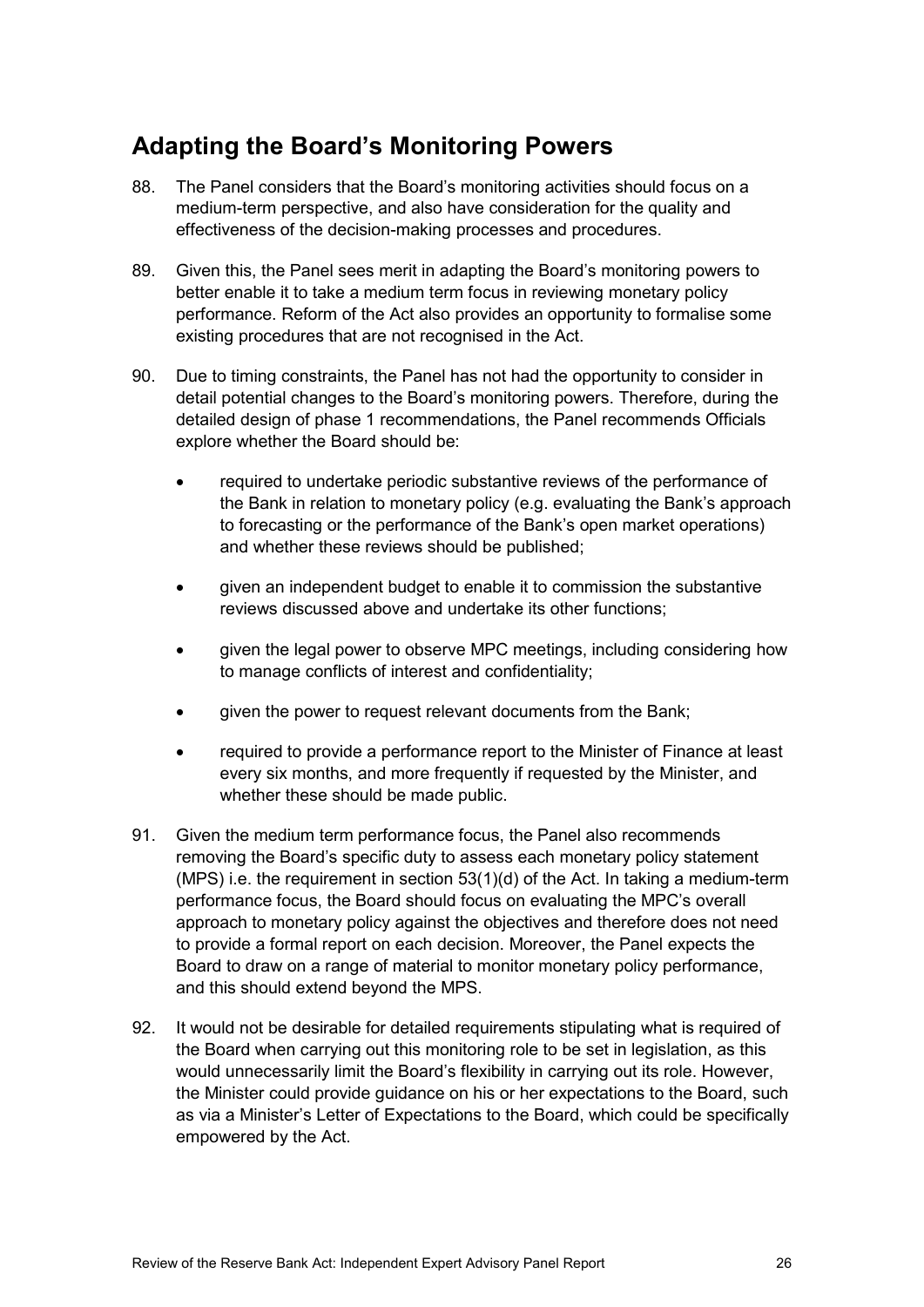## <span id="page-28-0"></span>**The Board's Composition**

- 93. In light of these recommendations, the Panel recommends changing the composition of the Board in two ways:
	- first, to strengthen the link between the Board and the Minister, the Panel recommends having the Minister appoint the Board Chair and Deputy (whether directly or by the Governor-General by Order in Council on the recommendation of the Minister). At present, the Board appoints its own Chair and Deputy, which is unusual in the wider New Zealand public sector. Having the non-executive directors elect their own Chair was intended to reduce the risk of politicisation of the Board. However, having the Minister appoint the Board Chair and Deputy would bring the Minister closer to the Board and increase Ministerial engagement, which the Panel considers to be important.
	- second, there is a case to remove the Governor from the Board if the Board's role is primarily monitoring and appointments. However, as discussed in the following section, the Panel's view is that phase 2 of the review should consider the allocation of the Bank's governance powers in more detail than has been done to date. Accordingly, the Panel consider that a decision on the Governor's position on the Board should be made in phase 2 of the review.

### <span id="page-28-1"></span>**Substantive Governance Changes**

- 94. As noted above, the Panel has recommended limited governance changes in response to the introduction of the MPC. However, given the unusual nature of the Bank's governance arrangements, both in the New Zealand state sector and amongst central banks internationally, some further governance changes may be warranted. The Panel's view is that wide consideration should be given to the Bank's governance model and structure as part of phase 2 of the review.
- 95. A key issue is the lack of separation between the governance and policy/operations roles in the Bank at present. Phase 2 of the review should consider the relative allocation of responsibilities between the Governor and the Board, and should provide advice on making the Board the governing body of the Reserve Bank. Any such changes will require reconsideration of the composition of the Board and the required skills of members.
- 96. Moreover, the Panel's view is that phase 2 of the review should consider the introduction of a committee(s) for financial policy and re-evaluate the Bank's funding model, particularly for financial policy. Phase 2 should also consider the Board's ability to undertake reviews of the Bank's financial policy function.
- 97. For the avoidance of doubt, the Panel's views on the scope of phase 2 of the review as expressed in this report are not exhaustive but relate to issues directly related to the matters in this report.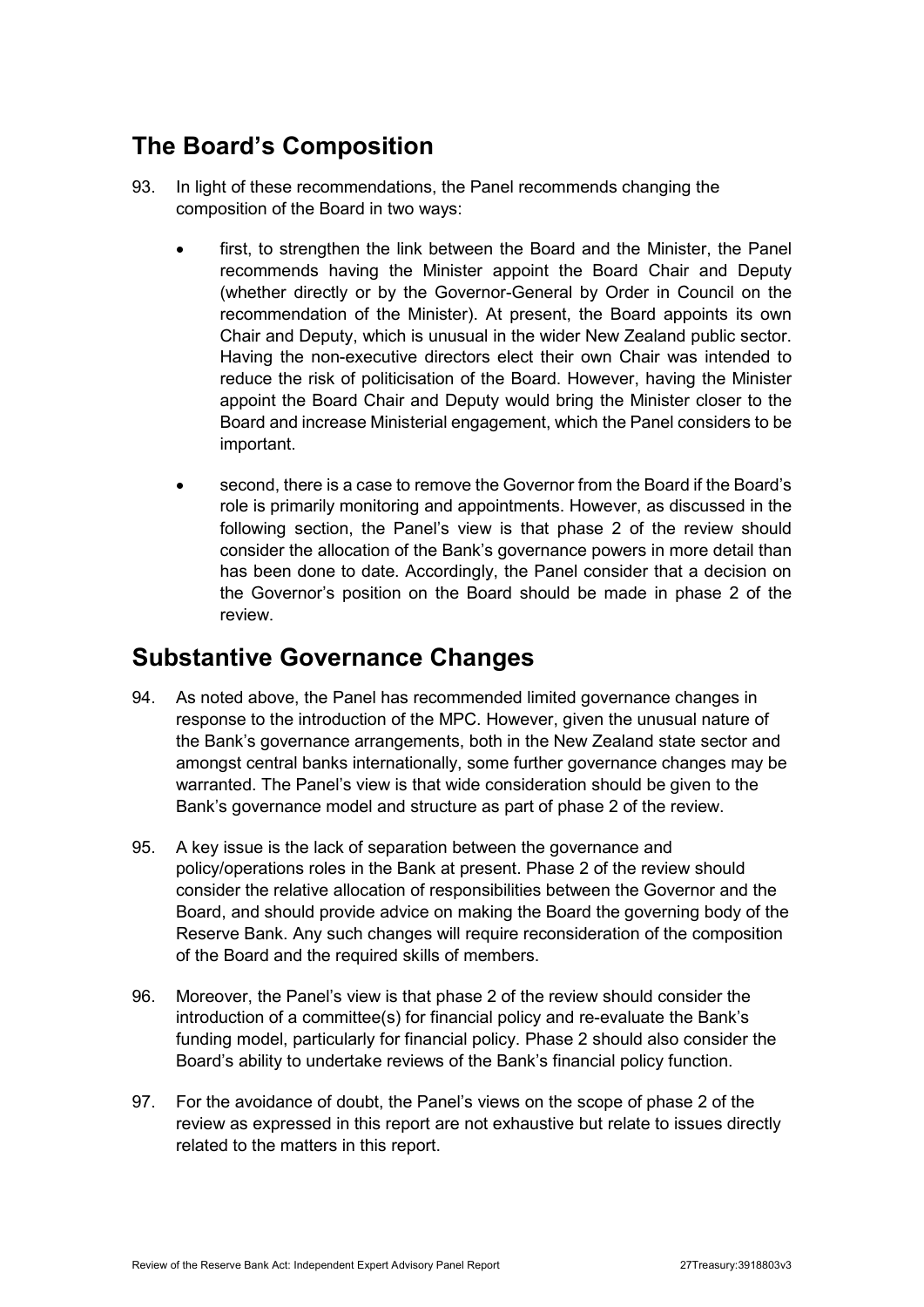## <span id="page-29-0"></span>**Chapter 5: The setting of the operational objectives for monetary policy**

- 98. Section 9 of the Act currently requires that the Minister of Finance agree a PTA with the Governor of the Reserve Bank, prior to the Governor assuming their role. Amending the Act to provide for a committee decision-making model requires reconsideration of this approach. This chapter discusses the rationale for change and the Panel's proposed solution. A description of approaches taken by other countries to set the operational objectives for monetary policy is set out in Annex 5.
- 99. As an agreement, the PTA is part of the model under which the Governor is individually accountable for ensuring adequate monetary policy performance. In the new model, with committee decision-making, the Governor will be individually responsible for implementing monetary policy consistent with the decisions of the MPC, while the MPC will be collectively responsible for making monetary policy decisions. It would not be consistent with this model for the Governor to be the sole member of the MPC to agree the operational objectives for monetary policy. Therefore the Panel considers it necessary to reconsider how the operational objectives are set.
- 100. Furthermore, there are three areas where the current PTA process could be improved to better reflect best practice and workability:
	- the Act currently provides no explicit process for routine robust review of the operational objectives. In the Panel's view such a process would include a requirement for an analytical review programme, a clear role for the Bank to capture their technical expertise, and an opportunity for public input in the setting of the operational objectives.
	- the person-dependent model which is linked to the Governor's appointment provides no timing flexibility for agreeing new operational objectives. This can be problematic if the renewal process coincides with events, such as general elections, when it's undesirable for the existing Minister of Finance to negotiate a new agreement.
	- the narrow legislative wording for the scope of the PTA ("policy target") should be reconsidered in light of the Bank having a wider legislative objective. In particular, the operational objective for employment should not be in the form of a numerical target and therefore the current wording may not be appropriate for setting the operational objective for the employment mandate.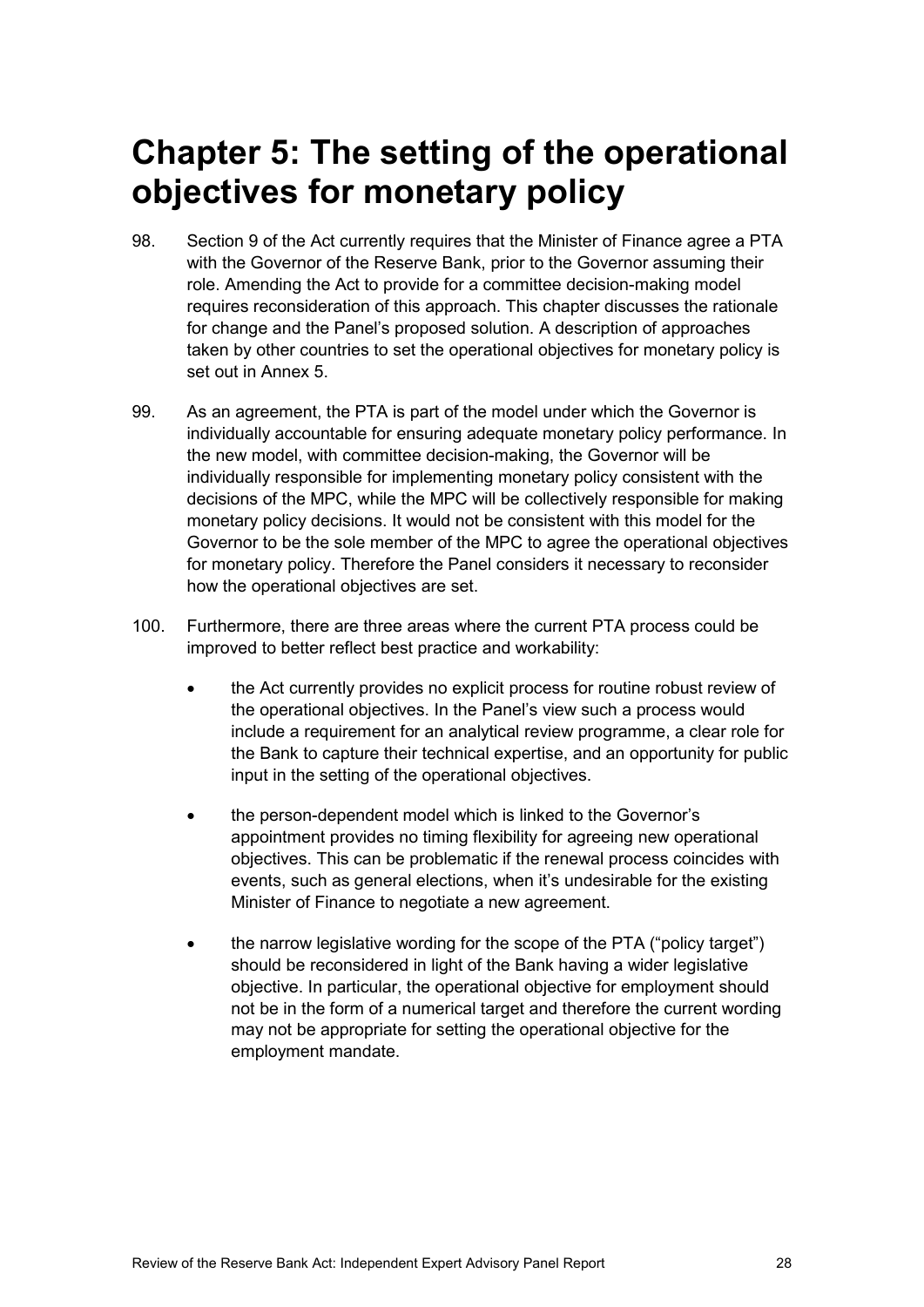## <span id="page-30-0"></span>**Criteria for Assessing Arrangements for Setting Operational Objectives**

- 101. For the reasons outlined above the Panel believes the case underpinning the current single-person model, as embodied by the PTA, is significantly weaker than it was in 1989. Accordingly, the Panel has considered the question of what is the appropriate model for setting the operational objectives under the new framework from a "first principles" basis, in accordance with the following criteria. The objective setting mechanism should:
	- 1. *Ensure a transparent allocation of responsibility for setting the operational objectives*. This ensures stakeholders can easily determine who sets the operational objectives, ensuring clear public accountability.
	- 2. *Maintain a role for Government in making substantive policy decisions.* Recognising that setting the operational objectives for monetary policy is a significant policy decision.
	- 3. *Provide clear and effective operational objectives for the MPC*. The mechanism should seek to set a clear set of responsibilities for the MPC and capture technical knowledge.
	- 4. *Promote sound monetary policy decisions.* The mechanism should avoid inflation bias.
	- 5. *Promote a robust review process.* The mechanism should support regular reviews of the operational objectives so that sound decisions can be made on the setting of the operational objectives.

## <span id="page-30-1"></span>**Options Analysis and Preferred Model**

- 102. The Panel considers that there are two main options for setting the operational objectives for monetary policy.
- 103. One option is that the current agreement model could be transferred to the MPC, such that the Minister of Finance and the MPC would agree the operational objectives. The Panel considers that there are some practical difficulties with this model. In particular, it raises issues with the nature of the instrument as an agreement, given that the agreement would be with a revolving committee membership. This would either require new agreements to be negotiated every time a new member joined the MPC, or for new members to be bound by (and accountable against) the agreement of previous members until it was time for a periodic renewal. Furthermore, this approach is likely to result in limited public input into the setting of objectives, and low public visibility of the negotiation process would make it difficult to determine how the operational objectives were decided.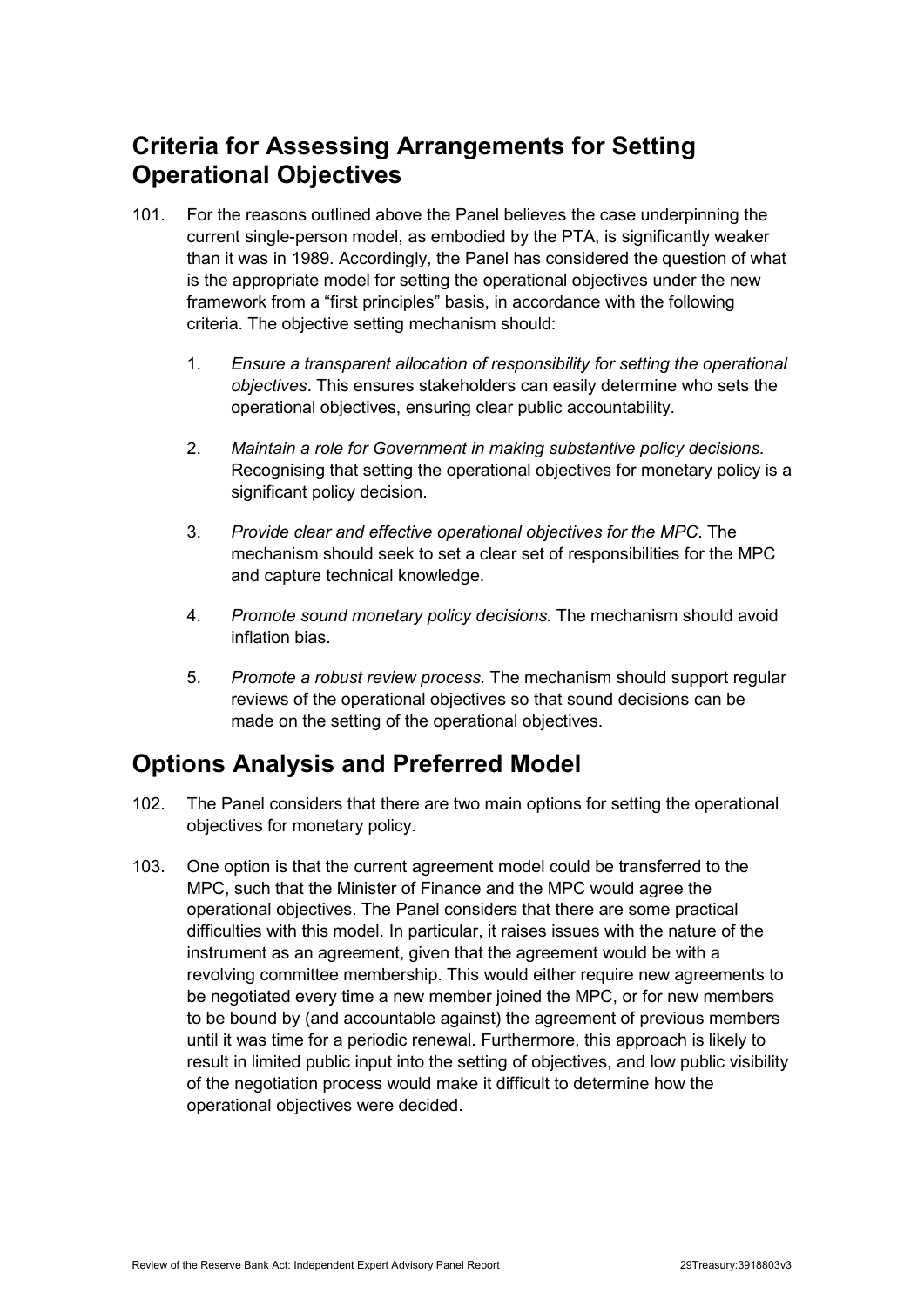- 104. In addition, the Panel puts weight on the significance of the operational objectives for monetary policy and considers this suggests a primary role for the Minister of Finance in making the decision on the operational objectives, whilst at the same time recognising the need for capturing the Bank's technical expertise in the design of the operational objectives. The Minister having a primary role in the setting of objectives is consistent with the Reserve Bank retaining operational independence for monetary policy.
- 105. Given this, the Panel favours an alternative model where the Minister of Finance sets the operational objectives following the receipt of non-binding advice from the Bank. This balances the Government's right to set economic policy against the need to ensure technical expertise is captured, and will provide clear responsibilities for undertaking a review. The Treasury would provide advice to the Minister of Finance in its role as advisor to the Minister of Finance. While details are still to be developed, this model at a high-level would include the following features:
	- the operational objectives for monetary policy would be set by the Minister of Finance following the receipt of formal (non-binding) advice from the Bank. As at present the operational objectives would be set out in a document that was empowered by the Act.
	- the Bank would conduct a formal review, ideally supported by a research programme, which would culminate in formal advice to the Minister. The Treasury would advise the Minister on the setting of the objectives, taking account of the Reserve Bank's advice. The scope of the review could be informed by a public consultation element, to provide a regular channel for external stakeholders to express their views. The Bank's advice and research would then be published to ensure transparency.
	- the operational objectives would be reviewed at a regular interval (e.g. every five years), with timing decoupled from the Governor's appointment. Legislation would provide some flexibility over the timing of this review (a delay of up to six months), and give an incoming Minister the ability to request an interim review if required.
	- the Minister could then be required to publicly respond to the Bank's advice, potentially at an appearance before the FEC, to support transparency and public accountability.
	- MPC members will be required to sign up to the operational objectives, signifying that they are aware of the objectives and also that they believe they are equipped with the expertise, experience, knowledge and capability to undertake the task.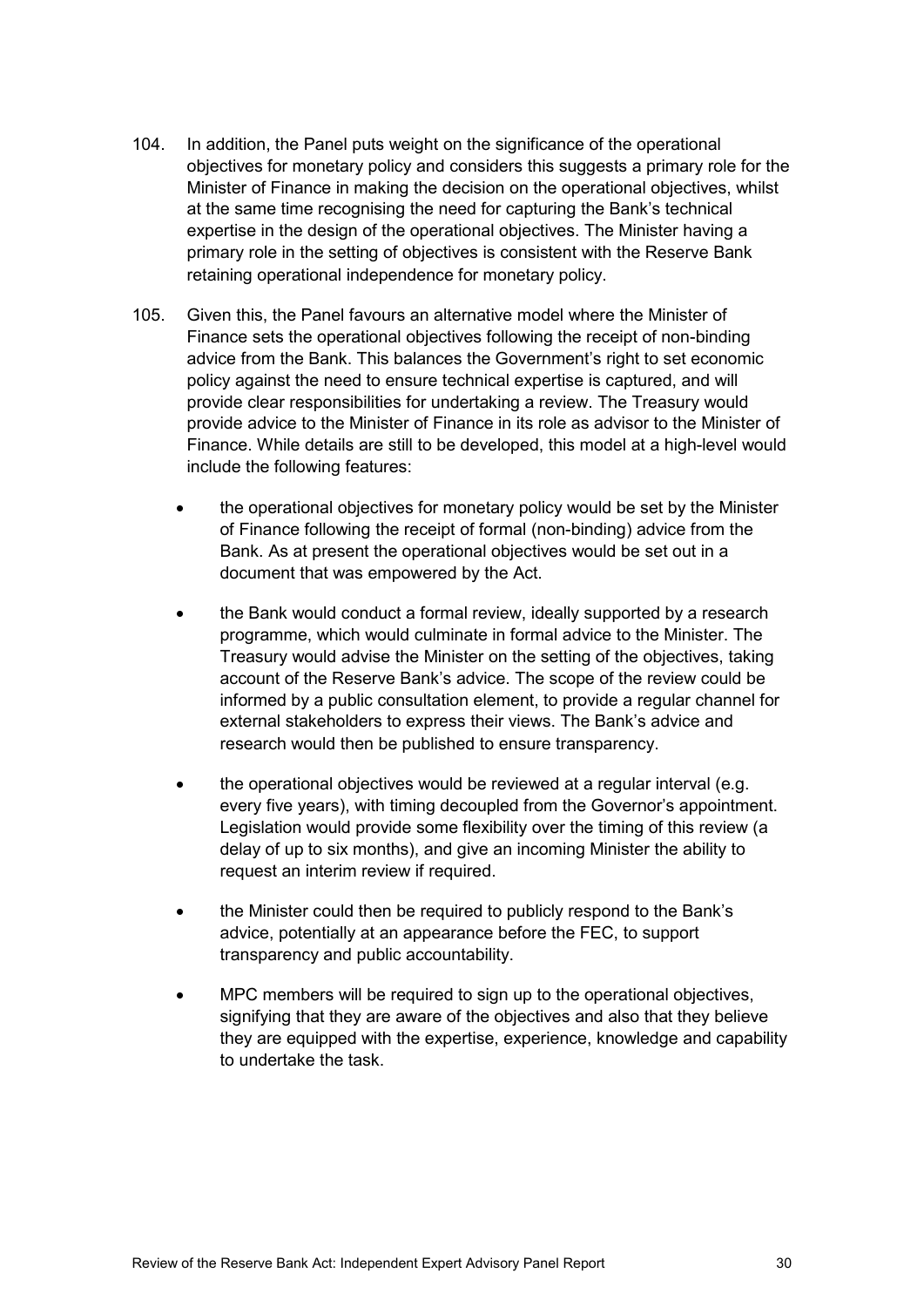## <span id="page-32-0"></span>**Chapter 6: Operationalising the changes to the Act**

### <span id="page-32-1"></span>**The New Mandate**

- 106. The Reserve Bank has identified that the adoption of the new legislative objective would require development of the Bank's analytical and decision making framework in the following ways:
	- Reserve Bank staff will need to assist the MPC in defining "maximum sustainable employment" and has commenced research in this regard.
	- Bank staff will need to provide the MPC with a framework to help them assess the relevant trade-offs in making monetary policy decisions, particularly when the employment and price stability objectives come into conflict. The Bank will undertake research into decision-making approaches, and some changes are likely to be required to the Reserve Bank's modelling framework.
	- More timely and detailed labour market statistics would aid decision making. The Treasury and the Reserve Bank have begun engaging with Statistics New Zealand about what is possible within current data collection frameworks.
- 107. Generally, the research required to define the approach to meeting the broader objectives, and to support the MPC, is expected to be able to be met through the reallocation of existing research resources. However if major changes to the modelling framework are required, this will require additional funding.

## <span id="page-32-2"></span>**The Monetary Policy Committee**

- 108. The MPC will need to be recruited, remunerated, and receive ongoing support.
- 109. There will be an initial recruitment effort for external members managed by the Board, with associated costs. External MPC members will need to be appropriately remunerated, including travel, accommodation, and disbursements. External MPC members are likely to need to have access to desk space and technology while at the Reserve Bank, and also access to Bank staff for liaison and support. The Panel recommends that external members have access to assistant support, although significant research questions should be progressed by the MPC, through Bank staff.
- 110. The Bank has identified that the existing monetary policy process will also require some amendment. The appropriate point in the process to introduce the MPC will need to be determined, so that external members can make informed decisions and influence the Bank's work programme, while also being sufficiently distant from internal processes to retain the desired degree of critical thinking and hence ensure diversity of decision making.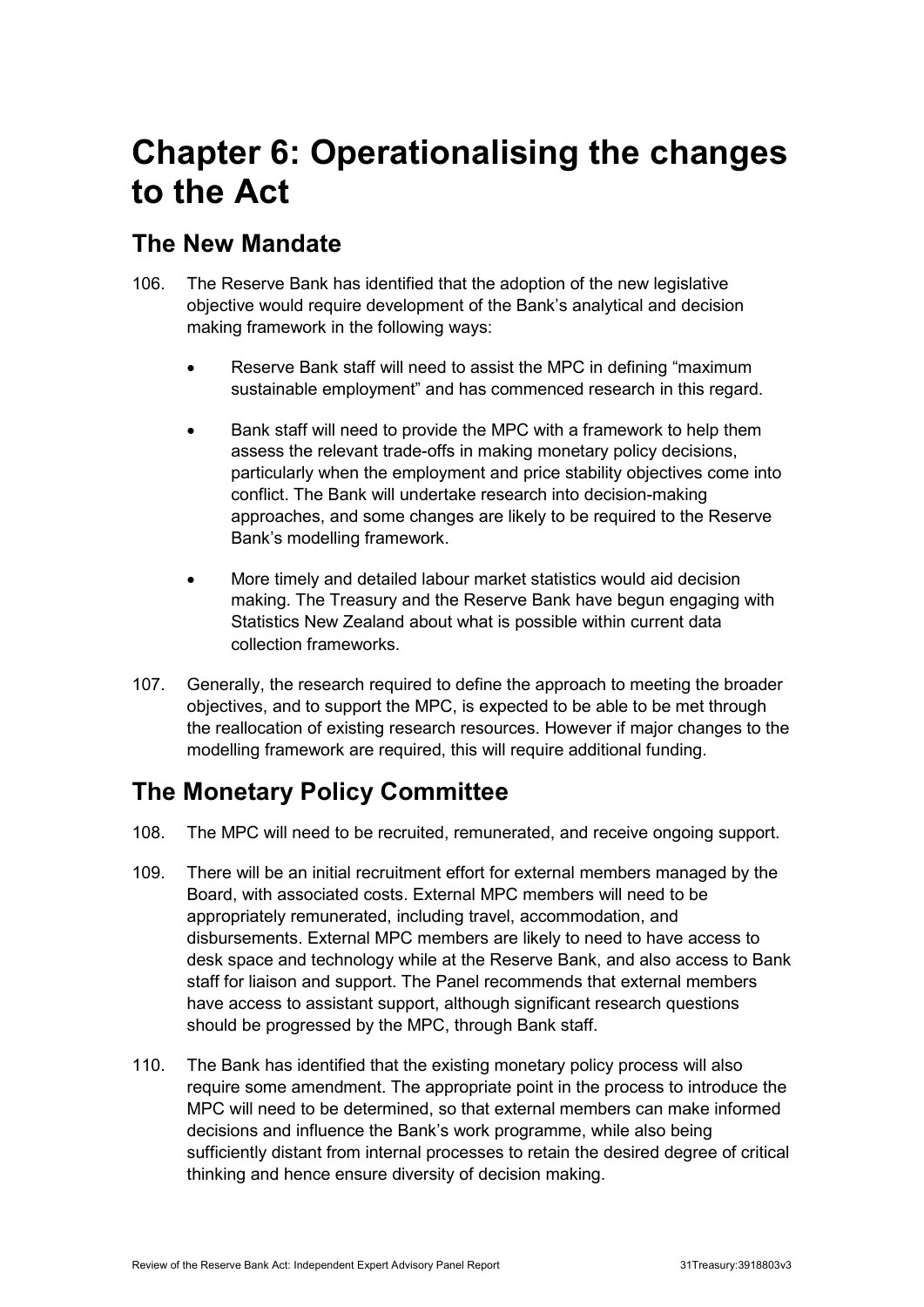111. The process for communicating monetary policy decisions will also require some consideration. The MPC will need to agree a record of its meetings that accurately reflects the balance of MPC views. Publishing this record at the same time as the monetary policy decision would ensure complete transparency and avoid unnecessary volatility in financial markets. The timely preparation of the records of meetings and other MPC secretarial matters will require additional resourcing for the Bank.

### <span id="page-33-0"></span>**Resultant Board changes**

- 112. The Board will have an enhanced role in recruitment, specifically of the external MPC members. This will place some initial time pressure on the Board for the recruitment of the foundation external MPC members, although once the staggered appointments are in place this will become more manageable. The Board will need to be allocated some financial resources to assist in this process.
- 113. The cumulative effect of the proposed changes to the Board's monitoring role should be roughly neutral in terms of the time required of Board members, provided the Board has sufficient financial resources to commission any substantive reviews.
- 114. The Board has a code of conduct. The Panel recommends that this be reviewed in light of the legislative changes.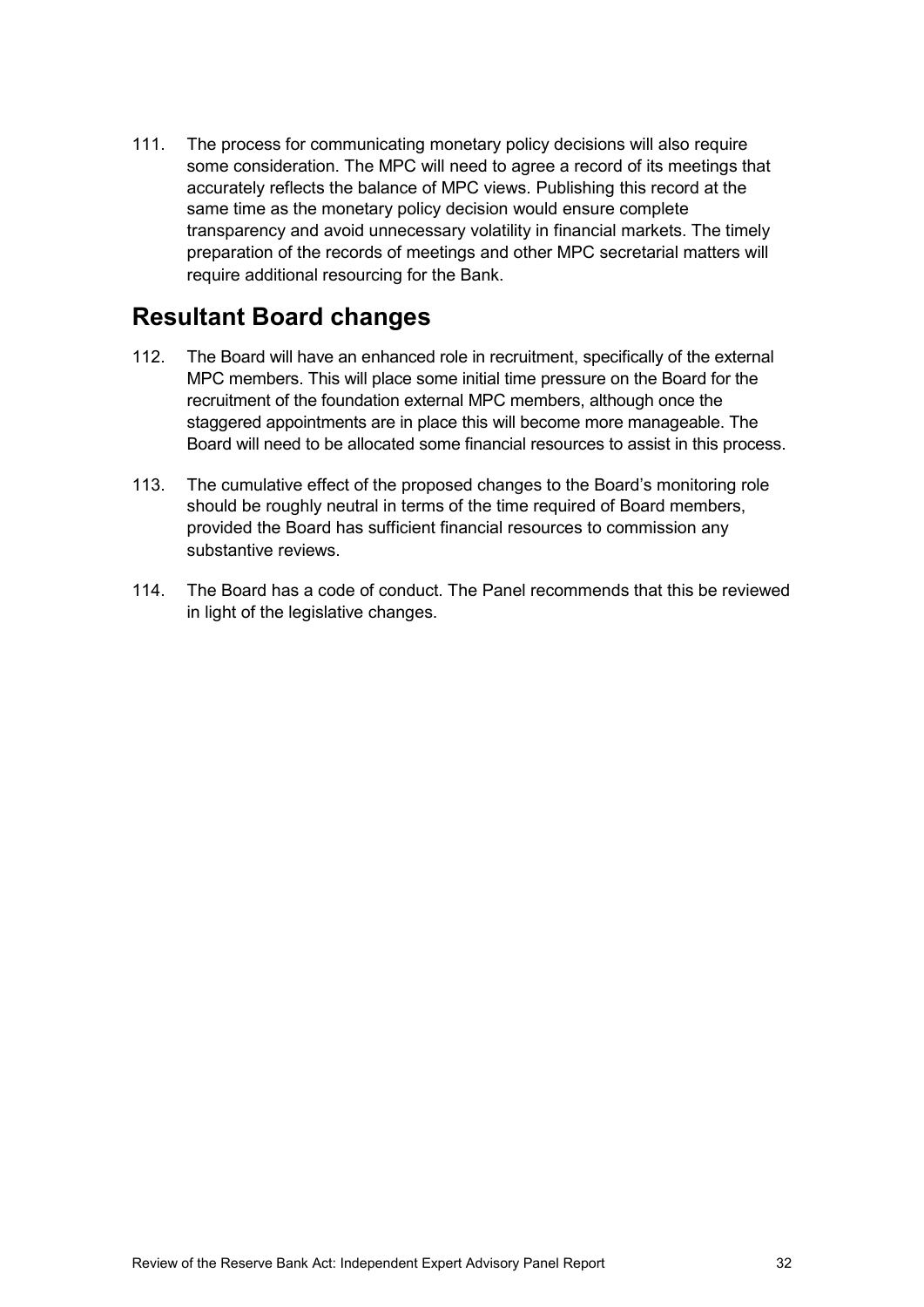## <span id="page-34-0"></span>**Annex 1: Summary of International Monetary Policy Legislative Frameworks**

## **United States**

### **Primary legislation**

The Monetary Policy Objective for the Federal Reserve (the Fed) is set in the Federal Reserve Act 1913, which states:

"The Board of Governors of the Federal Reserve System and the Federal Open Market Committee shall maintain long run growth of the monetary and credit aggregates commensurate with the economy's long run potential to increase production, so as to promote effectively the goals of maximum employment, stable prices, and moderate long-term interest rates."

### **Secondary instrument**

The Fed has full discretion to interpret their legislative mandate. Since January 2012, the Fed has published a Statement on Longer-Run goals and Monetary Policy Strategy (the Statement) where it outlines how it will implement monetary policy.<sup>[5](#page-34-1)</sup> The need for a Statement is not provided for in legislation, and the Fed is not directly accountable to it. The Statement is merely public guidance on how they intend to implement monetary policy.

The Statement interprets "stable prices" as a target of 2% inflation over the medium term.

The Statement notes that a large number of factors, which are not controlled by the Fed, impact maximum employment, and that the level of maximum employment is not directly measurable. Because of this, the maximum employment goal is not specified numerically. The 2017 Statement notes that the median of FOMC participants' estimates of the longer-run, normal rate of unemployment was 4.8 percent.

The Statement details how the Fed will balance these two objectives:

"These objectives are generally complementary. However, under circumstances in which the Committee judges that the objectives are not complementary, it follows a balanced approach in promoting them, taking into account the magnitude of the deviations and the potentially different time horizons over which employment and inflation are projected to return to levels judged consistent with its mandate."

The Statement also provides for the Committee to consider risks to the financial system in its decision-making.

<span id="page-34-1"></span> <sup>5</sup> [https://www.federalreserve.gov/monetarypolicy/files/FOMC\\_LongerRunGoals.pdf](https://www.federalreserve.gov/monetarypolicy/files/FOMC_LongerRunGoals.pdf)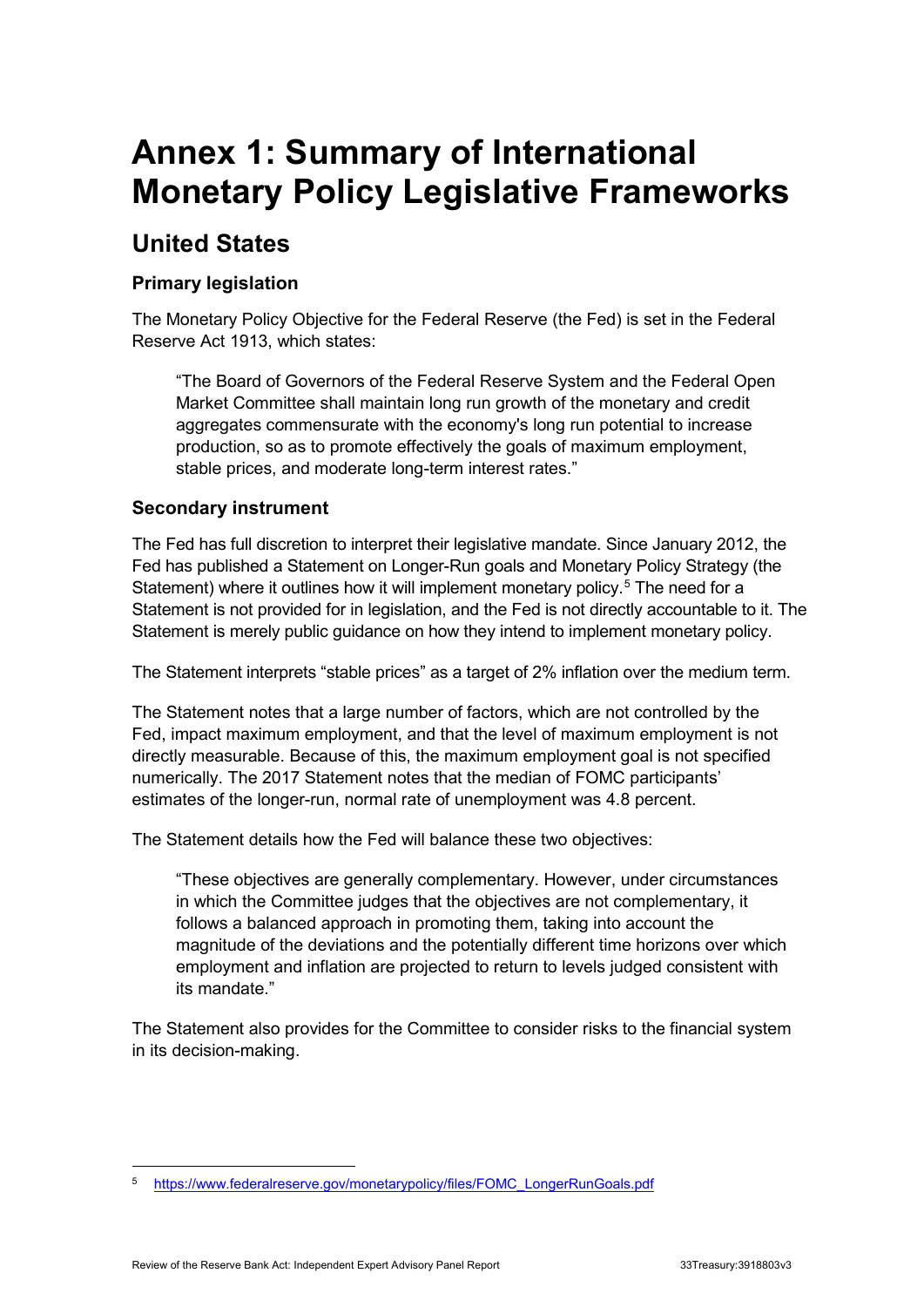## **Australia**

### **Primary legislation**

The monetary policy function of the Bank is to set out in s 10(2) of the Reserve Bank Act 1959:

"It is the duty of the Reserve Bank Board, within the limits of its powers, to ensure that the monetary and banking policy of the Bank is directed to the greatest advantage of the people of Australia and that the powers of the Bank under this Act and any other Act, other than the Payment Systems (Regulation) Act 1998, the Payment Systems and Netting Act 1998 and Part 7.3 of the Corporations Act 2001, are exercised in such a manner as, in the opinion of the Reserve Bank Board, will best contribute to:

- (a) the stability of the currency of Australia;
- (b) the maintenance of full employment in Australia; and
- (c) the economic prosperity and welfare of the people of Australia."

Section 11(1)(a) of the primary Legislation provides for the Bank to set its monetary policy objective:

- "(1) The Government is to be informed of the Bank's policy as follows:
	- (a) the Reserve Bank Board is to inform the Government, from time to time, of the Bank's monetary and banking policy."

Section 11(2), however, provides for the Treasurer to overrule the Bank's determination of its objective and set a different objective.

### **Secondary instrument**

In practice, the Australian Treasurer and Governor of the Bank agree on a common Statement on the Conduct of Monetary Policy (the Statement) which outlines the Bank's monetary policy objective. Two key paragraphs are set out below:<sup>[6](#page-35-0)</sup>

"These objectives [the objectives in section 10(2) of the Reserve Bank Act 1959] allow the Reserve Bank Board to focus on price (currency) stability, which is a crucial precondition for long-term economic growth and employment, while taking account of the implications of monetary policy for activity and levels of employment in the short term.

…

<span id="page-35-0"></span> <sup>6</sup> <https://www.rba.gov.au/monetary-policy/framework/stmt-conduct-mp-7-2016-09-19.html>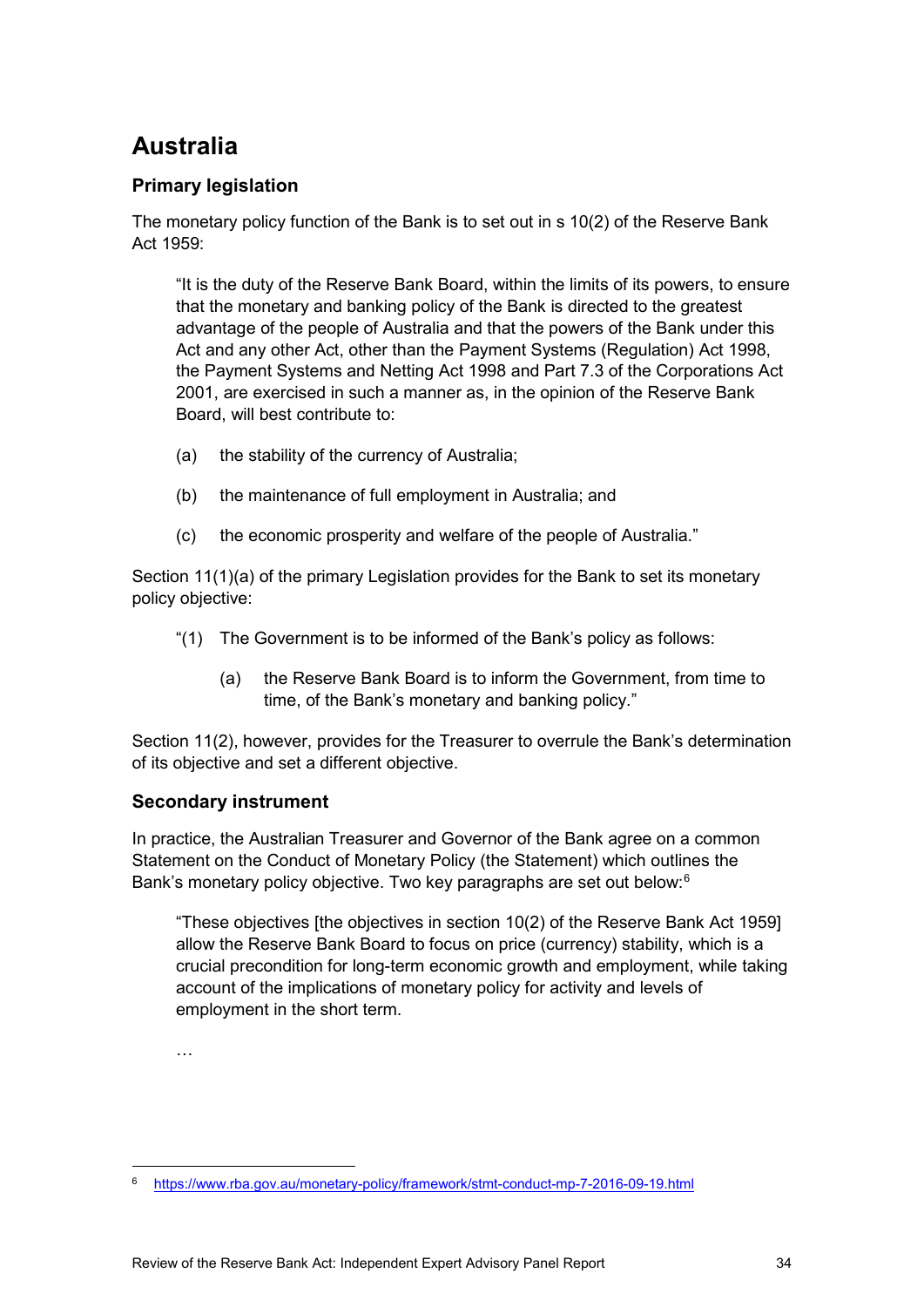Both the Reserve Bank and the Government agree that a flexible medium-term inflation target is the appropriate framework for achieving medium-term price stability. They agree that an appropriate goal is to keep consumer price inflation between 2 and 3 per cent, on average, over time. This formulation allows for the natural short-run variation in inflation over the economic cycle and the medium-term focus provides the flexibility for the Reserve Bank to set its policy so as best to achieve its broad objectives, including financial stability. The 2-3 per cent mediumterm goal provides a clearly identifiable performance benchmark over time."

The Statement explicitly describes Australia's approach as "flexible medium-term inflation targeting", and calls for the Board to focus on price stability, while "taking account of" the implications for activity and employment.

Section 10(2)(a) is interpreted as allowing for an inflation targeting regime (internal price stability), even though the terms "stability of the currency of Australia" could also refer to a managed exchange rate regime (external price stability). While the Australian monetary policy regime has evolved over time, the primary legislation has remained the same since at least 1973 and a number of different monetary policy frameworks have been implemented under this set of objectives.

The Statement also notes that financial stability is a monetary policy objective.

## **United Kingdom**

### **Primary legislation**

Sections 11 - 12 of the Bank of England Act reads:

- "11 In relation to monetary policy, the objectives of the Bank of England shall be  $-$ 
	- (a) to maintain price stability, and

(b) subject to that, to support the economic policy of Her Majesty's Government, including its objectives for growth and employment.

- 12(1) The Treasury may by notice in writing to the Bank specify for the purposes of section 11-
	- (a) what price stability is to be taken to consist of, or
	- (b) what the economic policy of Her Majesty's Government is to be taken to be."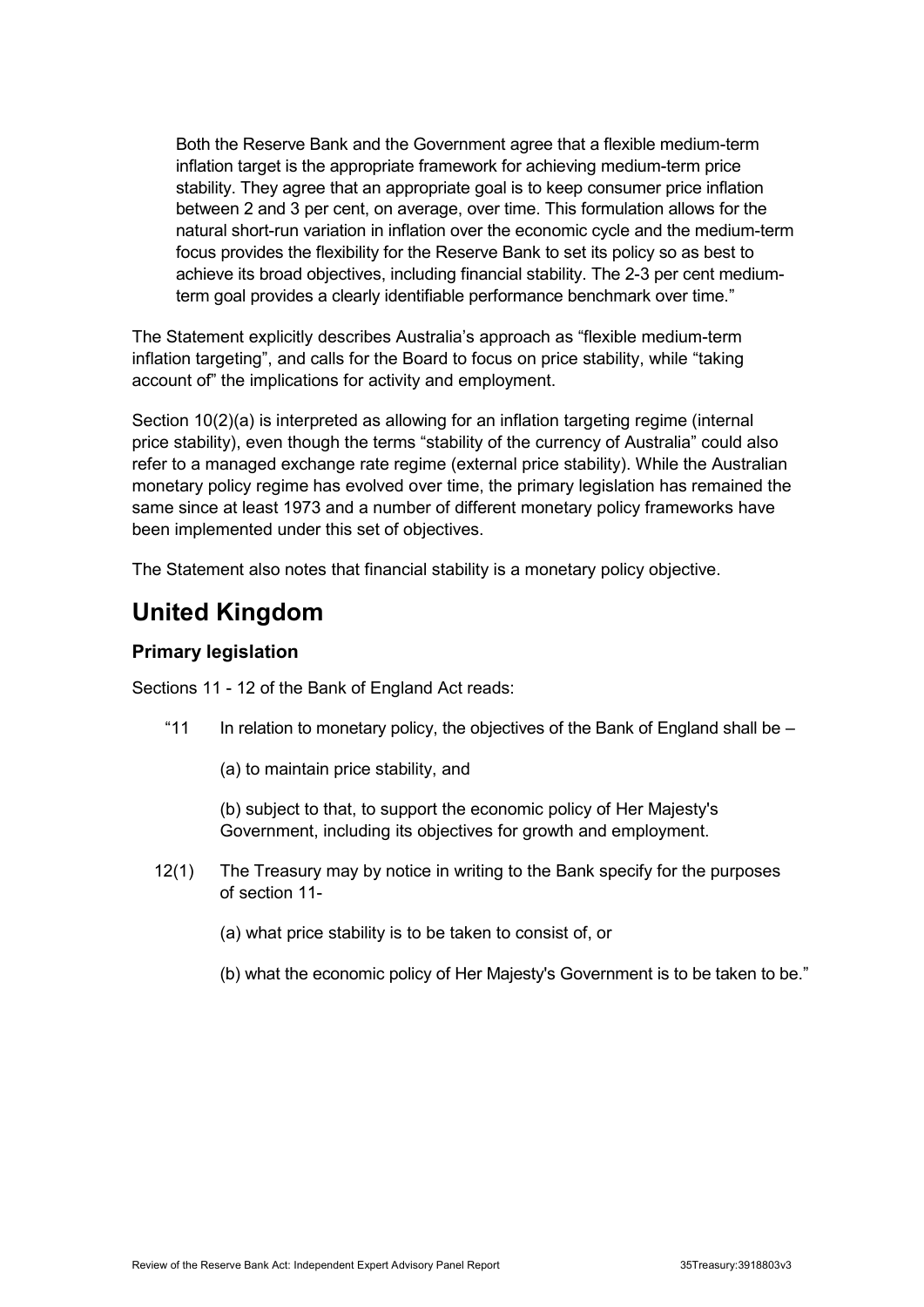### **Secondary instrument**

The current direction under section 12 is a letter by Chancellor Hammond, sent on March 8 201[7](#page-37-0).<sup>7</sup> It provides a 2% inflation target as the primary target. The inflation target is "forward-looking to ensure inflation expectations are firmly anchored in the medium term". The letter also defines the Government's economic strategy, which consists of four high level goals:

- Operationally independent monetary policy, responsible for maintaining price stability and supporting the economy.
- A credible fiscal policy, returning the public finances to health, while providing the flexibility to support the economy.
- Addressing long-term economic weaknesses in order to sustain high employment, raise productivity, and improve living standards for people across the UK.
- Continuing to strengthen the financial system, improving the regulatory framework to reduce risks to the taxpayer and building resilience, so that it can provide finance and financial services to the real economy and realise better outcomes for consumers, supporting sustainable economic growth and encouraging productive investment.

Other matters, such as how the Bank should approach quantitative easing, are included in the remit.

### **Norway**

### **Primary legislation**

Key Provisions in the Legislation (the Act of 24 May 1985 relating to Norges Bank and the Monetary System etc):

#### "Section 2

The Bank shall conduct its operations in accordance with the economic policy guidelines drawn up by the government authorities and with the country's international commitments….

The King in Council may adopt resolutions regarding the operations of the Bank. Such resolutions may take the form of general rules or instructions in individual cases."

The Act does not specify the primary objective of the Bank, and leaves this to the King in Council to make (the King in Council is effectively the Government, as regulations in Norway are made in the name of the King).

<span id="page-37-0"></span> <sup>7</sup> <http://www.bankofengland.co.uk/monetarypolicy/Documents/pdf/chancellorletter080317.pdf>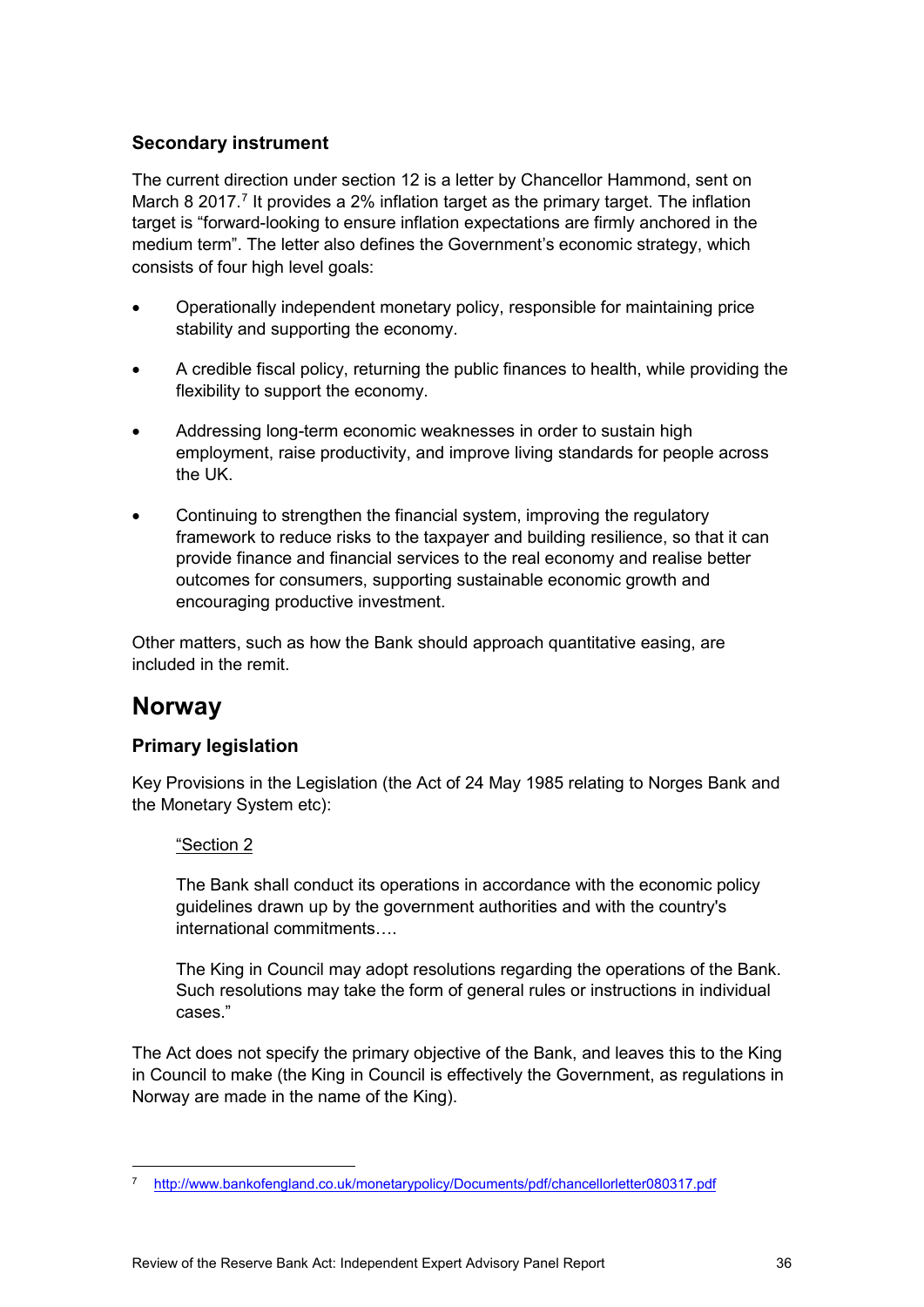### **Secondary instrument**

The Regulation made under section 2 specifies the Norges Bank mandate. Key paragraphs include:<sup>[8](#page-38-0)</sup>

"Monetary policy shall be aimed at stability in the Norwegian krone's national and international value, contributing to stable expectations concerning exchange rate developments. At the same time, monetary policy shall underpin fiscal policy by contributing to stable developments in output and employment.

Norges Bank's implementation of monetary policy shall, in accordance with the first paragraph, be oriented towards low and stable inflation. The operational target of monetary policy shall be annual consumer price inflation of approximately 2.5 per cent over time.

In general, the direct effects on consumer prices resulting from changes in interest rates, taxes, excise duties and extraordinary temporary disturbances shall not be taken into account."

The third paragraph specifies that the Norges Bank should look through specific price shocks.

The Norges Bank, in describing its mandate, suggests that inflation is the primary target, with stable output and unemployment a secondary target although the regime could be described as a dual target.[9](#page-38-1)

#### **Review**

In June 2017 the Central Bank Law Commission delivered a report on a new Central Bank Act.<sup>[10](#page-38-2)</sup> It suggested a new objective section:

- "(1) The purpose of the Norges Bank's functions is to maintain monetary stability and promote stability of the financial system and an efficient and secure payment system
- (2) Norges Bank shall otherwise contribute to high and stable output and employment."

<span id="page-38-0"></span> <sup>8</sup> [http://www.norges-bank.no/en/about/Mandate-and-core-responsibilities/Legislation/Regulation-on-](http://www.norges-bank.no/en/about/Mandate-and-core-responsibilities/Legislation/Regulation-on-Monetary-Policy/)[Monetary-Policy/](http://www.norges-bank.no/en/about/Mandate-and-core-responsibilities/Legislation/Regulation-on-Monetary-Policy/)

<span id="page-38-1"></span><sup>9</sup> <http://www.norges-bank.no/en/about/Mandate-and-core-responsibilities/Monetary-policy-in-Norway/>

<span id="page-38-2"></span><sup>10</sup> https://www.google.co.nz/url?sa=t&rct=j&q=&esrc=s&source=web&cd=1&ved=0ahUKEwiW\_9\_-[N3XAhXIH5QKHXW6CpgQFggoMAA&url=https%3A%2F%2Fwww.regjeringen.no%2Fcontentassets%](https://www.google.co.nz/url?sa=t&rct=j&q=&esrc=s&source=web&cd=1&ved=0ahUKEwiW_9__-N3XAhXIH5QKHXW6CpgQFggoMAA&url=https%3A%2F%2Fwww.regjeringen.no%2Fcontentassets%2F2527f6878b03409696b5e6cf11dcc5e0%2Fen-gb%2Fpdfs%2Fnou201720170013000engpdfs.pdf&usg=AOvVaw2y010VgN_SYwd7SRmrmVfd) [2F2527f6878b03409696b5e6cf11dcc5e0%2Fen](https://www.google.co.nz/url?sa=t&rct=j&q=&esrc=s&source=web&cd=1&ved=0ahUKEwiW_9__-N3XAhXIH5QKHXW6CpgQFggoMAA&url=https%3A%2F%2Fwww.regjeringen.no%2Fcontentassets%2F2527f6878b03409696b5e6cf11dcc5e0%2Fen-gb%2Fpdfs%2Fnou201720170013000engpdfs.pdf&usg=AOvVaw2y010VgN_SYwd7SRmrmVfd)[gb%2Fpdfs%2Fnou201720170013000engpdfs.pdf&usg=AOvVaw2y010VgN\\_SYwd7SRmrmVfd](https://www.google.co.nz/url?sa=t&rct=j&q=&esrc=s&source=web&cd=1&ved=0ahUKEwiW_9__-N3XAhXIH5QKHXW6CpgQFggoMAA&url=https%3A%2F%2Fwww.regjeringen.no%2Fcontentassets%2F2527f6878b03409696b5e6cf11dcc5e0%2Fen-gb%2Fpdfs%2Fnou201720170013000engpdfs.pdf&usg=AOvVaw2y010VgN_SYwd7SRmrmVfd)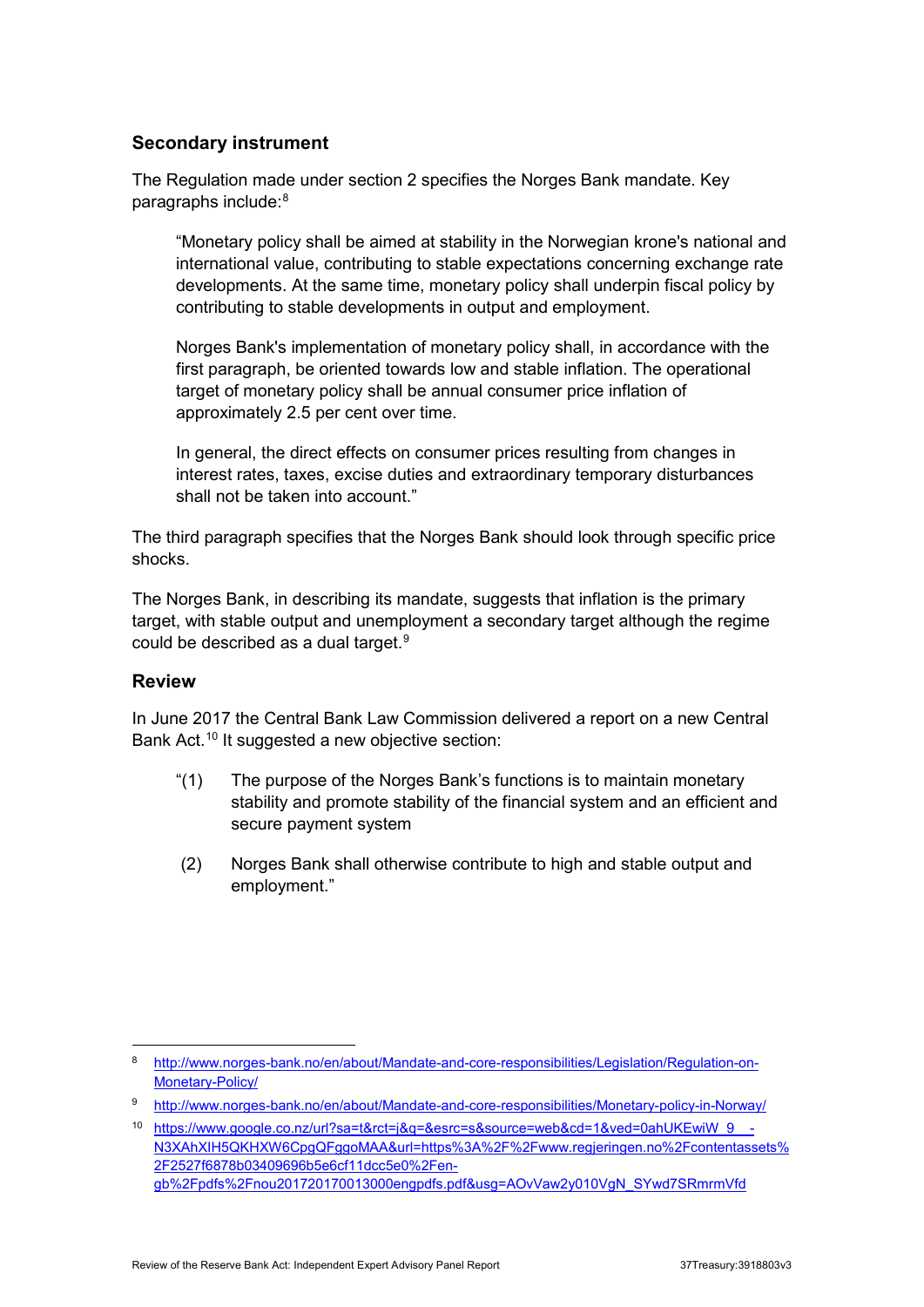## **Canada**

### **Primary legislation**

The Bank of Canada Act governs the Bank of Canada. Section 14 establishes the method for setting monetary policy objectives:

### "Section 14

- (1) The Minister and the Governor shall consult regularly on monetary policy and on its relation to general economic policy.
- (2) If, notwithstanding the consultations provided for in subsection (1), there should emerge a difference of opinion between the Minister and the Bank concerning the monetary policy to be followed, the Minister may, after consultation with the Governor and with the approval of the Governor in Council, give to the Governor a written directive concerning monetary policy, in specific terms and applicable for a specified period, and the Bank shall comply with that directive."

The primary legislation does not specify a primary function for the Bank.

### **Secondary instrument**

Canada adopted an inflation targeting framework in 1991. The most recent joint statement between the Government and the Bank of Canada from October 2016 sets out its monetary policy objective for 5 years. The statement provides for a 2% inflation target mid-point, with range of 1-3%. No other considerations for monetary policy are included. The policy is described as a "flexible inflation targeting framework". [11](#page-39-0)

The agreement does not include any other objectives for monetary policy. The Bank investigated whether to include a financial stability consideration, but in a letter from the Governor to the Minister of Finance in September 2016, the Governor concluded that "monetary policy should be adjusted to address financial vulnerabilities only in exceptional circumstances". It sees financial sector reforms, macroprudential policy, and its role as a lender of last resort as the main tools to promote financial stability.<sup>[12](#page-39-1)</sup>

<span id="page-39-0"></span> <sup>11</sup> <http://www.bankofcanada.ca/wp-content/uploads/2016/10/Joint-Statement.pdf>

<span id="page-39-1"></span><sup>12</sup> <http://www.bankofcanada.ca/wp-content/uploads/2016/10/Letter-Minister-Finance.pdf>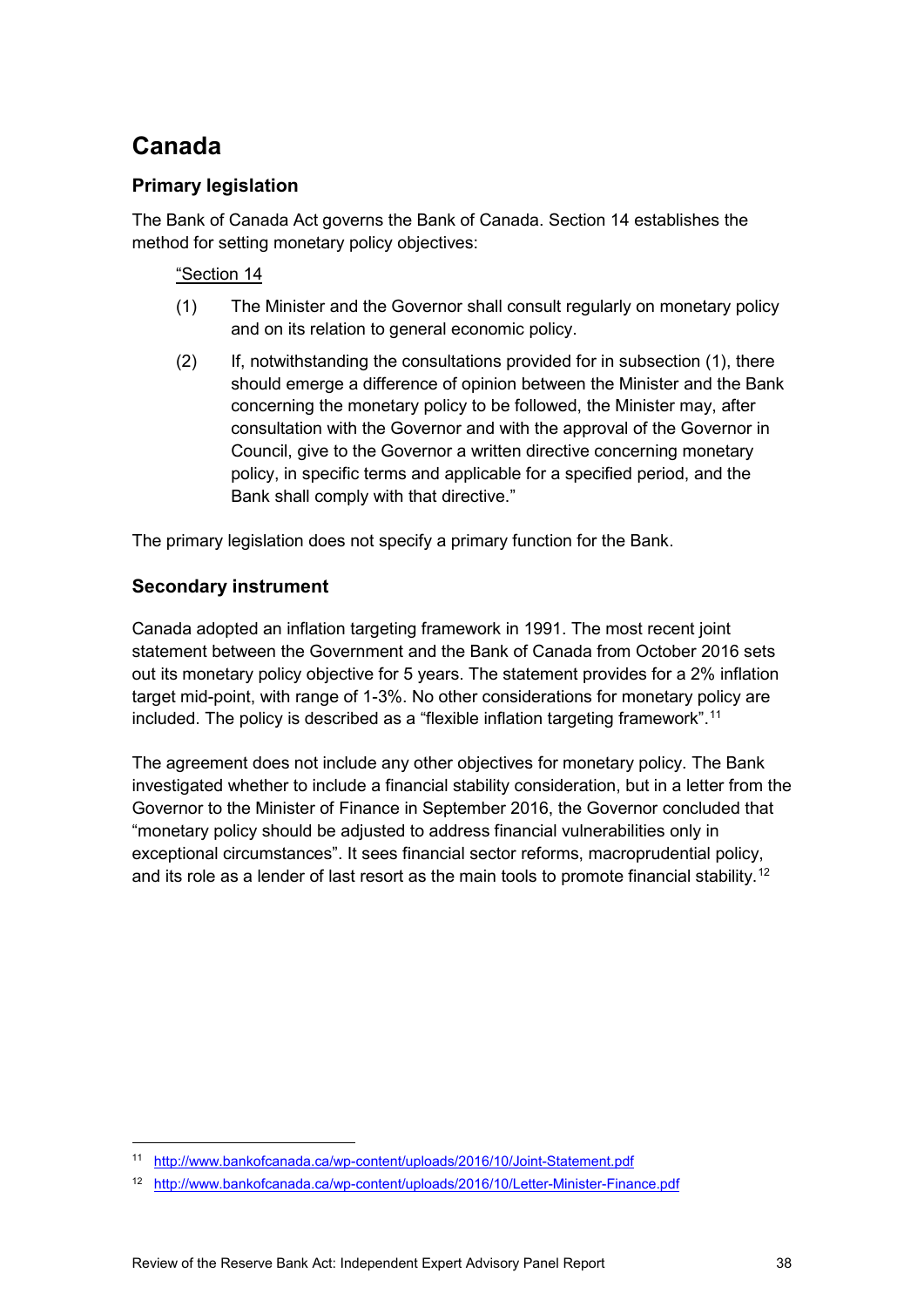## **Sweden**

### **Primary legislation**

Article 2 of the Sveriges Riksbank Act states that:

"The objective of the Riksbank's activities shall be to maintain price stability."

### **Secondary instrument**

The Riksbank does not use a secondary instrument, and simply announces its policy intentions. Since 1995 the Riksbank has set an objective of 2% annual CPIF inflation. In September 2017 the Riksbank introduced a "variation band" in the inflation target of 1-3%, but stressed that it was still targeting 2% inflation.<sup>[13](#page-40-0)</sup> The Riksbank exclusively decides the meaning of price stability, with no need for an agreement with the Government.

<span id="page-40-0"></span> <sup>13</sup> <http://www.riksbank.se/en/Monetary-policy/Inflation/Adoption-of-the-inflation-target/>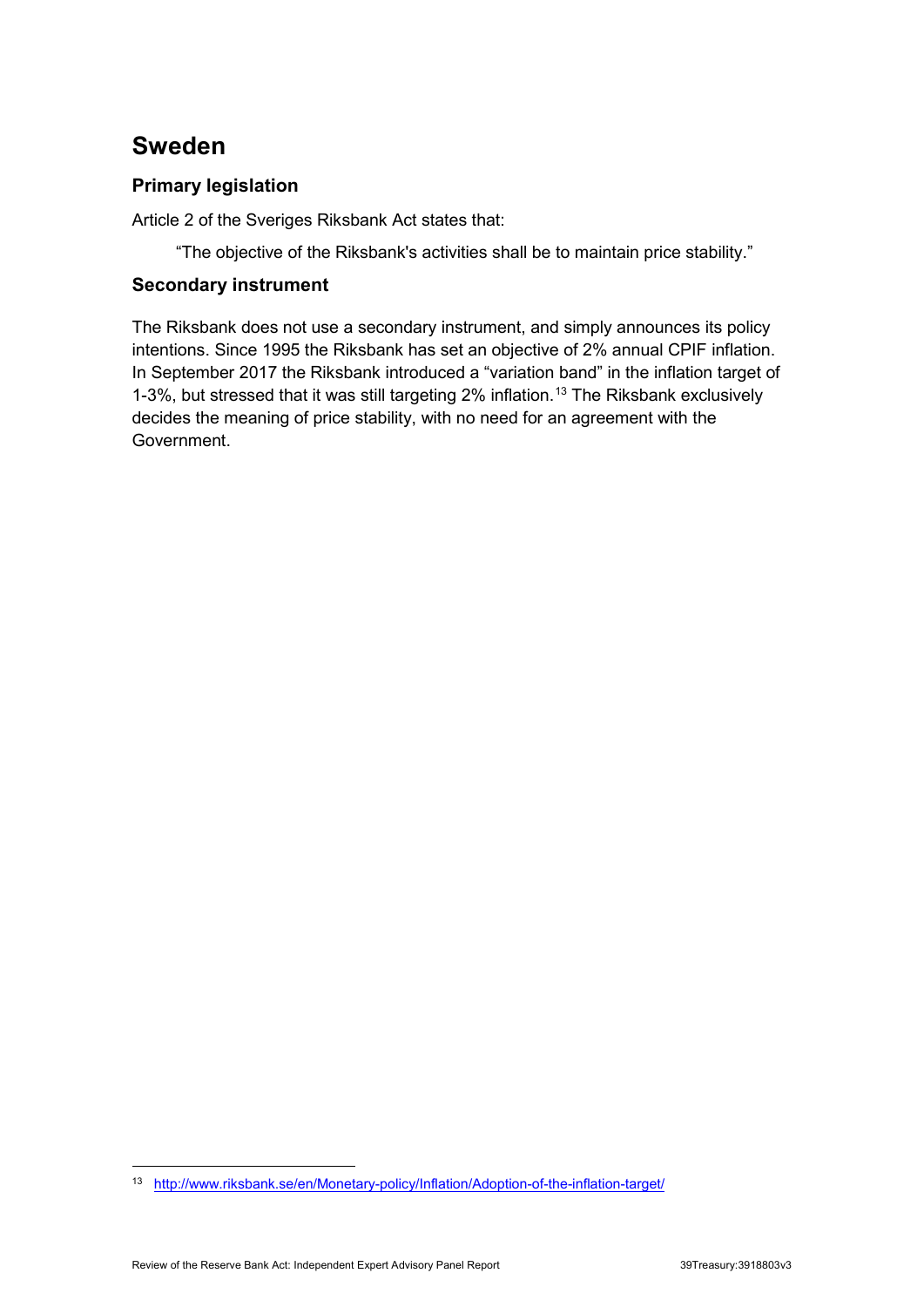## <span id="page-41-0"></span>**Annex 2: Summary of the Monetary Policy Committee Model**

| <b>Issue</b>                               | <b>Panel Recommendation</b>                                                                                                                                                                                                                                                                                                  | Legislative<br><b>Approach</b>                                                        |
|--------------------------------------------|------------------------------------------------------------------------------------------------------------------------------------------------------------------------------------------------------------------------------------------------------------------------------------------------------------------------------|---------------------------------------------------------------------------------------|
| <b>Scope of Remit</b>                      | MPC has responsibility for all monetary<br>policy decisions and strategy.                                                                                                                                                                                                                                                    | Legislate                                                                             |
| <b>Size of MPC</b>                         | 7 members, with flexibility to have<br>between 5 and 7.                                                                                                                                                                                                                                                                      | Legislate                                                                             |
| <b>External/Internal</b><br><b>Balance</b> | Internal majority, with 4 internal<br>members and 3 external. Governor as<br>Chair.                                                                                                                                                                                                                                          | Legislate                                                                             |
| <b>Type of Externals</b>                   | Externals require knowledge and<br>experience in relevant policy areas;<br>engaged on a part-time basis.                                                                                                                                                                                                                     | Legislate for<br>qualification criteria;<br>other details set in<br>Charter/contracts |
| <b>Appointment</b><br><b>Processes</b>     | All members nominated by Board,<br>appointed by Minister. Governor<br>consulted on internal appointments.                                                                                                                                                                                                                    | Legislate                                                                             |
| <b>Dismissal</b><br><b>Processes</b>       | Governor-General removes members<br>by Order in Council, on advice of the<br>Minister. Board can remove external<br>members in consultation with the<br>Minister in limited circumstances. The<br>Governor may appoint internal<br>members to new roles within the Bank,<br>which may trigger their removal from<br>the MPC. | Legislate                                                                             |
| <b>Length and</b><br><b>Timing of Term</b> | 5 year terms for internals; 4 year terms<br>for externals; all members limited to two<br>terms in any role; staggered<br>appointments.                                                                                                                                                                                       | Legislate                                                                             |
| <b>Decision-making</b><br><b>Process</b>   | Decisions by consensus. Majority vote<br>where consensus cannot be reached,<br>with the Governor having the casting<br>vote. In the event of a vote, neither the<br>individual votes nor the balance of<br>votes would be made public.                                                                                       | Legislate                                                                             |
| <b>Communications</b><br><b>Model</b>      | Records of the MPC's meetings to be<br>published. Divergent views to be made<br>public, but not attributed. Committee<br>Charter agreed between the MPC and<br>the Minister to set detail.                                                                                                                                   | <b>Committee Charter</b>                                                              |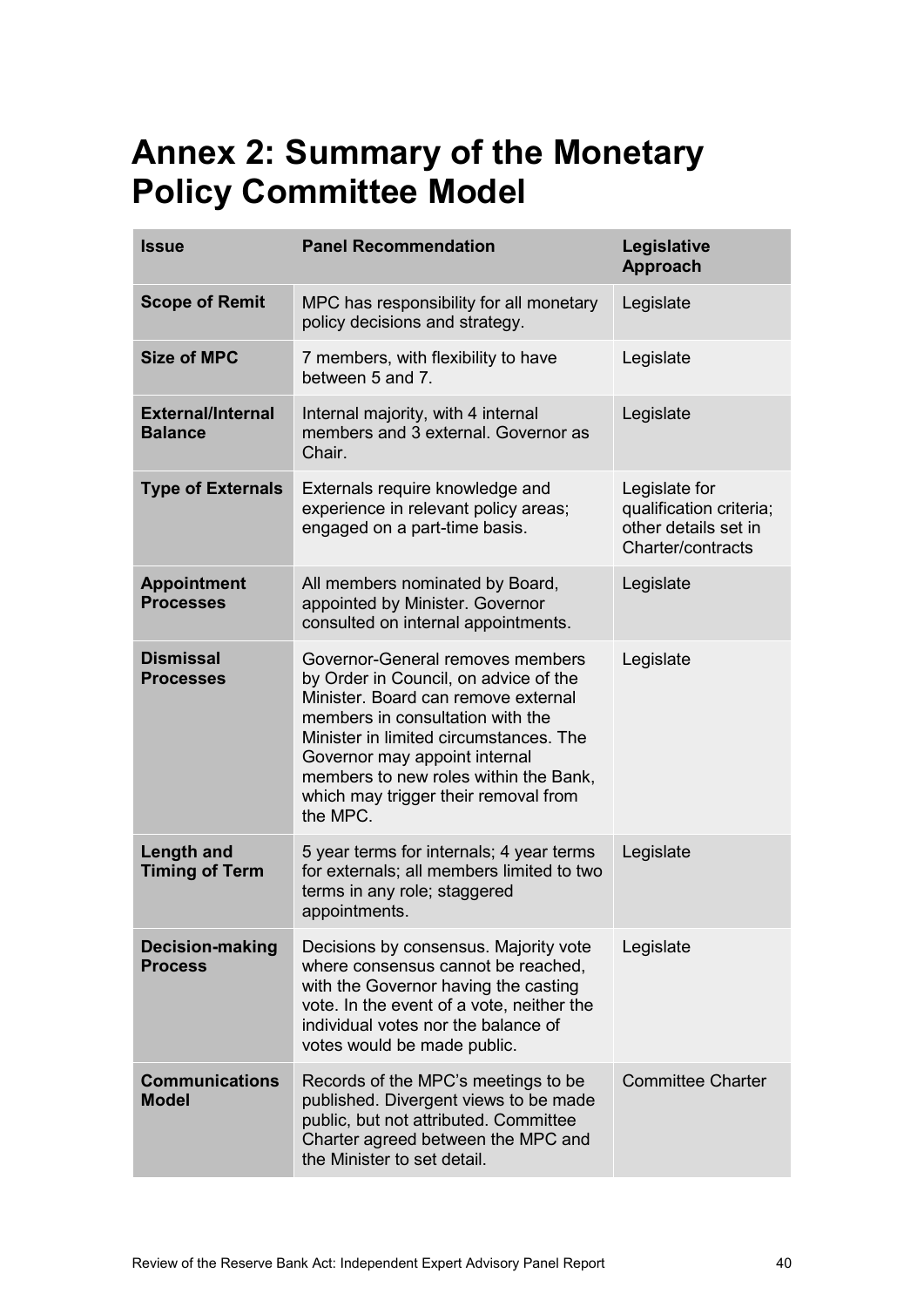## <span id="page-42-0"></span>**Annex 3: The Reserve Bank's Current Governance Structure**

The Reserve Bank's powers are currently vested in the Governor, who is responsible for almost all elements of policy/operations and governance (consistent with the single decision-maker model).

In terms of operations/policy, the Governor's responsibilities include:

- all policy and regulatory decisions of the Bank;
- the management and operation of the Bank, and;
- agreeing the PTA (with the Minister).

In terms of governance, the Governor's responsibilities include:

- setting the Bank's strategic direction and producing the Bank's Statement of Intent (SOI);
- performance reporting, including the Annual Report and the financial statements;
- risk management and audit, and;
- resource use and allocation, which includes agreeing the Bank's level of funding with the Minister of Finance.

The Board is not a board in the traditional sense, and is better thought of as a monitoring agent for the Minister of Finance (with specific roles in key appointments and giving advice). In its monitoring role, the Board is required to keep the performance of the Bank and the Governor under constant review. This includes specific duties to:

- review the performance of:
	- i. the Bank in carrying out its functions;
	- ii. the Governor in discharging the responsibilities of that office, and;
	- iii. the Governor in ensuring that the Bank achieves the PTA;
- determine whether the Bank's monetary policy statements are consistent with the Bank's primary function and the PTA, and;
- review the use of the Bank's resources.

Consistent with this monitoring role, the Board is required to prepare an annual report that sets out the Board's assessment of the Bank's performance.<sup>14</sup> The Board also provides quarterly reports to the Minister of Finance, although this is not a statutory requirement.

<span id="page-42-1"></span><sup>&</sup>lt;sup>14</sup> Separately, the Treasury also has a role in monitoring the Bank (in its role of advising the Minister on matters relating to accountability and performance of the Bank, funding and policy advice), although the role of the Treasury in monitoring the Bank is not specifically set out in legislation.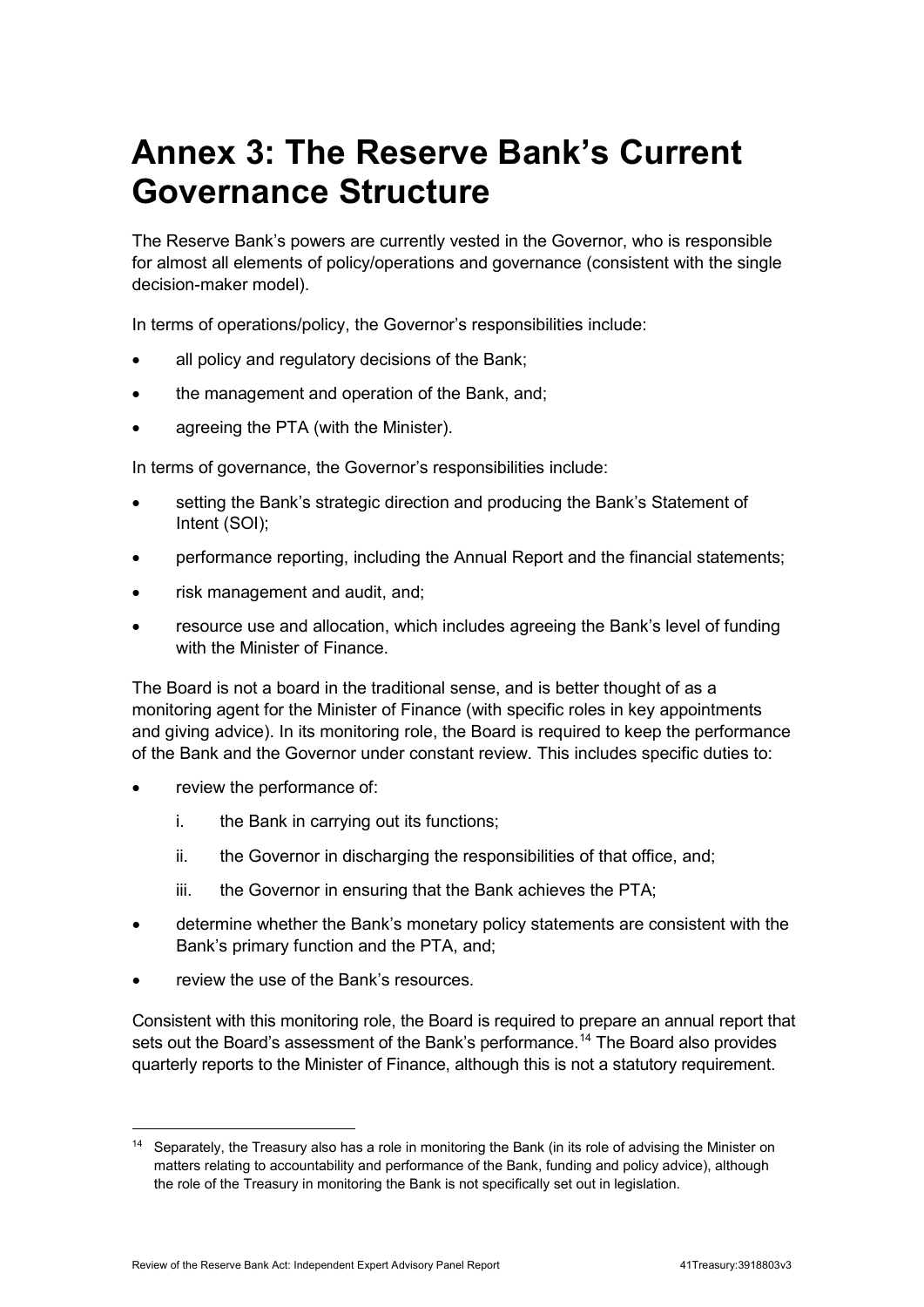In addition to its monitoring role, the Board has two other notable statutory functions:

- Appointments and dismissals: the Board plays a key role in the appointment and dismissal processes for both the Governor and the Deputy Governors. The Board's involvement in the process to appoint the Governor is intended to reduce the risk of Ministerial influence over the Bank, which could arise if the Minister held this power alone (and accordingly helps protect the operational independence of the Bank).
- Advice: in its advisory role, the Board may give advice to the Governor<sup>[15](#page-43-0)</sup> on any matter relating to the performance of the Bank's functions and the exercise of the Bank's powers.

This governance structure is illustrated below.

| Monitoring<br>and Oversight     | <b>The Board</b><br>Monitors the performance of the<br>Governor and the Bank<br>Reports annually on Bank<br>performance<br>Assesses each Monetary Policy<br>Statement (MPS)<br>Can advise the Governor on the<br>Bank's performance<br>Key roles in appointment and<br>$\blacksquare$<br>dismissal | <b>The Treasury</b><br>Advises the Minister on<br>matters relating to the<br>Bank's performance and<br>operation, including:<br>the PTA<br>legislative<br>frameworks<br>the funding agreement |
|---------------------------------|----------------------------------------------------------------------------------------------------------------------------------------------------------------------------------------------------------------------------------------------------------------------------------------------------|-----------------------------------------------------------------------------------------------------------------------------------------------------------------------------------------------|
| Governance                      | <b>Governor</b><br>Legally responsible for:<br>Setting strategic direction<br>and the SOI<br>Performance reporting,<br>including financial<br>statements<br>Resource use and<br>allocation<br><b>Risk management and audit</b><br>Signing the funding<br>agreement (with the<br>Minister)          |                                                                                                                                                                                               |
| Policy and<br><b>Operations</b> | Governor<br>Legally responsible for:<br>All policy and regulatory<br>decisions of the Bank<br>Management and operation of<br>the Bank<br>Agreeing the PTA (with the<br>Minister)                                                                                                                   |                                                                                                                                                                                               |

<span id="page-43-0"></span> $15$  Although this may need to be extended to giving advice to the MPC.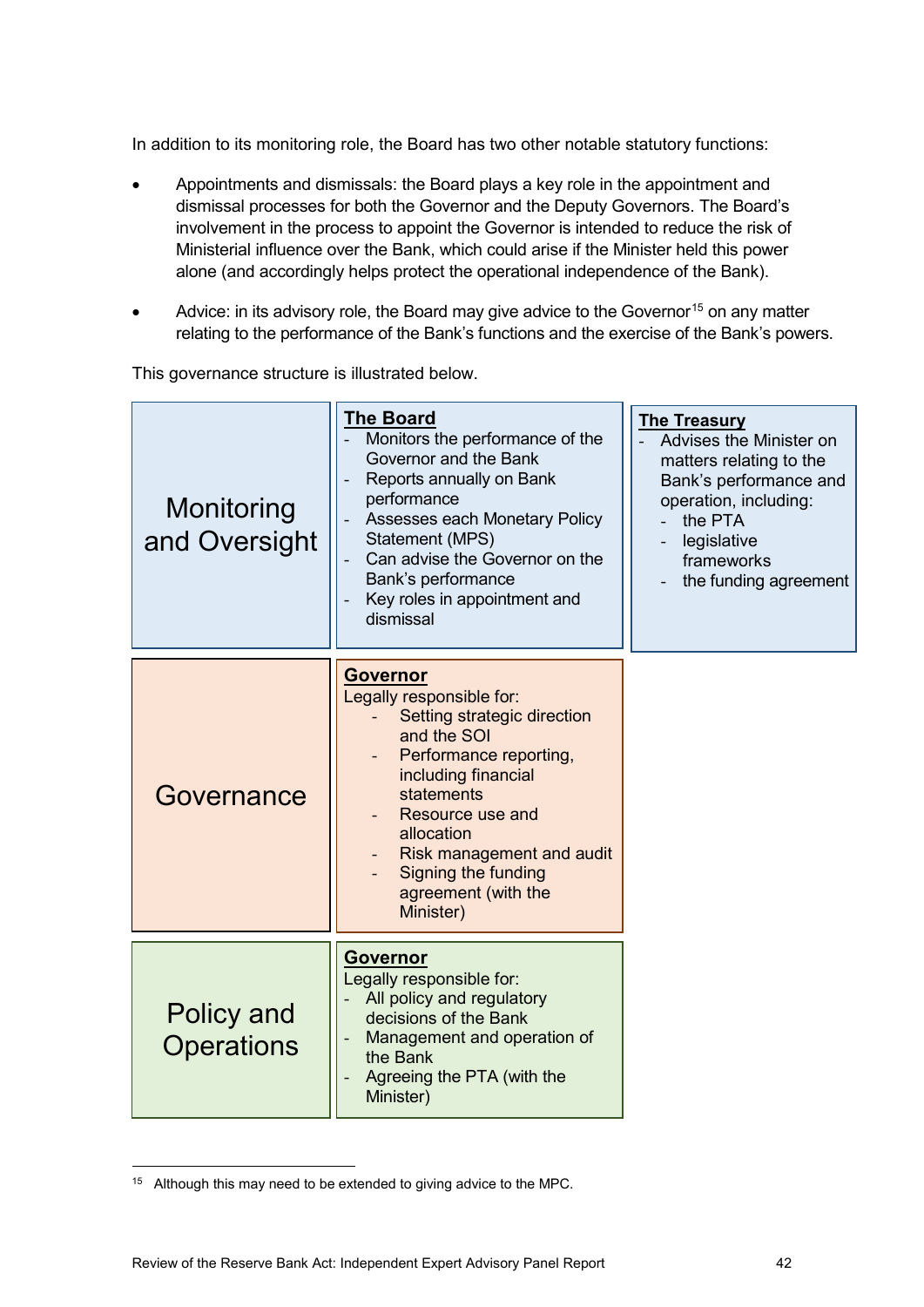## <span id="page-44-0"></span>**Annex 4: The Reserve Bank's Proposed Structure**

To help illustrate the changes from the current structure to the Panel's proposed structure, changes are either struck out or underlined in red where an element has been removed or added to the current structure, respectively.

| Monitoring and<br>Oversight     | <b>The Board</b><br>Monitors the performance of<br>the Governor (as Chair of the<br>MPC and CE of the Bank),<br>and the Bank, the MPC, and<br>members of the MPC<br>Reports annually on Bank<br>performance<br>Assesses each Monetary<br><b>Policy Statement (MPS)</b><br>Can advise the Governor on<br>the Bank's performance<br>Key roles in appointment and<br>$\overline{\phantom{a}}$<br>dismissal | <b>The Treasury</b><br>Advises the Minister on<br>matters relating to the<br>Bank's performance and<br>operation, including:<br>the PTA<br>legislative frameworks<br>the funding agreement<br>setting the operational<br>objectives for monetary<br>policy                                                                                    |
|---------------------------------|---------------------------------------------------------------------------------------------------------------------------------------------------------------------------------------------------------------------------------------------------------------------------------------------------------------------------------------------------------------------------------------------------------|-----------------------------------------------------------------------------------------------------------------------------------------------------------------------------------------------------------------------------------------------------------------------------------------------------------------------------------------------|
| Governance                      | <b>Governor</b><br>Legally responsible for:<br>Setting strategic direction and<br>the SOI<br>Performance reporting,<br>including financial statements<br>Resource use and allocation<br>$\overline{\phantom{a}}$<br>Risk management and audit<br><b>Signing the funding</b><br>agreement (with the Minister)                                                                                            | <u>Board</u><br>The Panel has recommended<br>that consideration be given to<br>moving some or all of the<br>Governor's governance<br>functions to the Board as part<br>of phase 2 of the review                                                                                                                                               |
| Policy and<br><b>Operations</b> | <b>Monetary Policy Committee</b><br><b>Legally responsible for:</b><br>All monetary policy decisions<br>and strategy                                                                                                                                                                                                                                                                                    | <b>Governor</b><br>Legally responsible for:<br>All <u>other</u> policy and<br>regulatory decisions of the<br><b>Bank</b><br>Management and operation<br>$\overline{\phantom{a}}$<br>of the Bank, including<br>implementation of monetary<br>policy decisions by the MPC<br>Agreeing the PTA (with the<br>Minister)<br><b>Chairing the MPC</b> |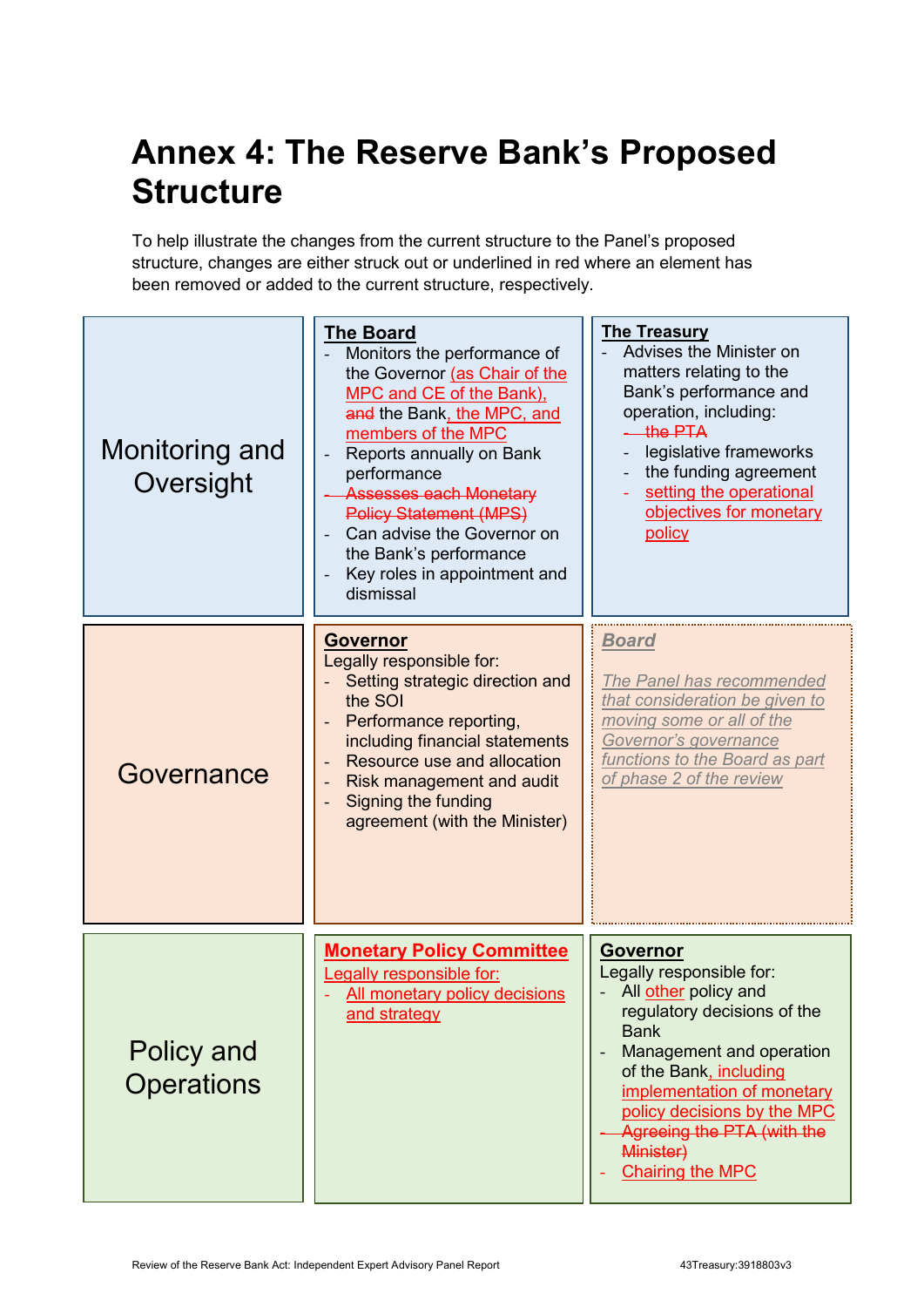## <span id="page-45-0"></span>**Annex 5: International approaches to setting operational objectives for monetary policy**

| <b>Country</b>                  | Operational objective set by                                                                                                                                                                | <b>Statutory</b><br>status           | Legislative framework                                                                                                                                                                                                                    |
|---------------------------------|---------------------------------------------------------------------------------------------------------------------------------------------------------------------------------------------|--------------------------------------|------------------------------------------------------------------------------------------------------------------------------------------------------------------------------------------------------------------------------------------|
| <b>New Zealand</b>              | Agreement between the Minister<br>of Finance and the Governor of the<br>Reserve Bank of New Zealand                                                                                         | Statutorily<br>required<br>agreement | The Minister shall, before appointing, or<br>reappointing, any person as Governor, fix, in<br>agreement with that person, policy targets for the<br>carrying out by the Bank of its primary function.                                    |
| <b>Australia</b>                | Agreement between the<br>Treasurer and the Governor of<br>the Reserve Bank of Australia                                                                                                     | Voluntary<br>agreement               | De jure, the Bank is provided with the powers to<br>set operational objectives, however the Minister<br>can bring to Parliament a directive for the Bank.<br>De facto, the Bank and the Minister consult prior<br>to setting objectives. |
| <b>Brazil</b>                   | National Monetary Council<br>(statutory body) - comprising the<br>Minister of Finance, the Minister of<br>Planning, Development and<br>Management and the Governor of<br>the Bank of Brazil | Resolution                           | Each year the National Monetary Council sets<br>the inflation target and tolerance band around<br>the target.                                                                                                                            |
| Canada                          | Agreement between the Bank of<br>Canada and the Government                                                                                                                                  | Voluntary<br>agreement               | The Minister and the Governor are required to<br>consult regularly on monetary policy. If a<br>disagreement occurs, the Minister can give the<br>Governor a directive.                                                                   |
| <b>Chile</b>                    | Central Bank of Chile Board                                                                                                                                                                 | Statement                            | The Minister of Finance is able to attend Board<br>meetings. The Minister can suggest resolutions<br>or veto resolutions during the meetings. The<br>Minster's veto power can be overridden by<br>unanimous agreement of the Board.      |
| <b>Czech</b><br><b>Republic</b> | <b>Czech National Bank Board</b>                                                                                                                                                            | Statement                            | The Czech National Bank Board is granted the<br>legislative authority to set the operational<br>objectives for monetary policy. The Act on the<br>Czech National Bank does not specify how<br>frequently objectives should be set.       |
| Iceland                         | Central Bank of Iceland Board of<br>Governors and Prime Minister                                                                                                                            | Voluntary<br>agreement               | With approval of the Prime Minister, the Board of<br>Governors may declare a numerical target for<br>price stability.                                                                                                                    |
| <b>Israel</b>                   | Government and Governor of the<br>Bank of Israel                                                                                                                                            | <b>Direction</b>                     | The Government, in consultation with the<br>Governor, shall determine the price stability range.                                                                                                                                         |
| Japan                           | Bank of Japan Policy Board                                                                                                                                                                  | Statement                            | The Bank of Japan Act grants the Bank of Japan<br>Policy Board the authority to set the operational<br>objectives for monetary policy. The Act does not<br>specify how frequently objectives should be set.                              |
| <b>Mexico</b>                   | Bank of Mexico Board of<br>Governors                                                                                                                                                        | Statement                            | The Bank of Mexico Act grants the Bank of<br>Mexico Board of Governors the authority to set<br>the operational objectives for monetary policy.<br>The Act does not specify how frequently<br>objectives should be set.                   |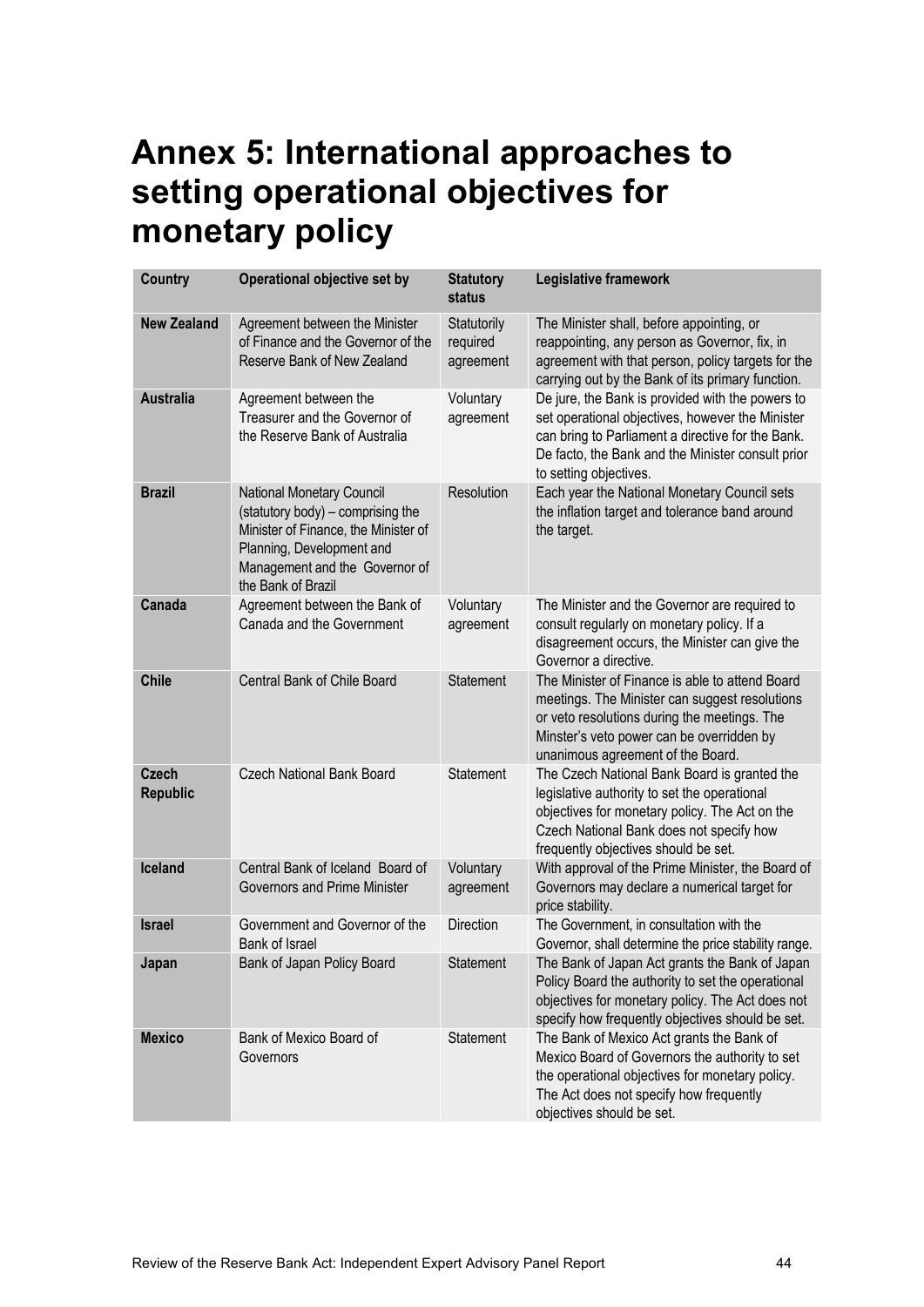| <b>Country</b>           | Operational objective set by                              | <b>Statutory</b><br><b>status</b> | Legislative framework                                                                                                                                                                                                                                  |
|--------------------------|-----------------------------------------------------------|-----------------------------------|--------------------------------------------------------------------------------------------------------------------------------------------------------------------------------------------------------------------------------------------------------|
| Norway <sup>16</sup>     | Government                                                | Regulation                        | The Act Relating to Norges Bank and the Monetary<br>System sets out that the Government may adopt<br>resolutions regarding operational objectives. The<br>Act grants Norges Bank the right to state its opinion<br>before such resolutions are passed. |
| <b>Poland</b>            | National Bank of Poland<br><b>Monetary Policy Council</b> | Statement                         | The Constitution of the Republic of Poland<br>requires each year the National Bank of Poland<br>Monetary Policy Committee set the operational<br>objectives for monetary policy committee.                                                             |
| <b>South Korea</b>       | Bank of Korea and Government                              | Statement                         | The Bank shall, in consultation with the<br>Government, set the price stabilisation target<br>annually.                                                                                                                                                |
| <b>Sweden</b>            | Sveriges Riskbank Governing<br><b>Board</b>               | Statement                         | The Sveriges Riskbank Act allows the Riksbank<br>to issue regulations within the scope of its price<br>stability objective. The Act does not specify how<br>frequently operational objectives should be set.                                           |
| <b>Switzerland</b>       | <b>Swiss National Bank Governing</b><br><b>Board</b>      | Statement                         | The Federal Act on the Swiss National Bank<br>grants the Governing Board the authority to set<br>the operational objective for monetary policy. The<br>Act does not specify how frequently operational<br>objectives should be set.                    |
| Euro area                | European Central Bank<br><b>Governing Council</b>         | Statement                         | Article 127 of the Lisbon Treaty grants the<br>European Central Bank the authority to define<br>and implement monetary policy. The Treaty does<br>not specify how frequently operational objectives<br>should be set.                                  |
| <b>United</b><br>Kingdom | Government                                                | Remit                             | The Bank of England Act grants the Chancellor of<br>the Exchequer (Minister of Finance equivalent)<br>the power to specify to the Bank, in writing, what<br>price stability is taken to consist of.                                                    |
| <b>United States</b>     | Federal Reserve Federal Open<br><b>Market Committee</b>   | Statement                         | The Federal Reserve Act grants the Federal<br>Reserve Bank authority to set the operational<br>objective for monetary policy. The Act does not<br>specify how frequently operational objectives<br>should be set.                                      |

*Sources*: Naudon and Pérez (2017), Wood and Reddell (2014), central bank websites.

<span id="page-46-0"></span><sup>&</sup>lt;sup>16</sup> The legislative framework for the Norges Bank has recently been reviewed by the Central Bank Law Commission. For setting operational objectives for monetary policy the Commission proposed that the Government should retain its right to set objectives and the Norges Bank should be given the opportunity to express an opinion prior to the objectives being set. [https://www.regjeringen.no/contentassets/2527f6878b03409696b5e6cf11dcc5e0/en](https://www.regjeringen.no/contentassets/2527f6878b03409696b5e6cf11dcc5e0/en-gb/pdfs/nou201720170013000engpdfs.pdf)[gb/pdfs/nou201720170013000engpdfs.pdf](https://www.regjeringen.no/contentassets/2527f6878b03409696b5e6cf11dcc5e0/en-gb/pdfs/nou201720170013000engpdfs.pdf)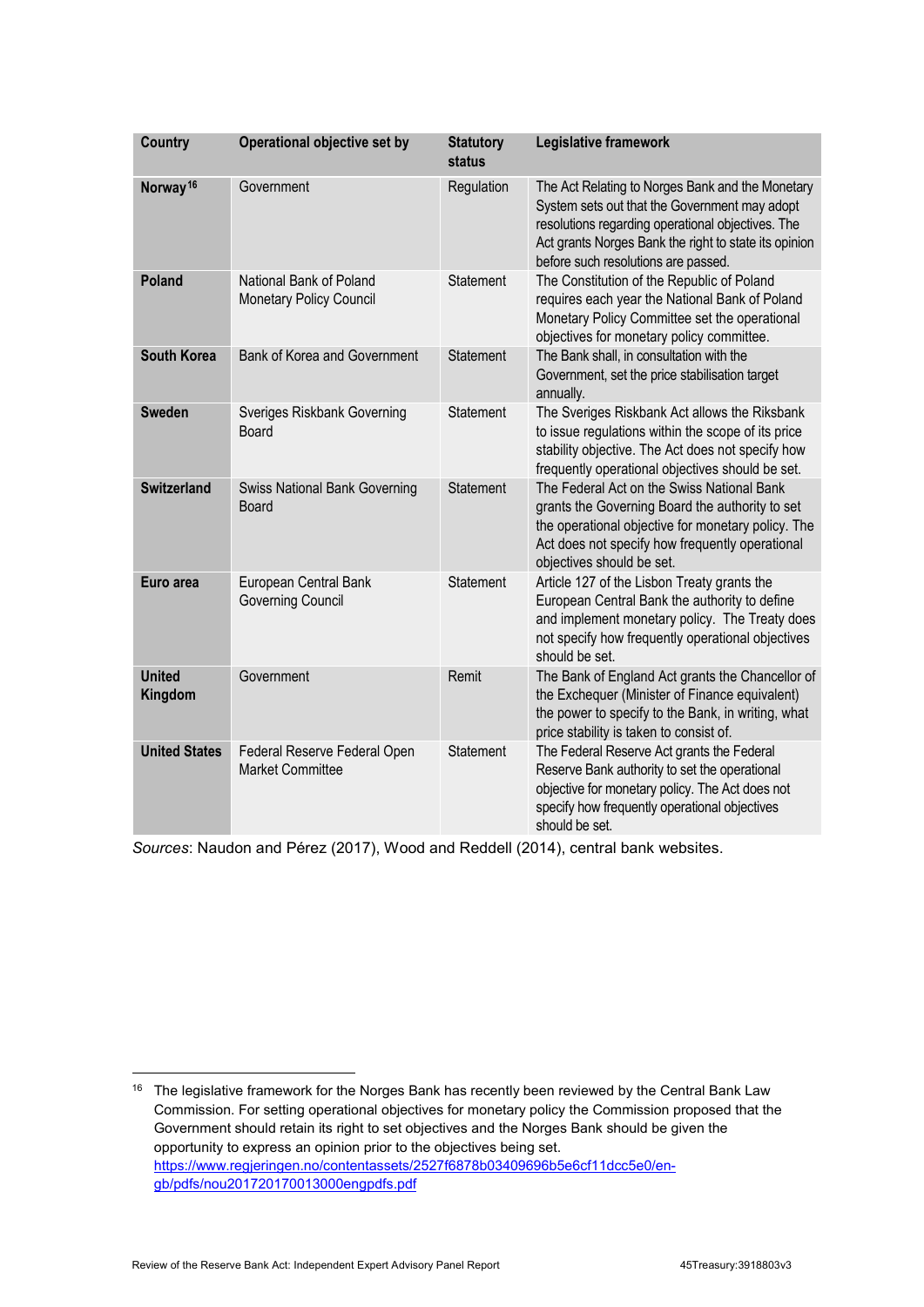## <span id="page-47-0"></span>**Bibliography**

Every-Palmer, J. (2017) "Reserve Bank Prudential Regulation of Banks" *Independent Consultant Report to the New Zealand Treasury, August 2017*

Gai, P. (2017) "The Design, Implementation, and Governance of Macroprudential Policy" *Independent Consultant Report to the New Zealand Treasury, July 2017*

Hunt, C. (2017) "Independence with accountability: financial system regulation and the Reserve Bank", *Reserve Bank of New Zealand Bulletin, Vol. 80, No. 11, December 2017*

Ministry of Finance, Norway (2017) "New central bank act" *Official Norwegian Reports NOU 2017: 13* 

Ovenden, P. (2017) "The Bank of England's decision making structure for macroprudential policy and financial stability" *Bank of England Report for New Zealand Treasury, 1 May 2017*

RBA (2017) "Code of Conduct for Reserve Bank Board Members" *Reserve Bank of Australia,*  <https://www.rba.gov.au/about-rba/our-policies/code-conduct-rba-board-members.html>

RBNZ (2017a) "Briefing for the Incoming Minister on the Reserve Bank of New Zealand" *Briefing Note to the Minister of Finance, October 2017*

RBNZ (2017b) "Comments on Decision-making and Governance at the Reserve Bank of New Zealand" *Memorandum for the Independent Expert Panel on the Review of the Reserve Bank Act 1989, December 2017*

RBNZ (2017c) "Legislative framework for financial stability in the Reserve Bank of New Zealand Act 1989" *Reserve Bank of New Zealand Memorandum for the Independent Export Panel on the Review of the Reserve Bank Act 1989, 15 December 2017*

Rennie, I. (2017) "Decision-making and Governance at the Reserve Bank of New Zealand" *Independent Consultant Report to the New Zealand Treasury, April 2017*

Richardson, A. (2016) "Behind the scenes of an OCR decision in New Zealand", *Reserve Bank of New Zealand Bulletin, Vol. 79, No. 11, July 2016*

Svensson, L. (2001) "Independent Review of the Operation of Monetary Policy in New Zealand: Report to the Minister of Finance" *February 2001*

Svensson, L. (2017) "What Rule for the Federal Reserve? Forecast Targeting" *NBER Working Paper No. 23993, November 2017* 

The Treasury (2017a) "Modernising New Zealand's Macroeconomic Framework: Reserve Bank of New Zealand Act" *Post-election Advice to the Minister of Finance, 1 November 2017*

The Treasury (2017b) "Monetary Policy Framework Review" *Treasury Paper, October 2017*